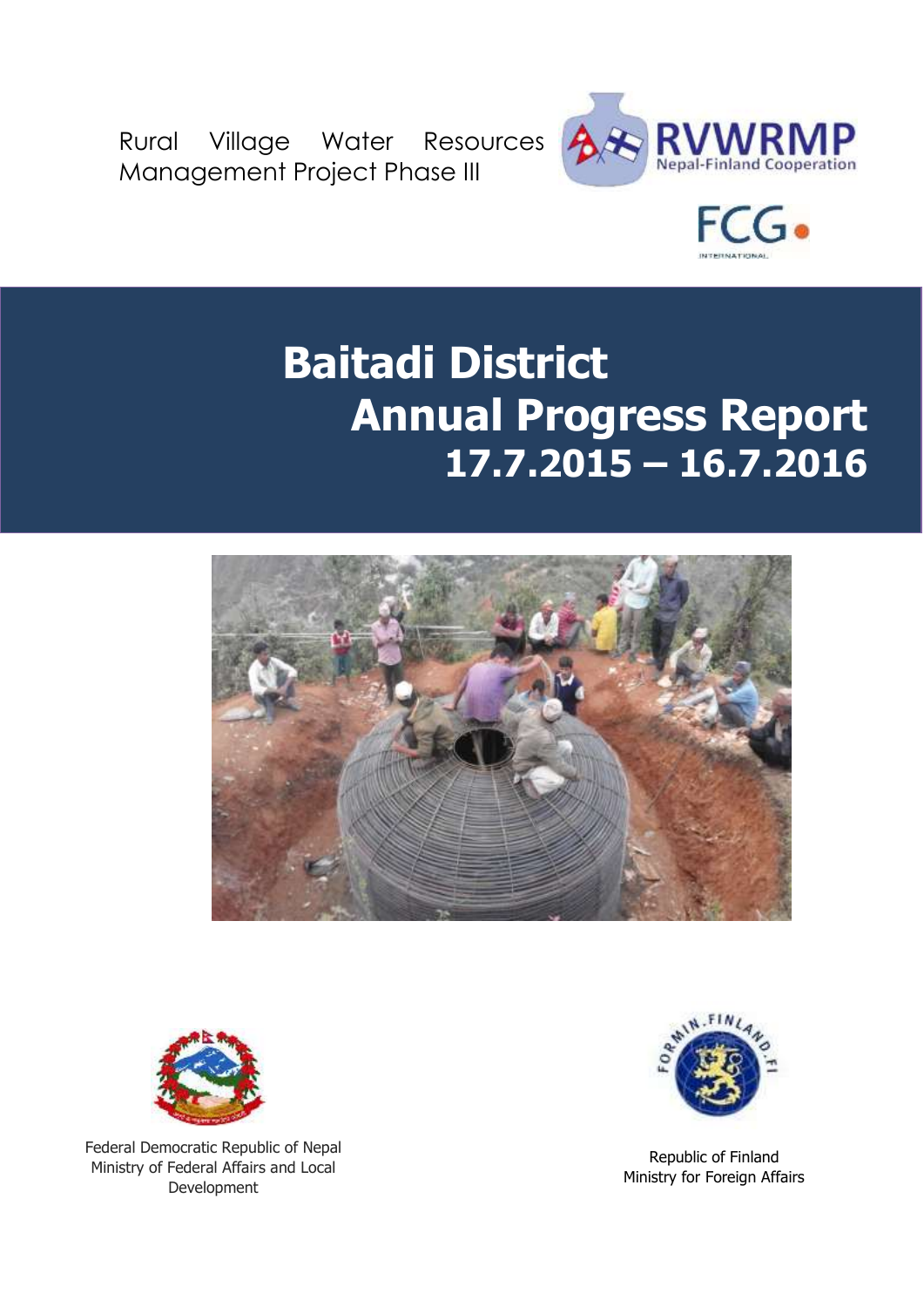# <span id="page-1-0"></span>**LIST OF ABBREVIATIONS**

| AB             | <b>Actual Beneficiary</b>                                             |
|----------------|-----------------------------------------------------------------------|
| <b>AEPC</b>    | Alternative Energy Promotion Centre                                   |
| AWP            | Annual Work Plan                                                      |
| BE             | <b>Beneficiary Equivalent</b>                                         |
| CA             | <b>Constituent Assembly</b>                                           |
| CB             | Capacity Building                                                     |
| <b>CBMS</b>    | Capacity Building and Monitoring Specialist                           |
|                |                                                                       |
| Cl             | Conventional Irrigation                                               |
| CO             | Community Organization                                                |
| <b>CSIDB</b>   | Cottage and Small Industry Development Board                          |
| <b>CY</b>      | Calendar Year                                                         |
| <b>DADO</b>    | District Agriculture Development Office                               |
| <b>DDC</b>     | <b>District Development Committee</b>                                 |
| <b>DIDC</b>    | <b>District Information Development Centre</b>                        |
| <b>DLS</b>     | Department of Livestock Services                                      |
| <b>DMC</b>     | <b>District Management Committee</b>                                  |
|                |                                                                       |
| <b>DoC</b>     | Department of Cooperatives                                            |
| Dol            | Department of Irrigation                                              |
| <b>DoLIDAR</b> | Department of Local Infrastructure Development and Agricultural Roads |
| <b>DTO</b>     | District Technical Office                                             |
| D-WASH-CC      | <b>District WASH Coordination Committee</b>                           |
| <b>DWRDF</b>   | District Water Resource Development Fund                              |
| <b>DWS</b>     | Drinking Water Supply/Scheme                                          |
| <b>DWSS</b>    | Department of Water Supply and Sewerage                               |
| <b>ESAP</b>    | Energy Sector Assistance Programme                                    |
| <b>EUR</b>     | Euro                                                                  |
|                |                                                                       |
| <b>FCG</b>     | <b>FCG International Ltd</b>                                          |
| FY.            | <b>Fiscal Year</b>                                                    |
| <b>GDI</b>     | Gender Development Index                                              |
| <b>GESI</b>    | Gender Equality and Social Inclusion                                  |
| <b>GGR</b>     | <b>Gravity Goods Ropeway</b>                                          |
| <b>GOF</b>     | Government of Finland                                                 |
| <b>GON</b>     | Government of Nepal                                                   |
| HG             | Headquarter                                                           |
| <b>HRBA</b>    | Human Rights Based Approach                                           |
| <b>ICA</b>     |                                                                       |
|                | <b>International Cooperative Alliance</b>                             |
| ICS            | <b>Improved Cooking Stove</b>                                         |
| <b>ILO</b>     | International Labour Organization                                     |
| <b>IPO</b>     | Implementation on-going                                               |
| <b>LDO</b>     | Local Development Officer                                             |
| <b>LSGA</b>    | Local Self Governance Act                                             |
| M              | Million                                                               |
| <b>MDG</b>     | Millennium Development Goal                                           |
| <b>MFA</b>     | Ministry for Foreign Affairs (of Finland)                             |
| MH             | Micro hydro                                                           |
|                |                                                                       |
| MHP            | Micro hydro project                                                   |
| <b>MIS</b>     | Management Information System                                         |
| <b>MoFALD</b>  | Ministry of Federal Affairs and Local Development                     |
| MoU            | Memorandum of Understanding                                           |
| MoUD           | Ministry of Urban Development                                         |
| <b>MTR</b>     | Mid-Term Review                                                       |
| <b>MUS</b>     | Multiple Use System                                                   |
| <b>NCF</b>     | Nordic Climate Fund                                                   |
| <b>NPR</b>     | Nepalese rupee                                                        |
|                |                                                                       |
| <b>NRREP</b>   | National Rural Renewable Energy Project                               |
| <b>NSHMP</b>   | National Sanitation and Hygiene Master Plan                           |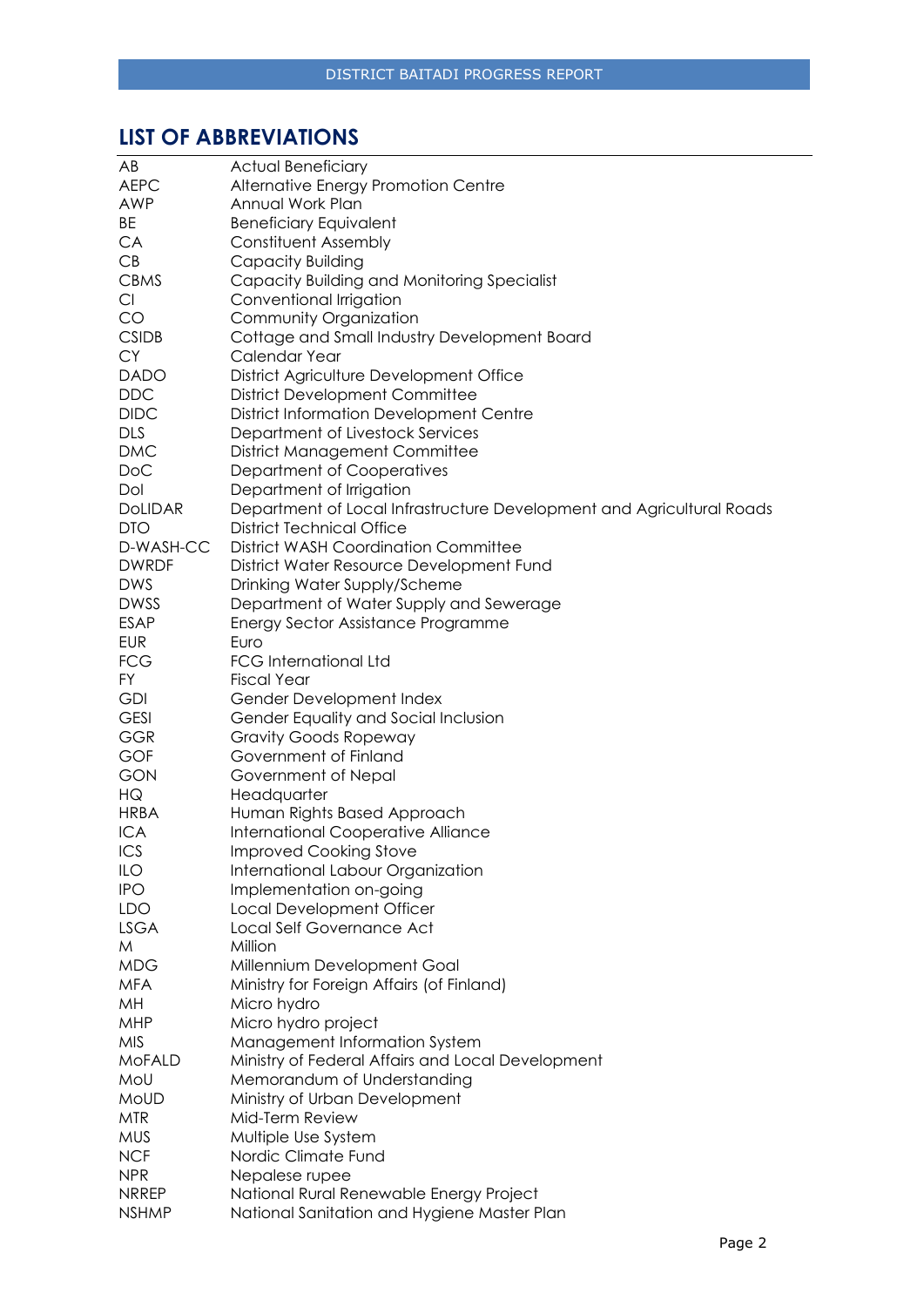| Open Defecation Free                                          |
|---------------------------------------------------------------|
| Operation and Maintenance                                     |
| Person month                                                  |
| Poverty Alleviation Fund                                      |
| Post Disaster Needs Assessment                                |
| <b>Project Coordination Office</b>                            |
| Post Construction                                             |
| Project Support Unit                                          |
| Remote Area Development Committee                             |
| Rural Energy Development Programme                            |
| Renewable Energy Technologies for Enhancing Rural Livelihoods |
| Rural Village Water Resources Management Project              |
| Rainwater Harvesting                                          |
| Rural Water Supply and Sanitation Project, West Nepal         |
| <b>Step by Step Guidelines</b>                                |
| <b>Steering Committee</b>                                     |
| Sector Development Plan                                       |
| Sector Efficiency Improvement Unit                            |
| Netherland's Development Organization                         |
| <b>Support Organisation</b>                                   |
| Support Person (individual hired by DDC)                      |
| <b>Supervisory Board</b>                                      |
| Sector Wide Approach Programme                                |
| Trimester of Nepalese Fiscal Year                             |
| <b>Technical Assistance</b>                                   |
| User Committee                                                |
| Village Development Committee                                 |
| Village Maintenance Worker                                    |
| <b>VDC WASH Coordination Committee</b>                        |
| Water Supply, Sanitation and Hygiene                          |
| Web-based Reporting System                                    |
| Water Safety Plan                                             |
| Water Supply and Sanitation Division Office                   |
| Water Use Master Plan                                         |
|                                                               |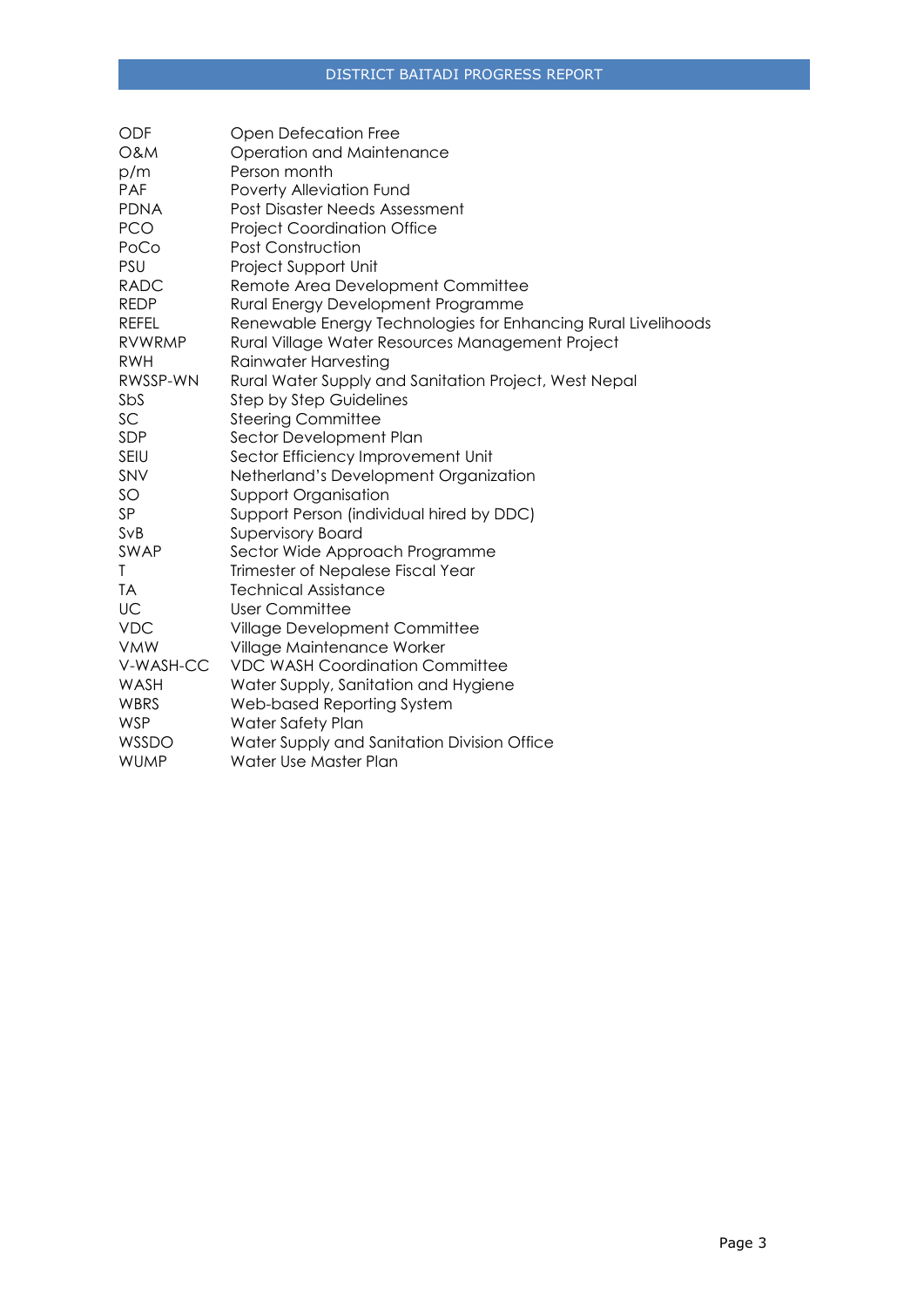## Index

| 1.                 |     |  |
|--------------------|-----|--|
| 2.                 |     |  |
| 3.                 |     |  |
|                    |     |  |
|                    |     |  |
|                    |     |  |
|                    |     |  |
|                    |     |  |
|                    |     |  |
|                    |     |  |
|                    |     |  |
|                    |     |  |
|                    |     |  |
|                    |     |  |
|                    |     |  |
|                    |     |  |
|                    |     |  |
|                    |     |  |
|                    |     |  |
| 4.                 |     |  |
| 5.                 |     |  |
|                    | 5.1 |  |
|                    | 5.2 |  |
|                    | 5.3 |  |
| $\boldsymbol{6}$ . |     |  |
| 7.                 |     |  |
|                    | 7.1 |  |
|                    | 7.2 |  |
|                    | 7.3 |  |
|                    |     |  |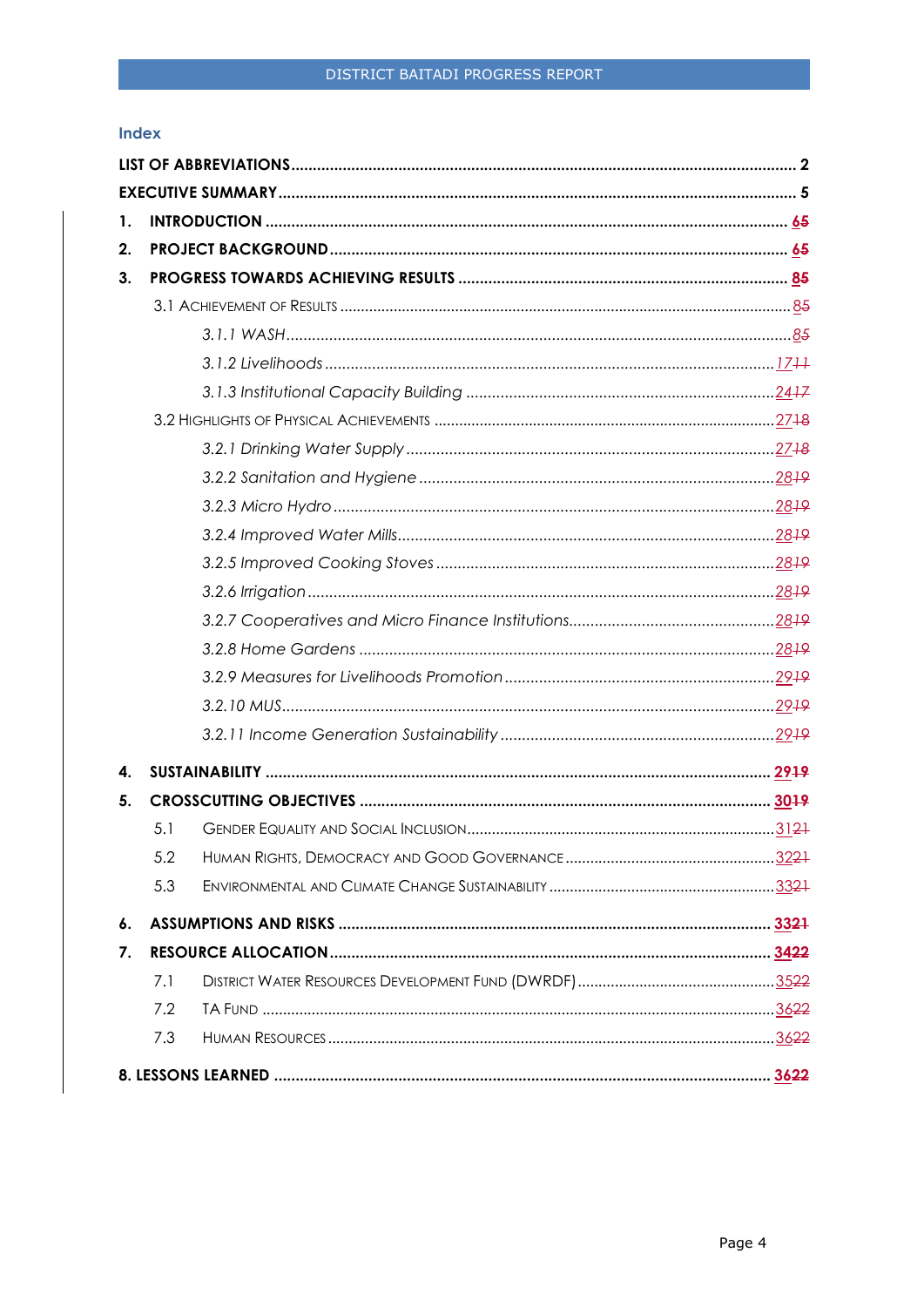## <span id="page-4-0"></span>EXECUTIVE SUMMARY

This is the annual progress report of the first fiscal year (FY01) of the Rural Village Water Resources Management Project (RVWRMP) Phase III. It covers the period of Nepali Fiscal Year 2072/073 (July 17, 2015 to July 16, 2016). This report presents the district progress funded through the District Water Resources Development Fund (DWRDF) by Government of Nepal (GoN), Government of Finland (GoF) and contribution of District Development Committee (DDC) Baitadi as matching fund. In Baitadi district RVWRMP works in 6 remotest VDCs as core VDC and providing support to 3 VDCs for Water Use Master Plan (WUMP) preparation process. The overall (long-term) objective of RVWRMP is "improved public health and reduced poverty within the project working area". The purpose of The Project is to achieve universal coverage of water supply and sanitation, and establishment of functional planning and implementation frameworks for all water uses in the project districts and working VDCs through the interventions in safe drinking water supply systems, sanitation & hygiene promotion, livelihoods and strengthen the capacity of micro saving credit institutions and enhance the capacity at local, district, regional and central level as results.

At the beginning of the FY01, 10 different schemes were targeted benefitting population there were targeted 10 different schemes with a population 3435 and 546 households and but due to transition phase of the project, non-availability of external materials in the market there was remarkable delay in scheme implementation phase ongoing. So none of the schemes completed, All the schemes were in implementation phase ongoing status at the end of reporting period. due to delayed on Phase transaction, delayed on UC agreement for implementation phase and also market shortage of non-local materials, only all schemes are in implementation phase ongoing.

In FY01, the Baitadi district organized a series of capacity building activity events at schemes, community, and VDC and district level with total 4907 participants (52.64% female, 24.25% Dalits). In addition there were involved 5 participants in local resources person development training which was conducted directly through TA fund and organized by project support unit (PSU). Similarly as result-2, all together 18 home garden groups were formed and conducted basic HGM trainings. The total participants were 501 (81.23% female, 34.13% dalits).

The estimated budget of FY01 for Baitadi district was NPR. 25,819,000.00. the contribution of Government of Nepal was NPR. 12,662,000.00 (49.04%) and contribution from Government of Finland was NPR. 12,657,000.00 (50.95%) and expected contribution from DDC was NPR. 500,000.00. similarly, the additional contributions expected from VDCs was 6% and user's contribution (cash+kind) was 20%. The actual expenditure during the fiscal year was NPR. 24,729,729.80 (95.78% of in allocation) including DDC expenditures, includes. Of these the 100 % expenditure was under capital and heading and 89% was inunder recurrent heading.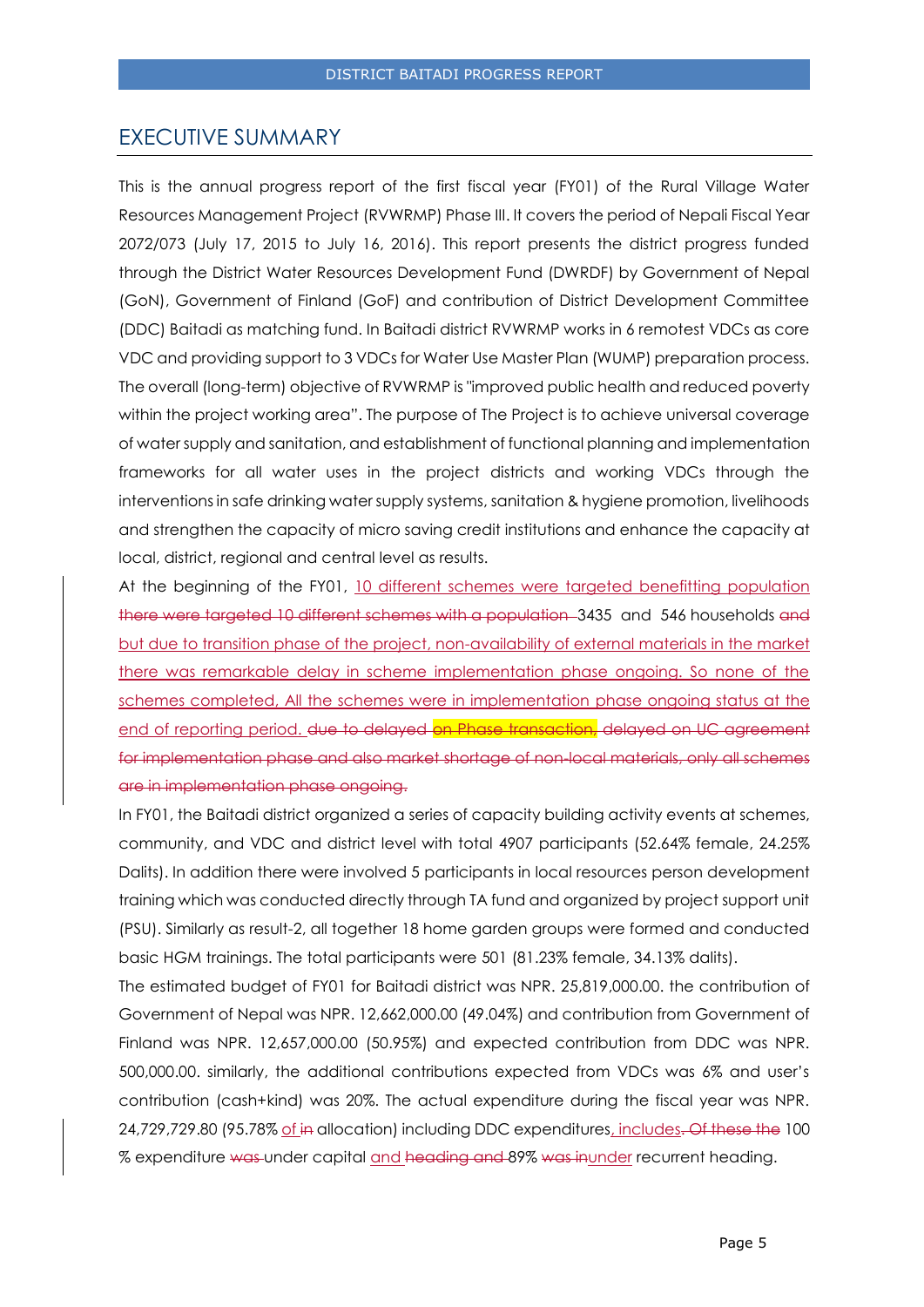## <span id="page-5-0"></span>**1. Introduction**

Rural Village Water Resources Management Project (RVWRMP) is supported by the Government of Nepal (GON) and the Government of Finland (GOF). It is continuation of financial and technical support that GOF has provided to water sector in Nepal since 1989. Phase I (2006-2010), Phase II (2010-2016), is followed by Phase III (2016-2021).

RVWRMP is a water resources management project which, in addition to water supply and sanitation, supports community-based irrigation, micro-hydro power, improved cooking stoves and water mills, number of environmental improvements as well as home gardens, sustainable livelihoods and institutional capacity building activities. The broad range of activities address poverty and as such, provide ample opportunities to develop different approaches promote good practices and trigger a range of ideas for improved well-being in these very remote villages.

RVWRMP works in the form of ten district-based sub-projects under the District Development Committees (DDCs). It is active in nine hilly and mountainous districts of the Far and Mid-Western Nepal, and six hill VDCs of a Terai district. Out of ten Baitadi is one of the working districts.

After phasing out of second phase VDCs, RVWRMP Baitadi is active in 6 VDCs with core activities. WUMP preparation process in 3 VDCs is going on. Six additional VDCs for WUMP preparation are planned for FY 2073/74. The primary focus of RVWRMP in Baitadi during the year is was water supply, MUS, and sanitation support with institutional capacity building and livelihood promotion interventions as cross cutting activities.

The project is implemented through DDC by mobilizing two support organization Social Development and Awareness Center (SODEAS) and Anirudra Rural Reconstruction Center (ARRC) hired each for 3 core VDCs. grassroots level. As phase III activities were commenced after March 2016, no scheme under capital budget was completed with IPC status, however proposed work plan of the FY 2072/073 has been completed successfully by achieving tangible results. The report covered the progress achieved in Baitadi district during the first fiscal year.

## <span id="page-5-1"></span>**2. Project Background**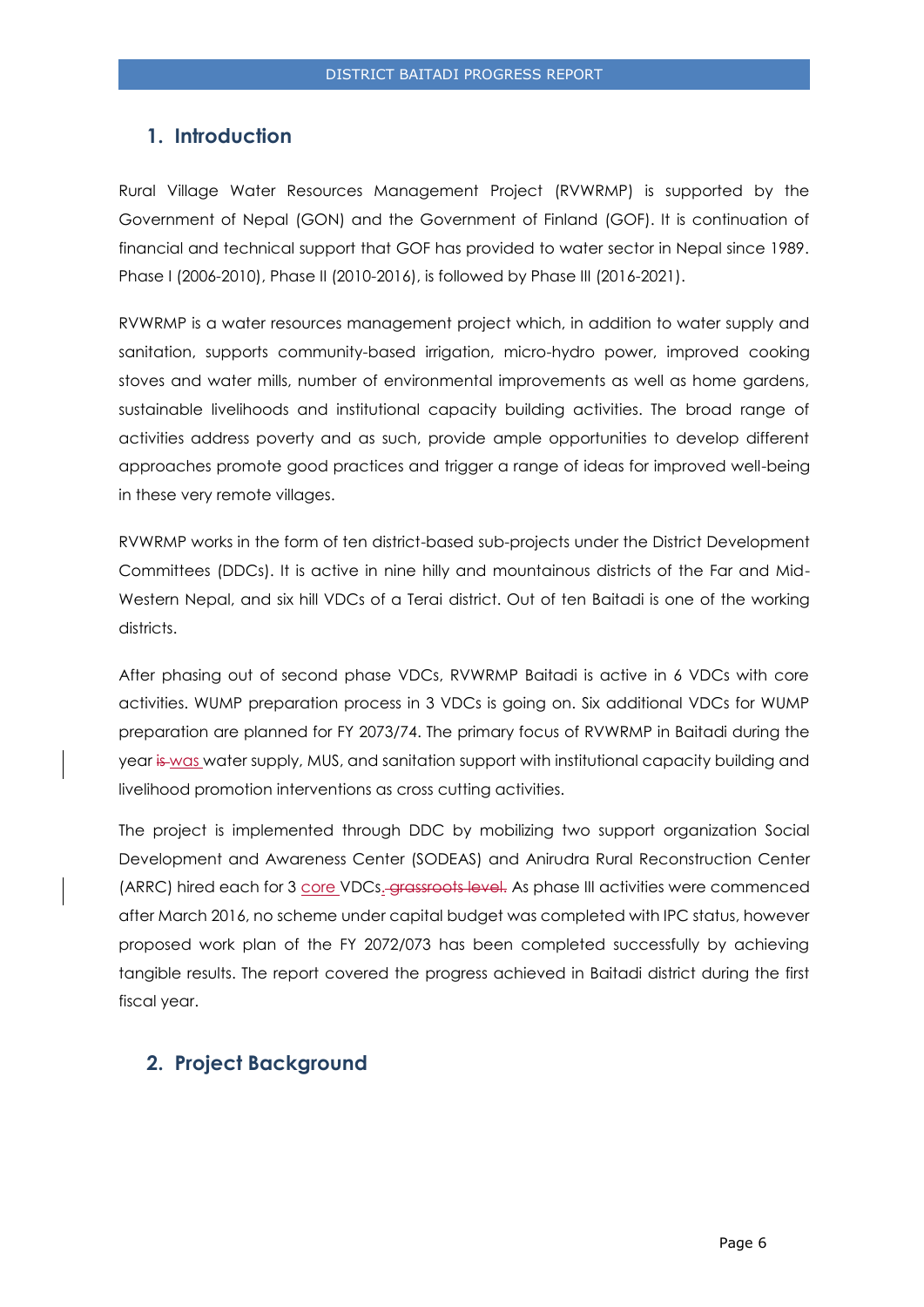

Rural Village Water Resources Management Project III Baitadi is implementing its program through district development committee. The project is implementing its activities in 15 (6+6+3) six phased out VDCs Sharmali, Mahakali, Bishalpur, Mahadevsthan, Kuwakot and Thalakanda. 6 active core VDCs Pancheswor, Kulaun, Shivnath, Malladehi, Kotila

and Shivling. Similarly 3 new WUMP preparation process in this FY01 in Amchaura, Maharudra and Udayadev VDCs. 6 VDCs are planned for WUMP preparation in and for FY02 (073/074). VDC selection process is yet to be started by DMC. <del>remaining to</del> selection process from DMC. BCRWME is active in Siddhapur, Gujar, Shikharpur, Siddheswor, Sigas, Chaukham and Gajari VDCs. Figure: 1 shows the district map of Baitadi with above information.

These working VDCs are occurrence extreme poverty, backwardness and lack of facilities, therefore project activities can prove to be crucial in uplifting the living standards of people in the area. RVWRMPII-Baitadi has implemented Integrated Water Resources Management activities based on the priority set by the communities through ized by Water Use Master Plans (WUMPs) which include different components of water resources management such as multiple use of water resources, drinking water, (Gravity, Solar lifting, Hydraulic Ramp Pump lifting and point source improvement), sanitation (HH latrine, Institutional toilets, environmental improvement and nursery establishment),environmental protection/soil conservation etc. All activities emphasize efficient and effective management of water resources in participation and collaboration with the local beneficiary people in rational, equitable and sustainable manner.

During FY 2072/73, RVWRMP Baitadi supported 6 water supply schemes, 1 School Sanitation scheme including WS and 3 MUS schemes at core VDCs. Similarly, 18 home garden management groups are trained. 5 Local Resource Person (LRP) were trained for livelihood promotion from Kulaun and Shivnath 3 and 2 respectively. Fourteen Leader farmers were also trained conducting separate event as district level. In the Same way, 15 VMW were trained in Aairigaun Muktitol WSS scheme in Kotila VDC. In order to have efficient performance of implementing activities, diverse capacity building trainings in different level were also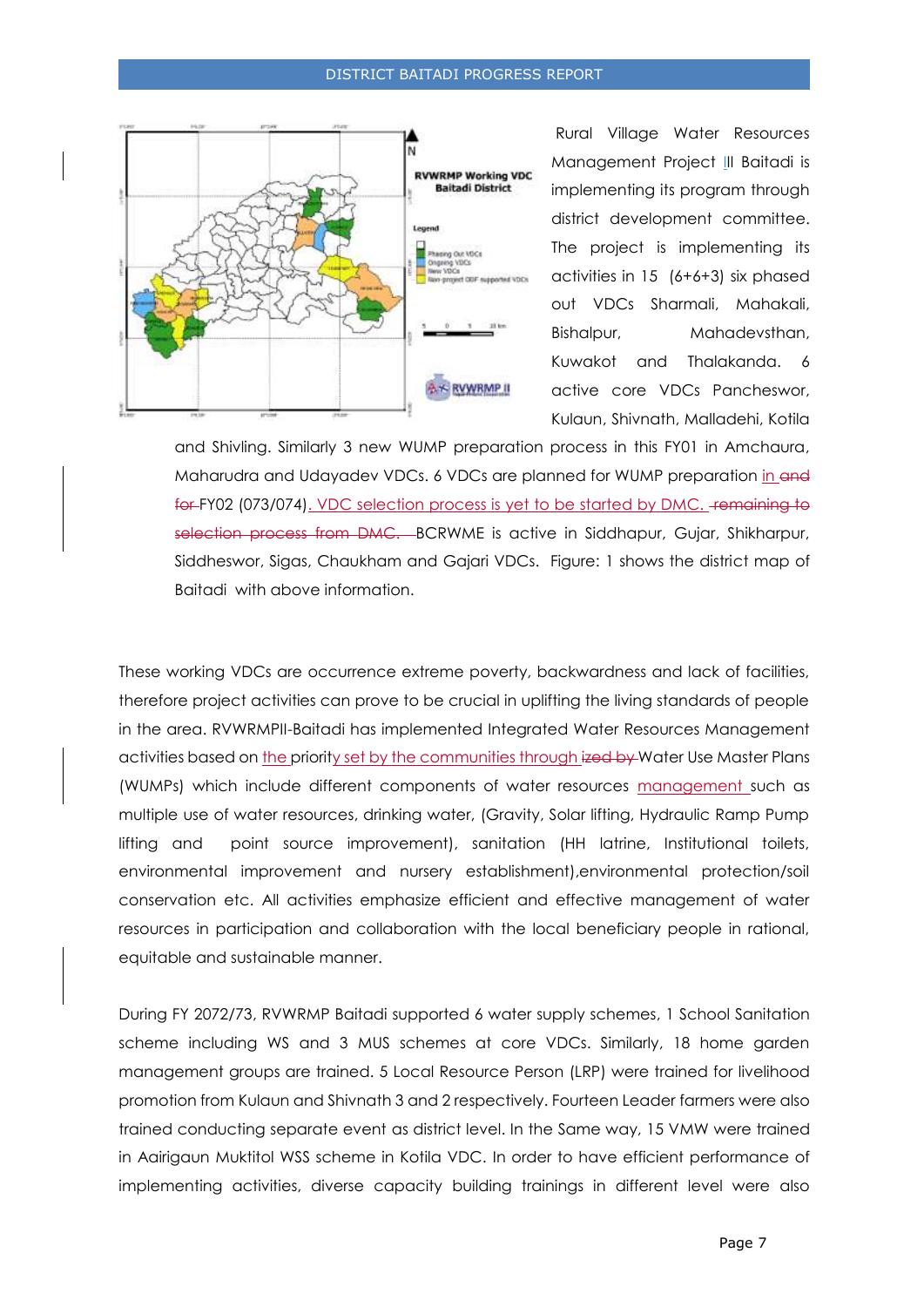conducted. Functionality assessment of existing cooperatives in 4 VDCs was done during the year. Result wise achievement is narrated separately in the report.

#### <span id="page-7-0"></span>**3. Progress towards Achieving results**

The first year of the Phase III covers whole 12 months cycle from 17 July 2015-16 July 2016. During the first and second trimester in FY01, the Baitadi district was started implementation phase in the proposed schemes within third trimester due to some delayed on MoU between counter parts, DoLlDAR & DDC. The agreement for implementation phase was conducted between DDC and UCs in third trimester of the fiscal year. Besides this, some obstacles were faced due to market shortage of non-local materials.

As a result achieved in FY01, Baitadi district was planned 10 different schemes (DWSS-6, Institutional Sanitation with WS-1, MUS-3) in 6 project VDCs with actual benefiting population of 3435. As per the plan all schemes are in implementation phase ongoing (IPO) by end of FY01. Similarly, the total sanitation activities were also initiated in the project VDCs. The great achievement of this FY 01 Baitadi district ODF declared as 38<sup>th</sup> district out of 75 district and 5<sup>th</sup> district in fare west region.

## <span id="page-7-1"></span>**3.1 Achievement of Results**

#### **3.1.1 WASH**

<span id="page-7-2"></span>To achieve Result 1, first priority should be given to institutionalize community capacity, which supports to construct and maintain community managed water supply and adopt appropriate technologies and behavior change related to safe drinking water and towards total sanitation. This result area focuses on drinking water supply, sanitation and hygiene related structures, practices and behaviors through quality construction, enhancing capacity at different level and through various awareness campaigns.

**Result 1: Institutionalised community capacity to construct and maintain community managed water supply and adopt appropriate technologies and sanitation and hygiene behaviour** 

Indicator 1.1: 97% of community members in the Project VDCs have improved water supply systems

As mentioned in Table-1, total population of the core project working VDCs is 26299. Of which, only 21.26% population was benefited with basic improved water supply as per baseline data during VDC level WUMP. Since started the project activities in the core VDCs, additional 774 population in Pancheswor VDC were benefited through construction of 2 schemes (1WS and 1MUS) in Phase II. As mentioned in Table-1, as end of FY01 (2072/073) the overall benefited population through improved water supply as WUMP baseline and an additional population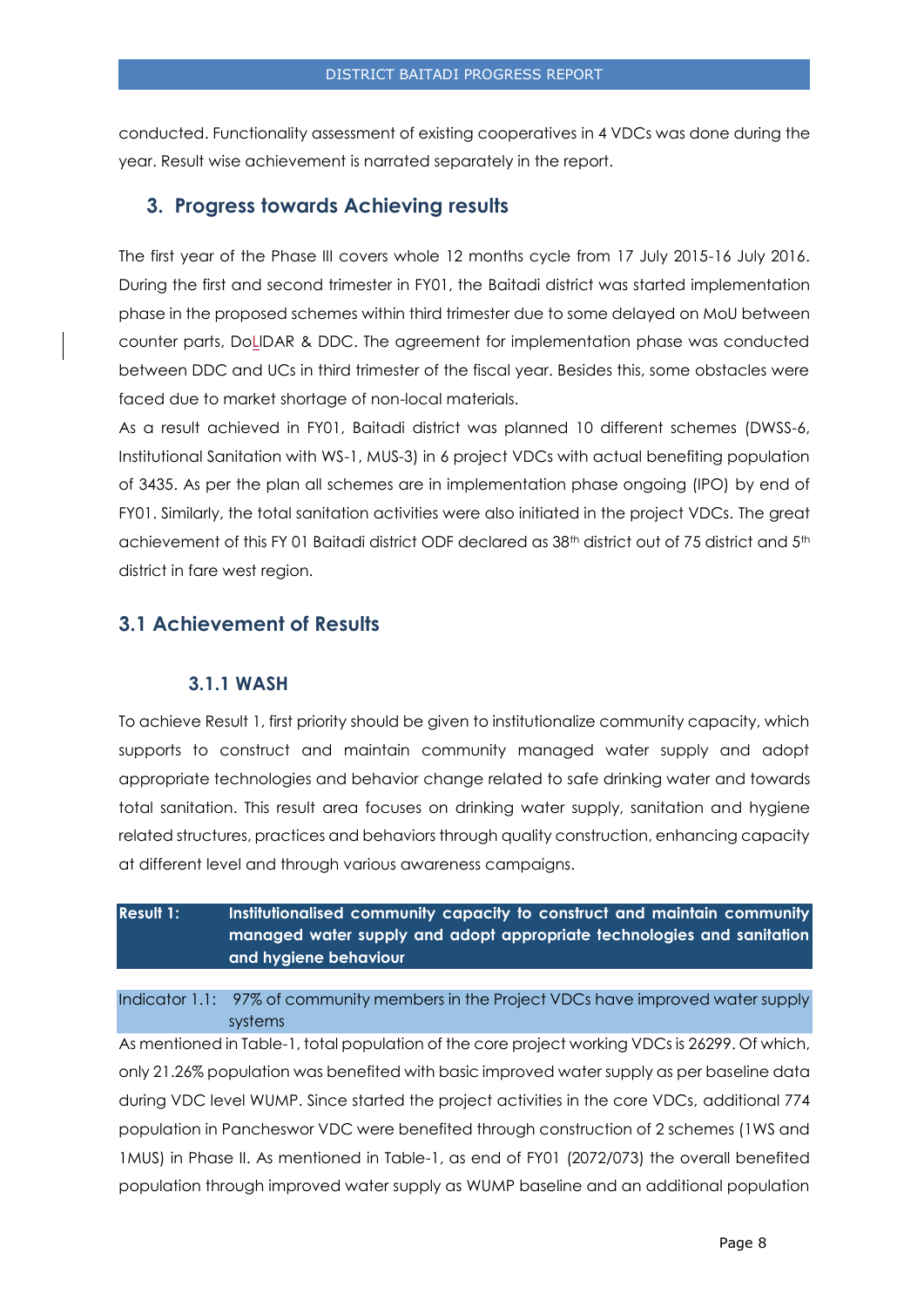benefited through project is 6366 (24.20%) and also expected that after completion of carried over IPO schemes from FY01, the additional 3435 people will be benefited and it can be expected that the overall percentage of benefiting population will 37.37%.

| Indicator 1.1                                                        | Kulaun | <b>Pancheswor</b> | <b>Shivnath</b> | <b>Shivling</b> | Kotila | <b>Malladehi</b> |
|----------------------------------------------------------------------|--------|-------------------|-----------------|-----------------|--------|------------------|
| Total population in the<br><b>VDC</b>                                | 2767   | 4486              | 5107            | 5456            | 3840   | 4643             |
| Population with basic<br>improved water supply in<br><b>Baseline</b> | 605    | 1077              | 1787            | 1473            | 0      | 650              |
| Additional population<br>benefitted from project<br>in FY 071/072    | 0      | 774               | $\Omega$        | 0               | 0      |                  |
| Cumulative population<br>with improved water<br>supply               | 605    | 1851              | 1787            | 1473            | 0      | 650              |
| % of population with<br>improved water supply                        | 21.86% | 41.26%            | 35%             | 27%             | 0      | 14%              |

#### **Table 1: Access to improved water supply in core VDCs**

Indicator 1.3: Community ownership demonstrated by communities having contributed in cash and kind at least 25% towards construction

RVWRMP is a bi-lateral project providing support in multi-sectorial water resources management. The project is demand-based guided by inclusive and participative VDC level WUMPs. This means that there are several options for water resources management. The project implementation guideline provides expected contributions from all stakeholders including community contributions both cash and kind depending on the type of scheme to be implemented. During the first fiscal year of phase III, due to delayed approval of project documents/guidelines for Phase III by the supervisory board, the contribution pattern was implemented same as from the Phase II. But purposed contribution for Phase III was 25 contribution from users/community was 20% (1% cash & 19% kind). Hopefully, the contribution pattern will be as guided by project document after completion of IPO schemes carried over from the FY01. See below **table-2** for details community contribution in IPO as well as IPC schemes.

| Indicator 1.3                   | Kulaun     | <b>Pancheshor</b> | <b>Shivnath</b> | <b>Shivling</b> | Kotila     | <b>Malladehi</b> |
|---------------------------------|------------|-------------------|-----------------|-----------------|------------|------------------|
| Total WASH Investment           |            |                   |                 |                 |            |                  |
| Cost                            | 7847566.02 | 13479856.00       | 7077161.51      | 9091231         | 8995422.97 | 1872037.18       |
| <b>Actual Cost Contribution</b> | 960070.22  | 3662224.67        | 1689078.56      | 2242055         | 2292877.54 | 374407.44        |
| o In Cash                       | 31182.22   | 64876.00          | 27403.69        | 27000.00        | 30000.00   | 4000.00          |
| o In Kind                       | 1928888    | 3597348.67        | 1661674.87      | 2215055         | 2262877.54 | 370407.44        |
| % Cost Contribution             | 24.97      | 27.168            | 23.86           | 24.66           | 25.49      | 20.00            |

**Table 2: Community contribution on WASH**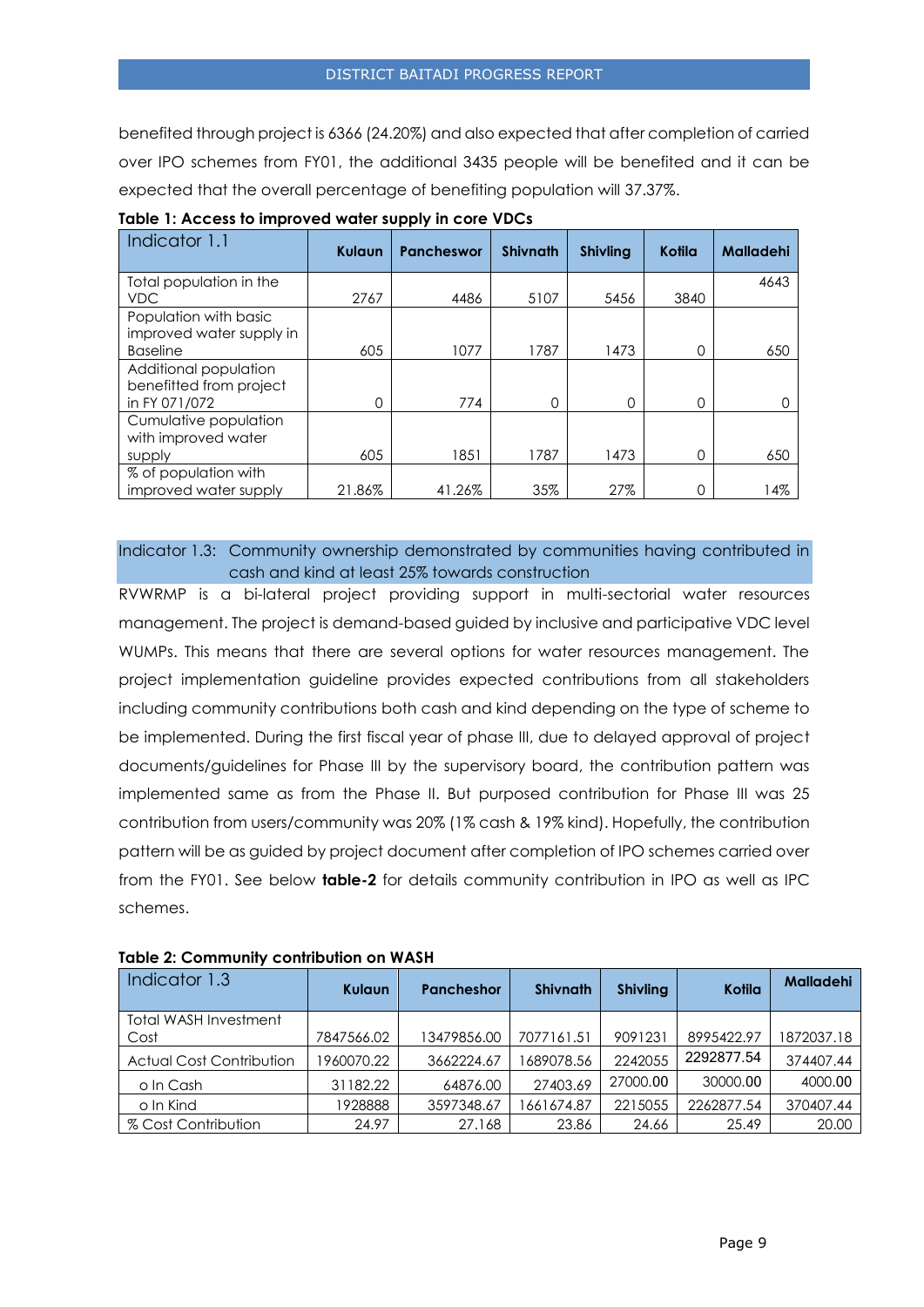## Indicator 1.4: 70% of critical water resources identified in WUMP (yield less than 45l/person/day) and protected with climate resilience and/ or water recharge initiatives

All VDCs except Pancheswor are as core VDCs for Phase III and Pancheswor as core VDC since last 2 years so there are not started source protection work for critical sources.

| Indicator 1.4                                                     | Kulaun    | <b>Pancheshor</b> | <b>Shivnath</b> | <b>Shivling</b> | Kotila    | <b>Malladehi</b> |
|-------------------------------------------------------------------|-----------|-------------------|-----------------|-----------------|-----------|------------------|
| Total number of critical<br>water sources (identified<br>by WUMP) | <b>NA</b> | <b>NA</b>         | <b>NA</b>       | <b>NA</b>       | <b>NA</b> | <b>NA</b>        |
| Number of protected<br>sources through climate<br>resilience      | <b>NA</b> | <b>NA</b>         | <b>NA</b>       | <b>NA</b>       | <b>NA</b> | NA               |
| Number of protected<br>sources through water<br>recharge          | NA        | NA                | <b>NA</b>       | <b>NA</b>       | <b>NA</b> | NA               |
| Total number of sources<br>protected                              | <b>NA</b> | <b>NA</b>         | <b>NA</b>       | <b>NA</b>       | <b>NA</b> | <b>NA</b>        |
| % of critical water<br>sources protected                          | NA        | NA                | <b>NA</b>       | NA              | NA        | NA               |

#### **Table 3: Critical water source protection in core VDCs**

Indicator 1.5: 100% coverage of water supply schemes with Water Safety Plan

Water Safety Plan (WSP) was already implemented in project supported schemes since phase I & it was continued more effectively in Phase II too. As concerned and provisioned by Nepal Drinking Water Quality Standards (NDWQS)-2064, the project has been simplified the WSP implementation process, which is very effectively implemented by the WSP team at scheme level.

As lessons learned during phase II, DDC/RVWRMP Baitadi is initiated the water safety plan preparation process since very beginning. In the fiscal year 2072/073, the project have been conducted 2 days WSP orientation in all IPO schemes, fully implemented the WSP and reviewed in 2 WS schemes completed in Phase II in Pancheswor VDC. As a part of water safety, the water qualities have been planned in all proposed sources of schemes.

| Indicator 1.5                                | Kulaun | <b>Pancheshor</b> | <b>Shivnath</b> | <b>Shivling</b> | Kotila | <b>Malladehi</b> |
|----------------------------------------------|--------|-------------------|-----------------|-----------------|--------|------------------|
| Number of water supply<br>scheme implemented | ╭      |                   |                 | ↷               |        |                  |
| Number of water supply<br>scheme with WSP    |        |                   |                 |                 |        |                  |
| % of water supply<br>schemes with WSP        |        | 50%               |                 | Ω               |        |                  |

**Table 4: Water supply schemes with WSP in core VDCs**

Indicator 1.6: 95% of User Committees of improved water supply schemes in the supported VDC are active and able to maintain service level

Sustainability of the constructed scheme is one of the crucial issues in the context of rural water supply, irrigation systems due to lack of proper operation & maintenance (O&M). However, the RVWRMP is enhancing capacity of users through various trainings, orientation,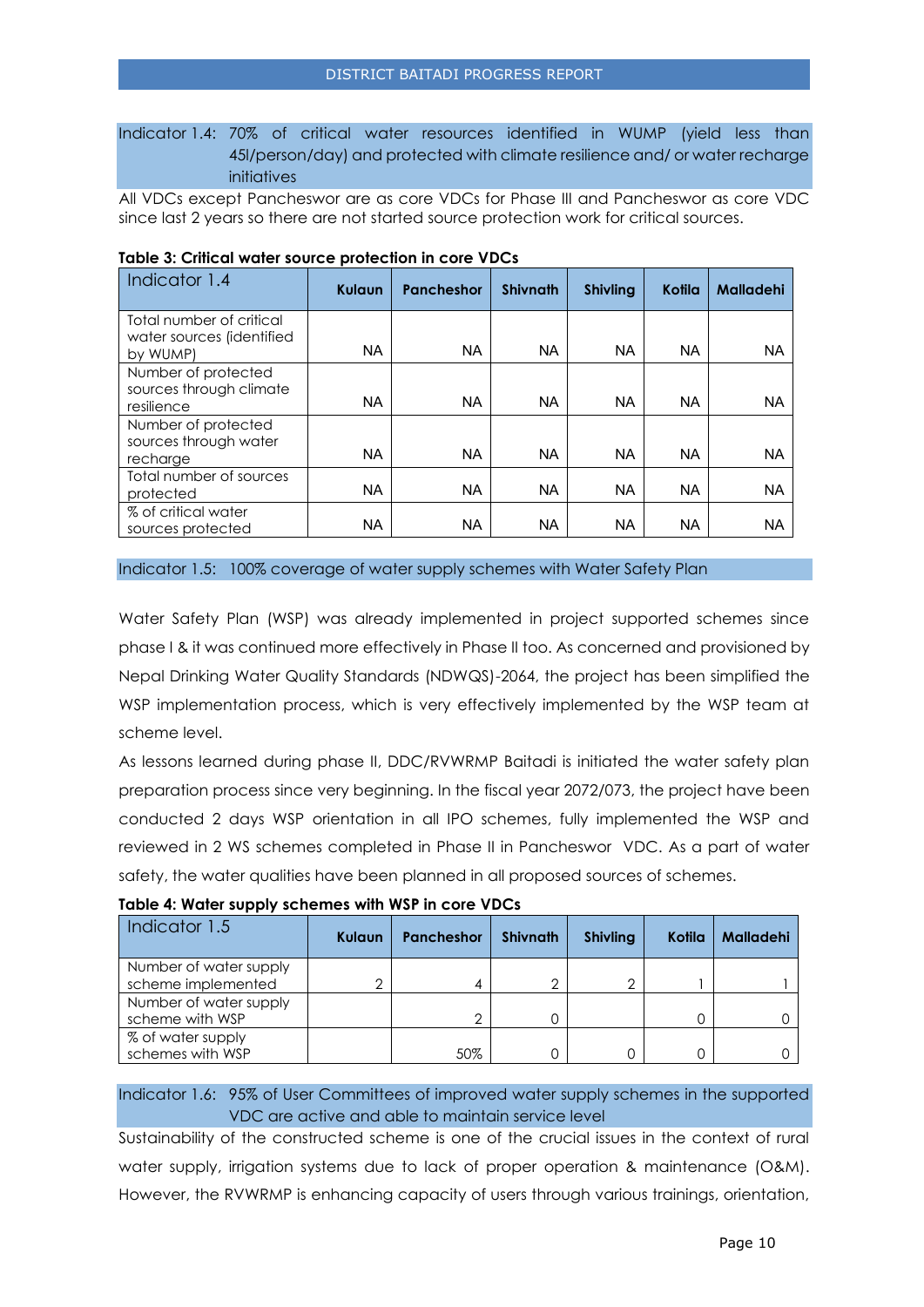learning and sharing visits and also supporting income generating activities to enhance the financial capacity of users due to which they can be able to pay water tariffs to sustain their schemes and self-sufficiency since phase I. As a continuation of these leanings, DDC/RVWRMP have been started the activities for the schemes sustainability since very beginning. In FY01, there were 10 scheme's done agreement with UCs for the implementation phase and these all schemes have started the O&M fund collection, prepared O&M regulations, selected & trained VMWs, and also they have regular monthly meetings of UCs as a part of sustainability. Similarly, some existing schemes in Pancheswor VDC have managed stores to keep necessary tools to maintain the scheme safely. The VDC wise status of UC activeness in numerical figures is presented in Table-5.

| Indicator 1.6                                                                                                                                                                                   | <b>Kulaun</b>  | <b>Pancheswor</b> | <b>Shivnath</b> | <b>Shivling</b> | Kotila | <b>Malladehi</b> |
|-------------------------------------------------------------------------------------------------------------------------------------------------------------------------------------------------|----------------|-------------------|-----------------|-----------------|--------|------------------|
| Number of water supply<br>scheme implemented                                                                                                                                                    | $\overline{2}$ | 4                 | $\overline{2}$  | 2               |        |                  |
| <b>Number of schemes</b><br>having: O&M regulations<br>implemented +<br>Functional status: fully<br>functional + O&M fund<br>available + VMW<br>mobilized +<br>UCs having meetings<br>regularly |                | $\mathcal{P}$     |                 |                 |        |                  |
| % of UCs: active and<br>able to maintain service<br>level                                                                                                                                       | 0              | 50%               | O               | O               | 0      | O                |

**Table 5: Active water supply UCs maintaining service level.**

Indicator 1.7: At least three public audits conducted in each constructed drinking water scheme with participation of women and minority populations

User committee (UC) members have the prime responsibility to implement the schemes supported by project. Thus, schemes sustainability depends on transparency and governance systems governed by key UC members. So that, DDC/RVWRMP Baitadi is proving facilitation support to UCs to conduct at least 3 public auditing during the scheme implementation with much participation of female, dalits and other DAG communities representative in the community. As a result of fiscal year (FY01) 2072/2073, two public auditing have been conducted in 10 IPO schemes. As a part of transparency, good governance and follow the human rights based approach, the RVWRMP, Baitadi is trying to increase the participation of female, dalits and other disadvantaged group in each events but it is still lacking due to illiteracy, social norms, rituals and cultures. However, only 2 WS scheme completed at the end of Phase II and the overall female participation in schemes public hearing is found 41.44% and Dalit participation is found 52%. As comparing previous status, it's found an increasing trend. See the table-6 below.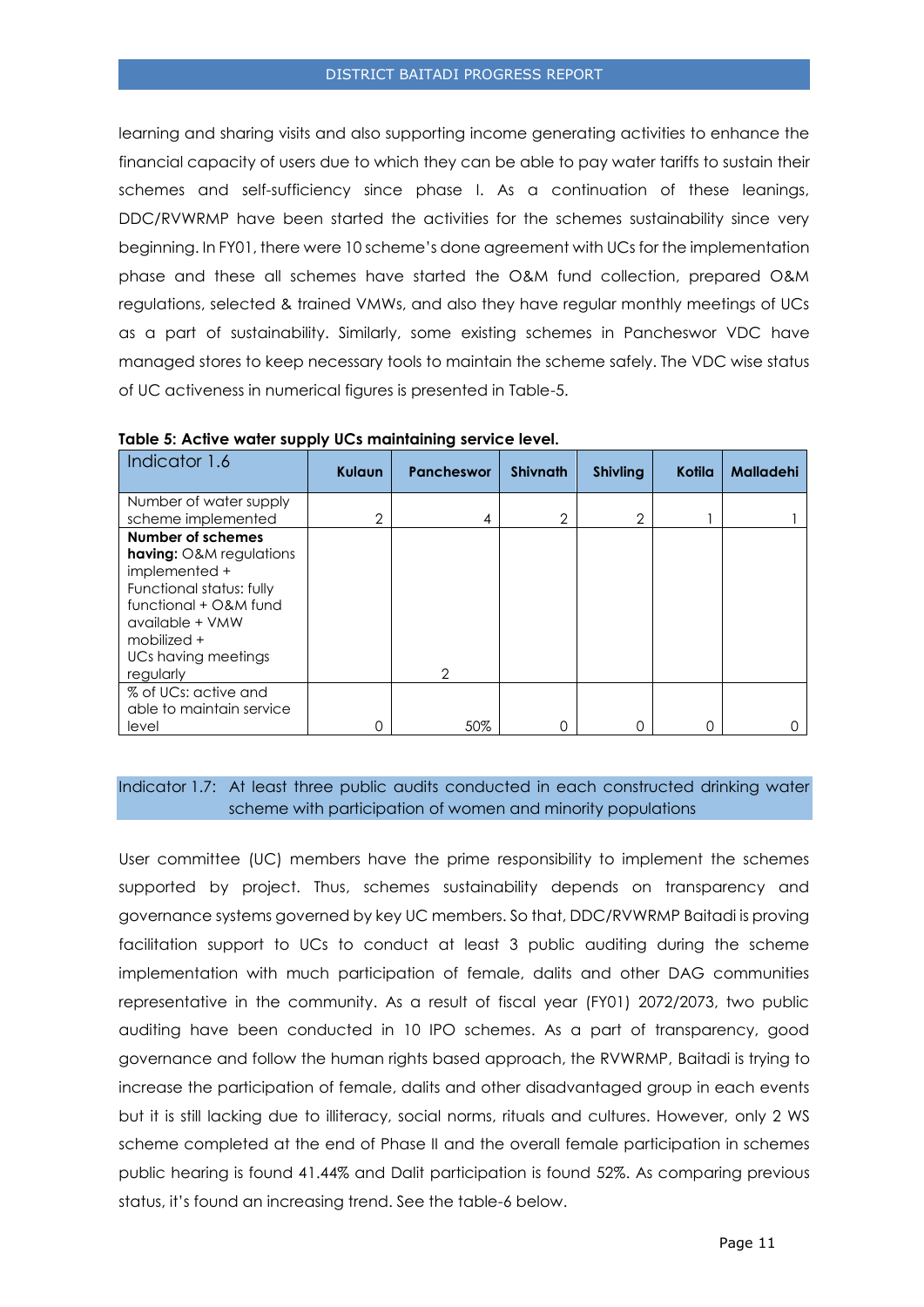| Indicator 1.7                                     | Kulaun                                            | <b>Pancheswor</b> | <b>Shivnath</b>                                | <b>Shivling</b>                                   | Kotila                                            | <b>Malladehi</b>                                  |
|---------------------------------------------------|---------------------------------------------------|-------------------|------------------------------------------------|---------------------------------------------------|---------------------------------------------------|---------------------------------------------------|
| Number of water supply                            | $2($ IPO                                          | 4(2 IPO           | $2$ (IPO                                       | $2$ (IPO                                          | $1$ ( IPO                                         | $1$ (IPO                                          |
| scheme implemented                                | Schemes)                                          | Schemes)          | Schemes)                                       | Schemes)                                          | Scheme)                                           | Scheme)                                           |
| Number of schemes                                 |                                                   |                   |                                                |                                                   |                                                   |                                                   |
| having at-least 3 public                          |                                                   |                   |                                                |                                                   |                                                   |                                                   |
| audit                                             | $\mathbf{0}$                                      | $\overline{2}$    | $\mathbf{O}$                                   | 0                                                 | 0                                                 | 0                                                 |
| % of WS schemes with at-<br>least 3 public audits | $\Omega$                                          | $\overline{2}$    | 0                                              | $\Omega$                                          | $\Omega$                                          | $\Omega$                                          |
| Number of participation<br>in public audit        | $\mathcal{O}$                                     | 444               | 0                                              | $\mathbf 0$                                       | $\mathbf 0$                                       | $\mathbf{0}$                                      |
| Number of female<br>participation                 | $\Omega$                                          | 184               | 0                                              | $\Omega$                                          | $\Omega$                                          | $\mathbf{0}$                                      |
| Number of Dalit<br>participation                  | $\mathbf 0$                                       | 231               | 0                                              | $\mathbf 0$                                       | $\mathbf 0$                                       | $\mathbf{0}$                                      |
| Number of Janajati<br>participation               | $\mathbf 0$                                       |                   | 0                                              | 0                                                 | 0                                                 | $\Omega$                                          |
| % of Female<br>participation                      | $\Omega$                                          | 41.44 %           | $\Omega$                                       | $\Omega$                                          | $\Omega$                                          | $\Omega$                                          |
| % of Dalit participation                          | $\Omega$                                          | 52 %              | 0                                              | $\Omega$                                          | $\Omega$                                          | $\Omega$                                          |
| % of Janajati<br>participation                    | $\mathbf{0}$                                      | $\mathbf 0$       | 0                                              | $\Omega$                                          | $\Omega$                                          | $\Omega$                                          |
| Remarks                                           | No one<br>have 3<br>public<br>auditing<br>schemes |                   | No one have<br>3 public<br>auditing<br>schemes | No one<br>have 3<br>public<br>auditing<br>schemes | No one<br>have 3<br>public<br>auditing<br>schemes | No one<br>have 3<br>public<br>auditing<br>schemes |

| Table 6: WS Schemes with at-least three public audits |  |  |  |  |  |  |
|-------------------------------------------------------|--|--|--|--|--|--|
|-------------------------------------------------------|--|--|--|--|--|--|

## Indicator 1.8: At least 50% of key positions (chair, vice chair, secretary, joint secretary and treasurer) in UCs of improved water supply schemes in the Project VDCs are held by women and a proportionate share (25%) held by minority populations

Social inclusion and gender sensitivity promotes fair & full participation of people in the sustainable management of the scheme. Discrimination oftentimes results to social conflicts, destroys social harmony and cohesiveness in the UC/organization, hence affecting the operational sustainability of scheme. The GESI strategy of RVWRMP has been strongly advocate as a cross cutting issues across the all result areas and special focuses in UC composition, training/workshop and leadership position to develop self-reliance. In the context of RVWRMP Baitadi, the GESI strategy has been fully applied in all UCs as per the result indicators. In FY01 ( 2072/073), the total key positions in 10 schemes are 41 and out of which 21 (51%) positions are holding by female and 7(17%) positions are proportionately holding by Dalits. Regarding the Janajati there are no Janajati communities in the project working VDCs. See table-7 for VDC wise composition of UC's key position.

| Indicator 1.8                 | Kulaun | Pancheswor | <b>Shivnath</b> | <b>Shivling</b> | Kotila | <b>Malladehi</b> |
|-------------------------------|--------|------------|-----------------|-----------------|--------|------------------|
| <b>Total UC Key Positions</b> | 8      |            | 8               | 8               |        |                  |
| Female Key Positions          | 4      |            | 4               | 4               | 3      |                  |
| <b>Dalit Key Positions</b>    |        |            | 0               |                 | 2      |                  |
| Janajati Key Positions        |        |            |                 |                 |        |                  |

**Table 7: Composition of UC's key positions in implemented Water Supply schemes**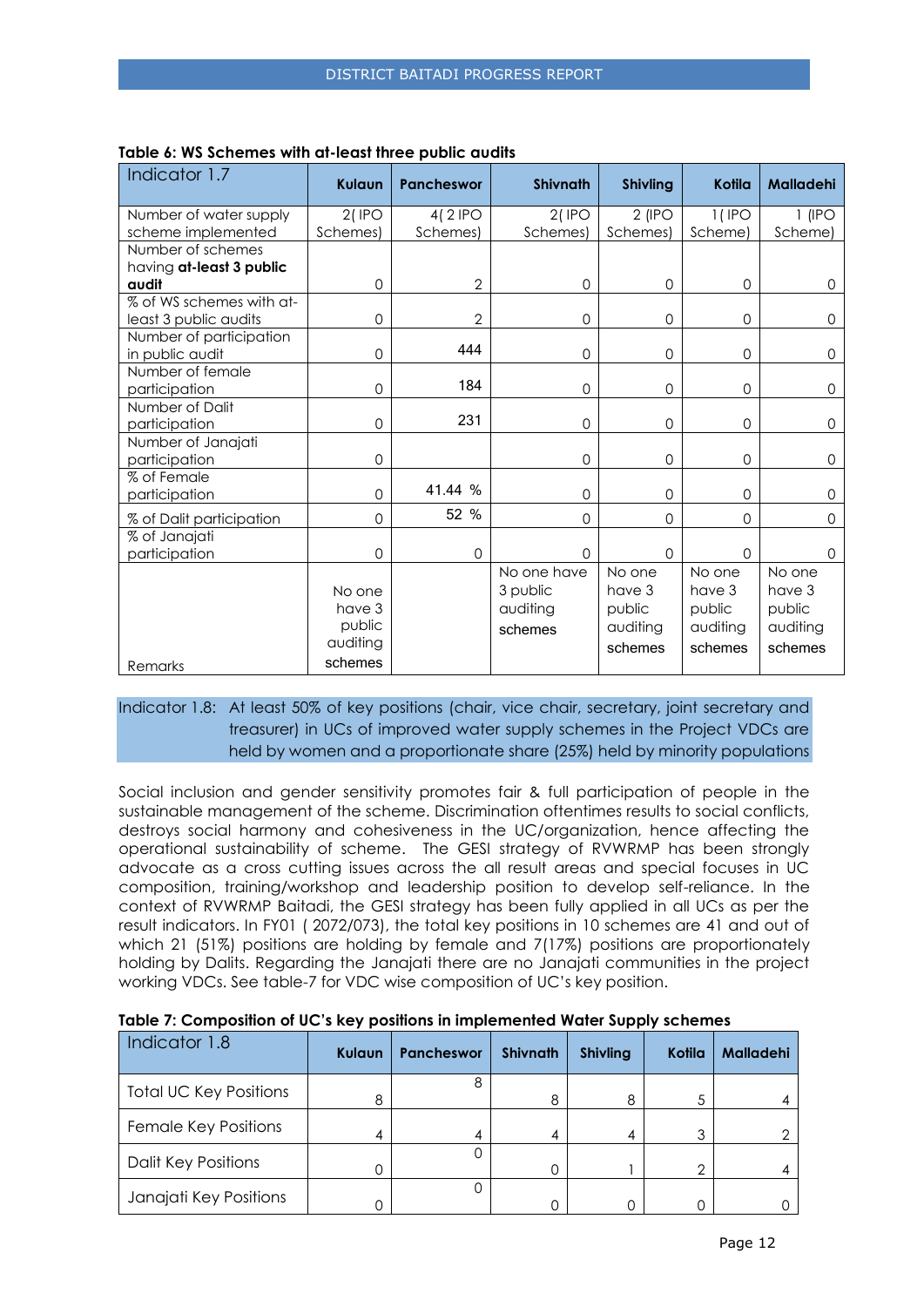#### DISTRICT BAITADI PROGRESS REPORT

| % Female Key Positions |    | 50% | $>51\%$ |      |    |      |
|------------------------|----|-----|---------|------|----|------|
|                        | 50 |     | above   | 50   | 60 | 50%  |
| % Dalit Key Positions  |    |     |         | 12.5 | 40 | 100% |
| % Janajati Key         |    |     |         |      |    |      |
| Positions              |    |     |         |      |    |      |
| Remarks                |    |     |         |      |    |      |

## Indicator 1.9: 100% of schools and health posts have child, gender and disabled (CGD) friendly WASH facilities

The practice of sanitation & hygiene in school always associated with availability of excess to water. In the context, DDC/RVWRMP Baitadi is facilitating & advocating the promotion of both school led total sanitation (SLTS) & community led total sanitation to achieve the results. In the school led total sanitation approach, total sanitation campaign, rally, support for school WASH plan preparation, orientation on total sanitation & hygiene at school level is being initiated in school and the involvement of project in all core VDC is significant. As per WUMP baseline data, there were only 13 schools have separate cabin of toilets for boys and girls, 27 schools have water supply in school yards and only 16 schools have hand washing facilities with soap out of total 51 schools in the 6 core VDCs. As compared the all relevant data, the school sanitation and hygiene status is being improved, however, the status of treatment of drinking water, menstrual hygiene management in lower, secondary and higher secondary school and appropriate WASH facilities for disable students is still challenging to achieve. See below table-8.1 VDC wise details and WASH facilities in school.

| Indicator 1.9                                                                                | Kulaun         | <b>Pancheswor</b> | <b>Shivnath</b> | <b>Shivling</b> | Kotila         | <b>Malladehi</b> |
|----------------------------------------------------------------------------------------------|----------------|-------------------|-----------------|-----------------|----------------|------------------|
| Total Number of<br>Schools                                                                   | 7              | 7                 | 8               | 11              | 10             | 8                |
| having<br>Schools<br>child club                                                              | $\overline{7}$ | 7                 | $\overline{7}$  | 11              | 8              | 3                |
| Schools having<br>functional Water<br>facilities within<br>school yard                       | $\overline{2}$ | 3                 | $\overline{2}$  | 5               | $\overline{4}$ | 5                |
| Schools having<br>low cost water<br>treatment<br>practices for<br>drinking water<br>service. | $\Omega$       | $\Omega$          | $\Omega$        | $\Omega$        | $\overline{0}$ | $\Omega$         |
| Schools having<br>functional toilet<br>$(1:50$ student)<br>cabin & urinal.                   | $\Omega$       | $7 + 1$           |                 | $\overline{4}$  | $\Omega$       | $\Omega$         |
| having<br>Schools<br>child & gender<br>friendly toilet                                       | $\overline{2}$ | $\overline{2}$    | $\overline{2}$  | $\overline{2}$  | $\overline{7}$ | 7                |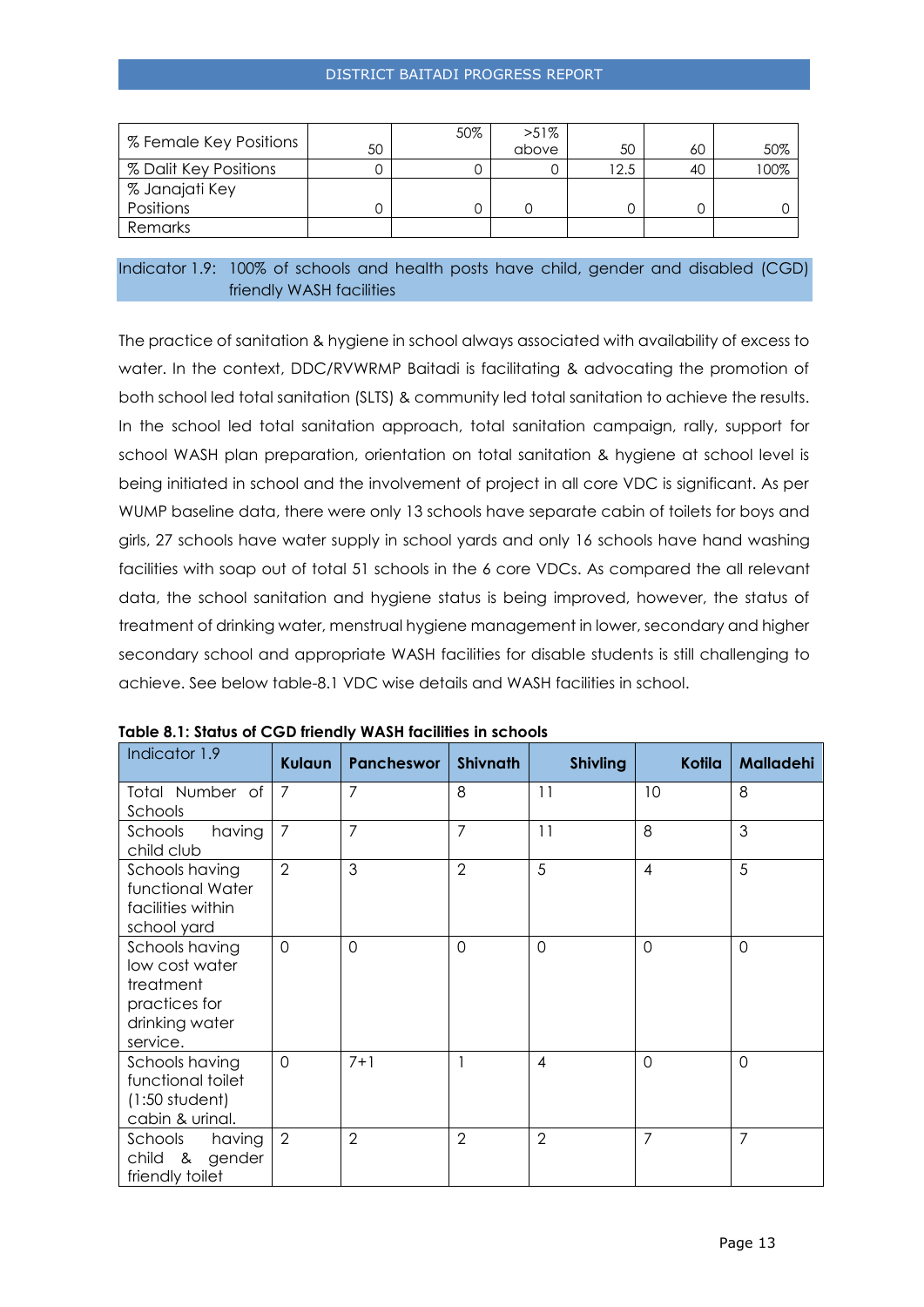| having<br>School<br><b>MHM</b> facilities                                           | $\Omega$       |          | $\mathbf 0$    | $\Omega$       | $\mathbf 0$    | $\overline{0}$ |
|-------------------------------------------------------------------------------------|----------------|----------|----------------|----------------|----------------|----------------|
| Schools with<br>disable students<br>(crutches, wheel<br>chair user).                | $\Omega$       | $\Omega$ | $\overline{0}$ | $\Omega$       | $\overline{0}$ | $\overline{0}$ |
| having<br>Schools<br>friendly<br>disable<br>toilet (Ram+++)                         | $\Omega$       |          | $\Omega$       | $\Omega$       | $\Omega$       | $\overline{0}$ |
| Schools<br>having<br>washing<br>hand<br>with soap facilities                        | $\overline{2}$ | $\Omega$ | $\overline{2}$ | $\overline{4}$ | 5              | $\overline{0}$ |
| Schools<br>having<br>solid<br>waste<br>management<br>practices                      | 2              | 7        | $\overline{2}$ | 11             | $\overline{2}$ | $\overline{0}$ |
| having<br>Schools<br>O&M fund<br>for<br>sustaining<br>the<br><b>WASH</b> facilities | $\Omega$       | $\Omega$ | $\overline{2}$ | $\overline{2}$ | $\overline{0}$ | $\overline{0}$ |
| having<br>Schools<br>garden                                                         | $\Omega$       | $\Omega$ | $\mathbf 0$    | $\Omega$       | 0              | $\overline{0}$ |

As per WUMP baseline data, altogether 13 health posts and public institutions/offices are in the project core VDCs. The status of water supply and sanitation facilities are very crucial. The reason behind no WASH facility may be they don't have their own office building and those running offices in rental houses and also the staffs are also not regular in VDCs. Some offices have their own buildings but there are also not proper management of water supply and toilets. See the status in table-8.2 below for details.

| Indicator 1.9                                                                                        | Kulaun         | <b>Panches</b><br><b>wor</b> | <b>Shivnath</b> | <b>Shivling</b> | Kotila         | <b>Malladehi</b> |
|------------------------------------------------------------------------------------------------------|----------------|------------------------------|-----------------|-----------------|----------------|------------------|
| 0f<br>Number<br>Total<br>institutions                                                                | $\overline{2}$ | 3                            | $\overline{2}$  | $\overline{2}$  | $\overline{2}$ | $\overline{2}$   |
| Institutions<br>having<br>Water<br>functional<br>facilities                                          |                | $\Omega$                     | $\Omega$        | $\Omega$        | $\Omega$       | $\overline{2}$   |
| having<br>Institutions<br>water<br>low cost<br>treatment practices<br>for drinking water<br>service. | $\Omega$       | $\overline{0}$               | $\Omega$        | 0               | $\overline{0}$ | $\overline{2}$   |
| having<br>Institutions<br>functional toilet.                                                         | $\overline{2}$ | 3                            | 2               | $\mathcal{P}$   | $\overline{2}$ |                  |
| Institutions having<br>gender friendly toilet                                                        |                | $\Omega$                     | $\Omega$        | $\Omega$        | $\overline{0}$ | $\overline{0}$   |
| Institutions<br>having<br>(crutch,<br>disable<br>wheel chair<br>user)<br>friendly toilet.            | $\mathbf{O}$   | $\overline{0}$               | $\overline{0}$  | $\Omega$        | $\mathbf 0$    | $\overline{0}$   |

**Table 8.2: Status of CGD friendly WASH facilities in other institutions (health-post, public offices)**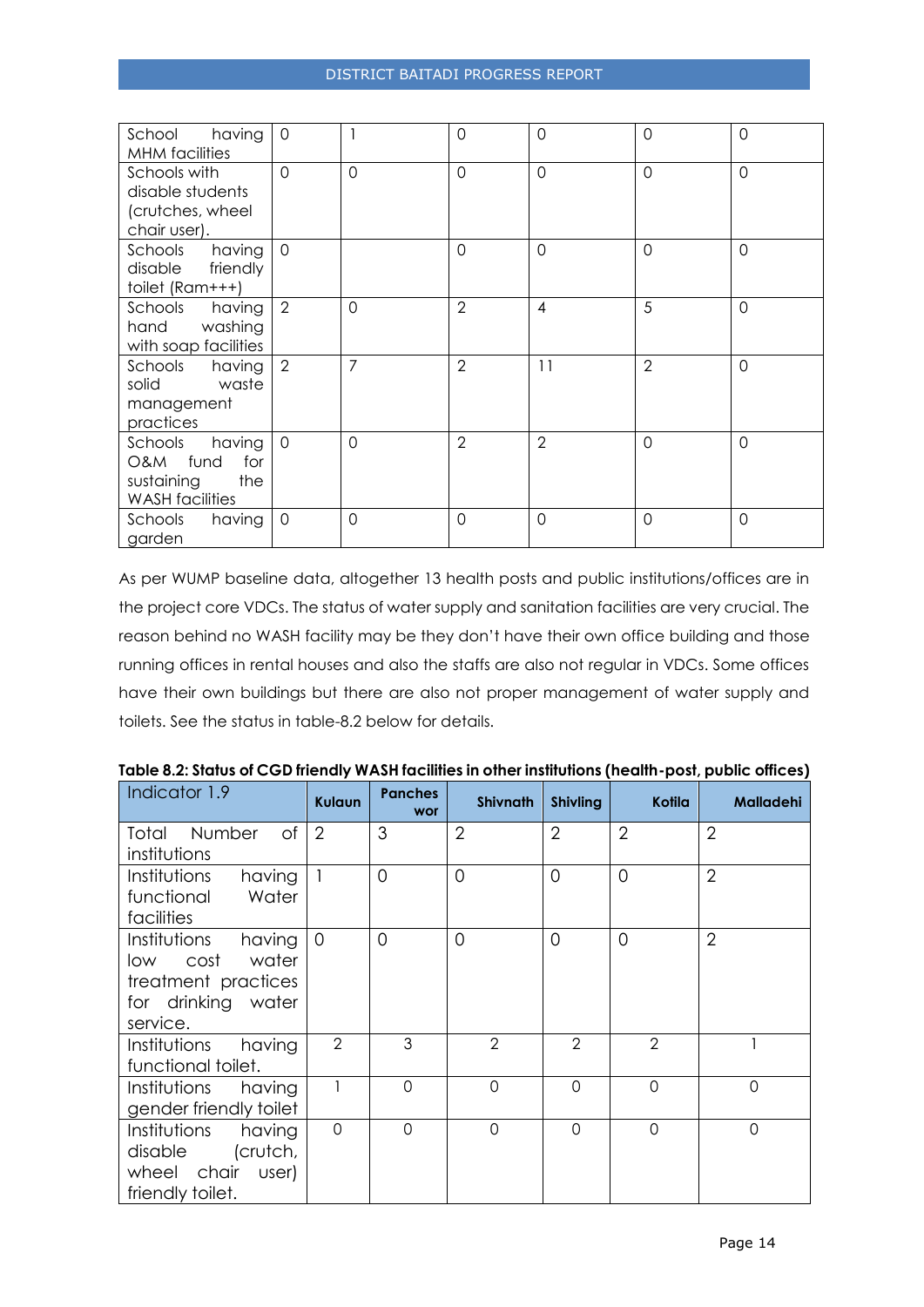| Institutions having<br>hand washing with<br>soap facilities                | 3 |  |   |  |
|----------------------------------------------------------------------------|---|--|---|--|
| Institutions having<br>solid<br>waste<br>management<br>practices           | 3 |  | 2 |  |
| Sub/Health<br>post<br>hospital<br>having<br>waste management<br>facilities | 3 |  |   |  |

#### Indicator 1.10: More than 50% of RV-supported drinking water services schemes in core VDCs shall have affiliation with cooperative to proliferate their capital

RVWRMP is providing its intensifying support to the VDC level cooperatives with aiming to sustain the socio-economic status at community level. At the same time to take over the operation and management of various schemes for long-term sustainability and selfdependency of the UCs. During phase II, RVWRMP have been provided support to 3 cooperatives and various users committees of schemes were affiliated in the cooperatives. In phase III, there are 8 cooperatives formed by various line agencies in project core VDCs but some existing cooperatives are passive and some cooperatives don't have such provisions to affiliate the UCs and schemes. To address the issues and enhance the capacities of these existing cooperatives, project has been carried-out assessment of existing cooperatives in all core VDCs to provide further support. During the reporting period, no any WS schemes UCs were affiliated in the cooperative. But, after project support in cooperatives, all scheme's UCs will be affiliated in the cooperatives.

| Indicator 1.10        | Kulaun | <b>Pancheswor</b> | <b>Shivnath</b> | <b>Shivling</b> | Kotila | <b>Malladehi</b> |
|-----------------------|--------|-------------------|-----------------|-----------------|--------|------------------|
| Total number of WS    |        |                   |                 |                 |        |                  |
| schemes               | ი      | 0                 | O               | Ω               |        |                  |
| Number of schemes     |        |                   |                 |                 |        |                  |
| having account in     |        |                   |                 |                 |        |                  |
| cooperative           | 0      | 0                 | O               | 0               |        |                  |
| Amount of total O&M   |        |                   |                 |                 |        |                  |
| fund of WS schemes in |        |                   |                 |                 |        |                  |
| cooperatives          | 0      | 0                 | no              | Ω               |        |                  |
| % of WS schemes       |        |                   |                 |                 |        |                  |
| affiliated in         |        |                   |                 |                 |        |                  |
| cooperatives          | 0      | 0                 |                 |                 |        |                  |
| Remarks               |        |                   |                 |                 |        |                  |

|  |  |  |  | Table 9: Affiliation of WS schemes in cooperatives in core VDCs |
|--|--|--|--|-----------------------------------------------------------------|
|--|--|--|--|-----------------------------------------------------------------|

Indicator 1.11: 50% of VDCs are able to declare Total Sanitation, by achieving 4 out of 5 of the key do-able action indicators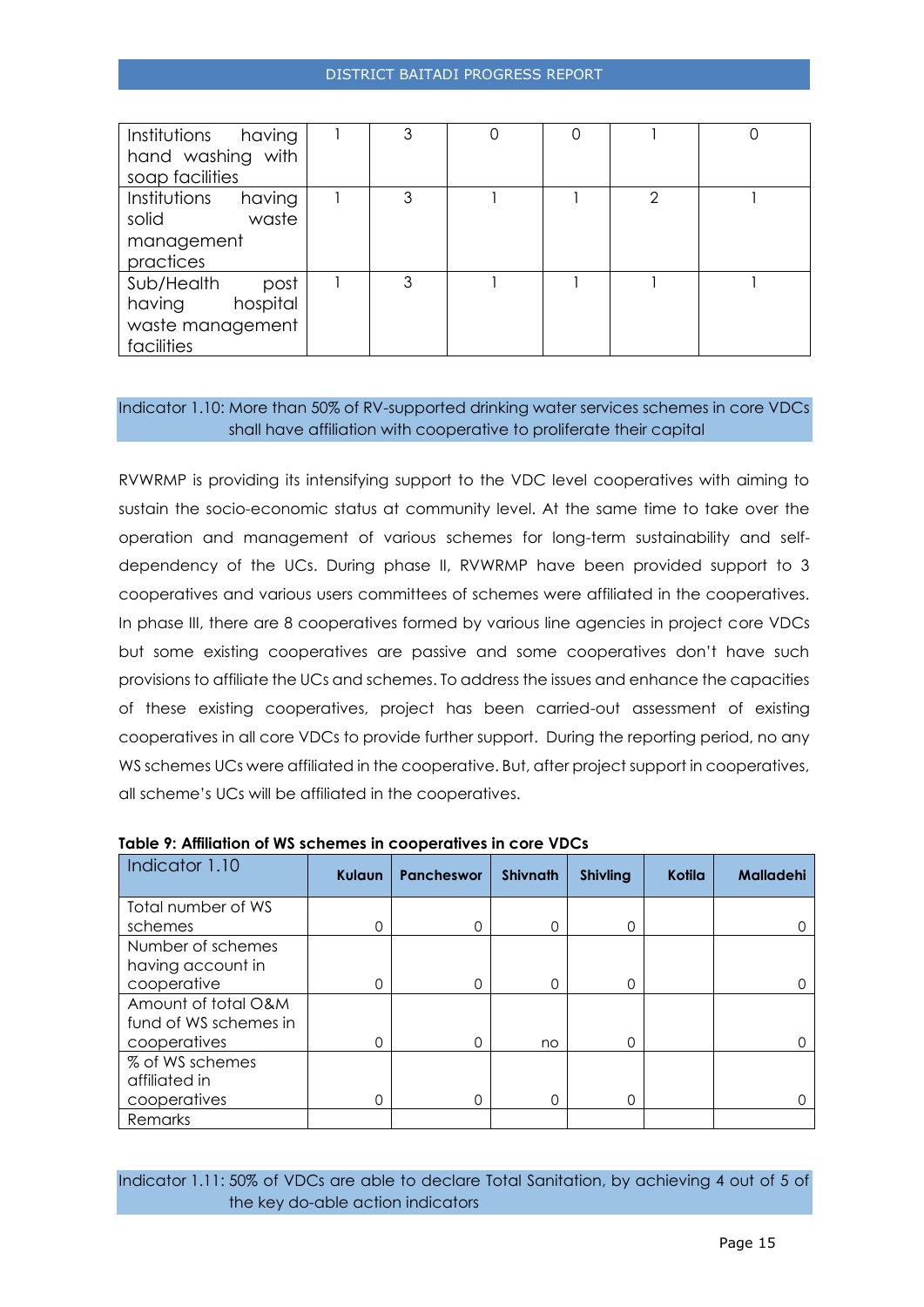RVWRMP's sanitation & hygiene activities are aligned to the provisions of the National Sanitation & Hygiene Master Plan (NSHMP) of the GoN. RVWRMP Phase I, II & III provided a major contribution to the VDCs and district to declare ODF. As a result, first 8 VDCs out of 58 VDCs ODF declared with the support of RVWRMP and over all 16 VDCs ODF declared with the support of RVWRMP. Similarly Project supported to other VDCs and municipality as demand. Ultimately Baitadi district was declared 38th ODF district on 28 Ashad, 2073 (12 July, 2016). Since having district ODF, RVWRMP is planning to support to D-WASH-CC and V-WASH-CCs to prepare total sanitation strategy plans, enhancing capacities of V-WASH-CC, D-WASH-CC & sectors like; education, health to gear up total sanitation movements as indicated by NSHMP. As end of the FY01, the measurable progress on total sanitation indicators are; 100% households have access to toilet and using properly, 68.92% households have hand washing practices in critical stages, about 19.36% households have access to safe drinking water (both structural chlorination + using low cost treatments at HH level), 59.28% HHs have save food intakes, 17.25 % HH have improved cooking stove, 18.49% households have managed utensil drying racks (Changs). But more challenging indicator is management of farm year manures (FYM) which is only in 2.27% households. Similarly, other do-able actions like; utilization waste water in home gardens, management of solid/liquid waste garbage pits are in place and indicators are to be achieved during Phase III. See table-10 for VDC wise details.

| Indicator 1.11                                                                                        | Kulaun | <b>Pancheswor</b> | <b>Shivnath</b> | <b>Shivling</b> | Kotila | <b>Malladehi</b> |
|-------------------------------------------------------------------------------------------------------|--------|-------------------|-----------------|-----------------|--------|------------------|
| Total household in<br><b>VDC</b>                                                                      | 494    | 666               | 1043            | 838             | 697    | 699              |
| HHs having access<br>to toilet to all at all<br>time                                                  | 494    | 666               | 1043            | 838             | 697    | 699              |
| HHs having hand<br>washing with soap<br>facilities                                                    | 494    | 666               | 71              | 530             | 697    | 600              |
| HHs having access<br>to safe drinking<br>water (practicing<br>low cost HH<br>treatment<br>technology) | 110    | 336               | 325             | 268             | 0      | 118              |
| HHs practicing safe<br>food intake.                                                                   | 350    | 666               | 800             | 550             | 697    | 480              |
| HH having ICS                                                                                         | 23     | 18                | 543             | 32              | 330    | 85               |
| HHs managing the<br><b>FYM</b>                                                                        | 51     | 3                 |                 | 12              | 13     | $\mathbf{2}$     |
| HH having the<br>Chang                                                                                | 67     | 338               | 195             | 118             | 210    | 177              |

#### **Table 10: Total sanitation status of core VDCs**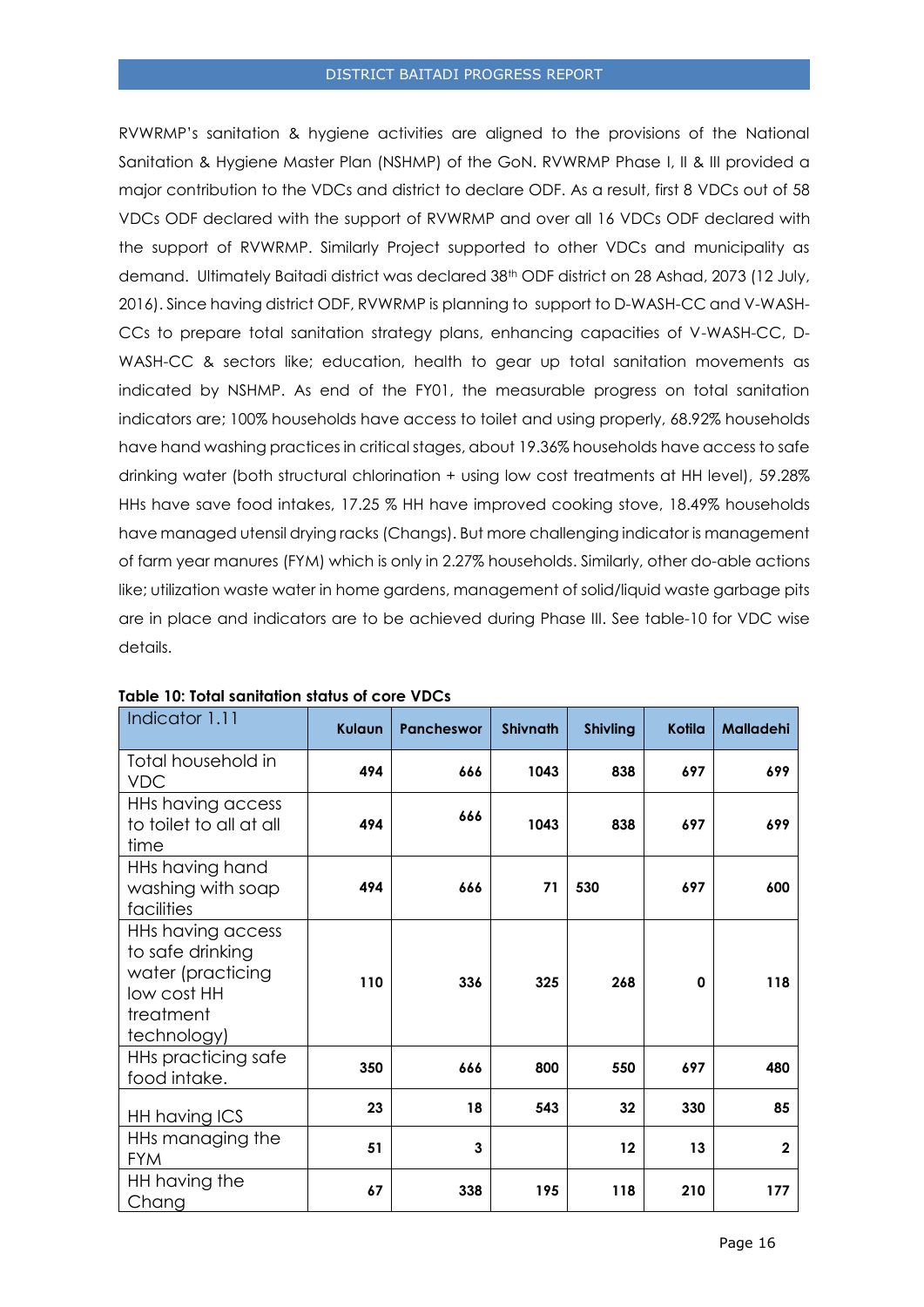#### DISTRICT BAITADI PROGRESS REPORT

| HHs having waste Pit                                                                          | 48  | 221       | 130             | 43       | 76 | 75 |
|-----------------------------------------------------------------------------------------------|-----|-----------|-----------------|----------|----|----|
| HHs managing the<br>waste water in HG                                                         | 16  | 20        | 0               | 9        | 87 | 75 |
| Achieved VDCs with at<br>least 4 out of 5 of the key<br>do-able action indicators<br>(Yes/No) | No. | <b>No</b> | NO.             | No.      | No | No |
| Declared Total Sanitation<br>VDC (Yes/No)                                                     | No. | <b>No</b> | NO.<br>$\cdots$ | No.<br>. | No | No |

*Source: Hygiene Behavior Convenience Survey (HBCS) for Sanitation and Hygiene*

#### Indicator 1.12: 90% of menstruating women able to use the toilet in project VDCs

No allowed to toilet use, no allowed to use water taps, no allowed to stay inside the house and no proper caring and get nutritious food during menstruating are the major social issues in RVWRMP working districts and even those are the big social and human rights issues in Baitadi district too. Since phase I, the project is advocating for elimination of such issues through intensive social mobilization, awareness campaigns and using various IEC materials. Even though, the issues are still deep rooted in rural communities and also obstructing to achieve the result towards sanitation and hygiene, better livelihoods etc. Due to faith, fate and fear (3F), victims are also not able to raise the voice against those social barriers. Recently, a behavior convenience survey (BCS) was carried-out in all 6 core VDC's and wards with sample households basis see below table-11 for VDC wise details.

| Indicator 1.12                                                                              | <b>Kulaun</b> | <b>Pancheswor</b> | <b>Shivnath</b> | <b>Shivling</b> | Kotila | <b>Malladehi</b> |
|---------------------------------------------------------------------------------------------|---------------|-------------------|-----------------|-----------------|--------|------------------|
| Total respondents of BCS                                                                    | 15            | -5                | 20              | 18              | 14     |                  |
| Number of respondents:<br>Do menstruating women<br>able to use toilet? with<br>answer "Yes" | 12            | 1.5               | 10              | 18              | 14     |                  |
| % of menstruating<br>women able to use toilet                                               | 80%           | 100%              | 50%             | 100%            | 100%   | 100%             |

#### **Table 11: Menstruating women using toilet in core VDCs**

*Source: Behavior Convenience Survey (BCS) for Sanitation and Hygiene*

## 3.1.2 Livelihoods

<span id="page-16-0"></span>The RVWRMP builds sustainable livelihoods approach since Phase I and it has been highly scaled-up during Phase II. During FY01 of Phase III, the livelihoods actions have been properly linked with water schemes. For FY01, some livelihoods interventions like; home garden management trainings, development and mobilization of local resources person (LRP) to support home garden groups were jointly conducted with District Agriculture Development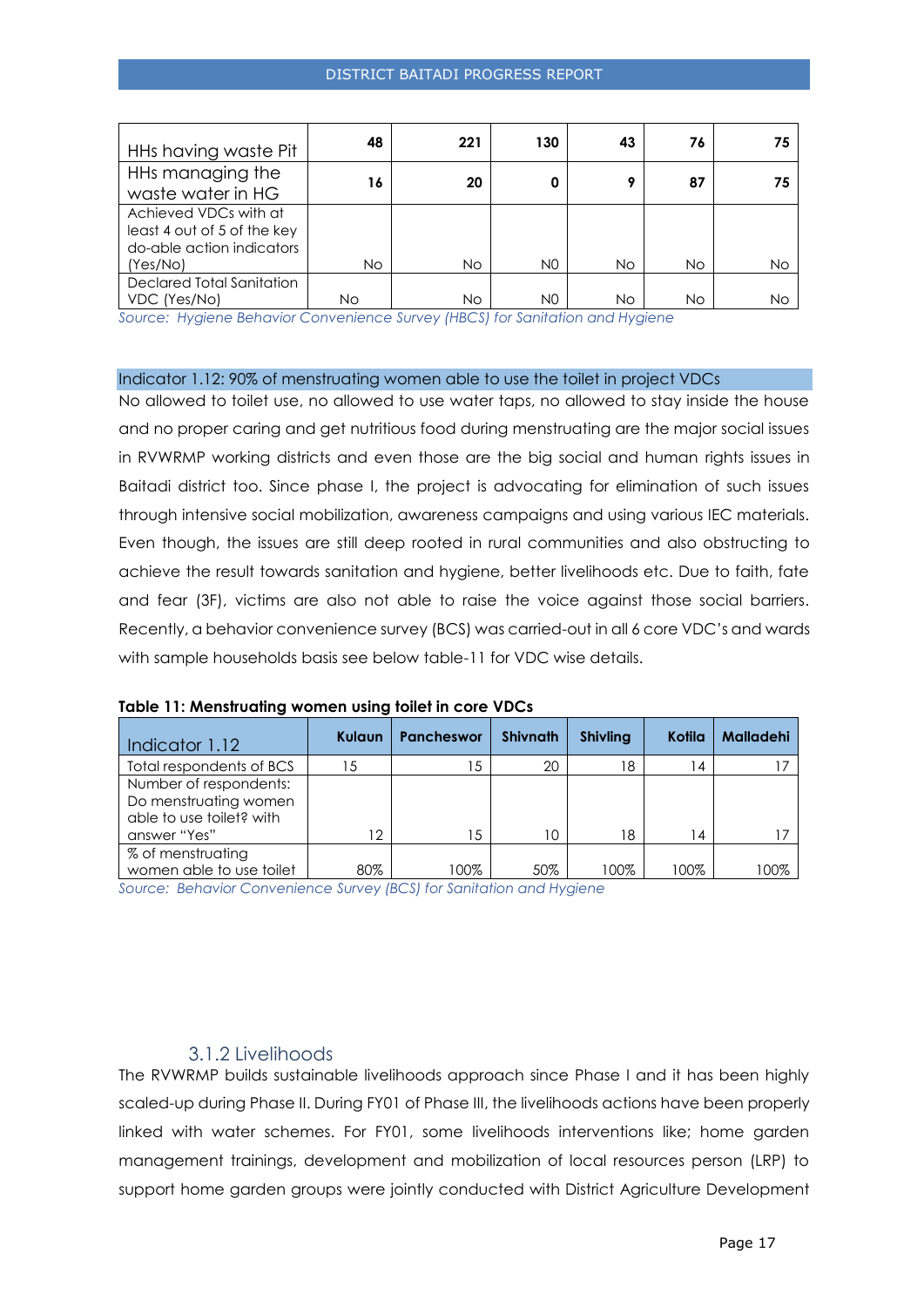Office (DADO). At the same, to scale up the basic livelihoods option is in advanced level livelihoods, the categorization of the project VDCs to high, medium and low potential categories was completed through sub-sector analysis (SSA) in 2 VDCs.

#### **Result 2: Improved and sustainable nutrition, food security and sustainable income at community level through water resources based livelihoods development**

Indicator 2.1: At least 78% of the households provided with improved water supply, have a functional home garden

The concept of livelihood development emanated from availability of water where the resources are utilized for productive undertakings like establishment of home gardens to address food security & nutrition. The establishment of home gardens remains the major focus of RVWRMP to water beneficiaries in addressing food security and nutrition. The home garden establishment in water supply scheme area was well introduced in Phase II in Baitadi. The total water supply beneficiaries households, 561 households in 6 core VDCs have been established functional home gardens in 368 HH beneficiaries with functional home garden activities. See below table-12 for VDC wise details. The percentage of WS beneficiary HHs with functional home garden Kulaun, Pancheswor, Shivnath, Shivling, Kotila and Malladehi 35.13, 52, 46, 33.33, 53 and 100 respectively as given in table no. 12

| Indicator 2.1          | Kulaun | <b>Pancheshor</b> | <b>Shivnath</b> | <b>Shivling</b> | Kotila | <b>Malladehi</b> |
|------------------------|--------|-------------------|-----------------|-----------------|--------|------------------|
| Number of beneficiary  |        |                   |                 |                 |        |                  |
| households of WS       |        |                   |                 |                 |        |                  |
| schemes                | 79     | 85                | 75              | 131             | 151    | 40               |
| Number of WS           |        |                   |                 |                 |        |                  |
| beneficiary household  |        |                   |                 |                 |        |                  |
| with functional home   |        |                   |                 |                 |        |                  |
| garden*                | 74     | 50                | 54              | 90              | 60     | 40               |
| Number of people       |        |                   |                 |                 |        |                  |
| benefited by Home      |        |                   |                 |                 |        |                  |
| Garden                 | 26     | 26                | 25              | 30              | 32     | 40               |
| % of WS beneficiary    |        |                   |                 |                 |        |                  |
| households with        |        |                   |                 |                 |        |                  |
| functional home garden | 35.13% | 52%               | 46%             | 33.33%          | 53%    | 100%             |

**Table 12: WS beneficiary households with functional home garden in core VDCs**

\* Home garden means the household having 4 major crops in the garden: vegetables, spices, fodder, and fruit and productive at least 6 months.

#### Indicator 2.3: At least 50% of home garden training participants, TOTs and/or Lead Farmers are women

In RVWRMP, home garden activities are primarily focused on food security and nutrition. Regards to the food insecurity & malnutrition, most vulnerable target groups are female and children. So that, RVWRMP Baitadi have more focused to female's involvement and participation in each income generating and livelihoods activities. Those focused activities are supporting to empowering them, their rights to livelihood means of additional income source and enable them feed & send their children to schools.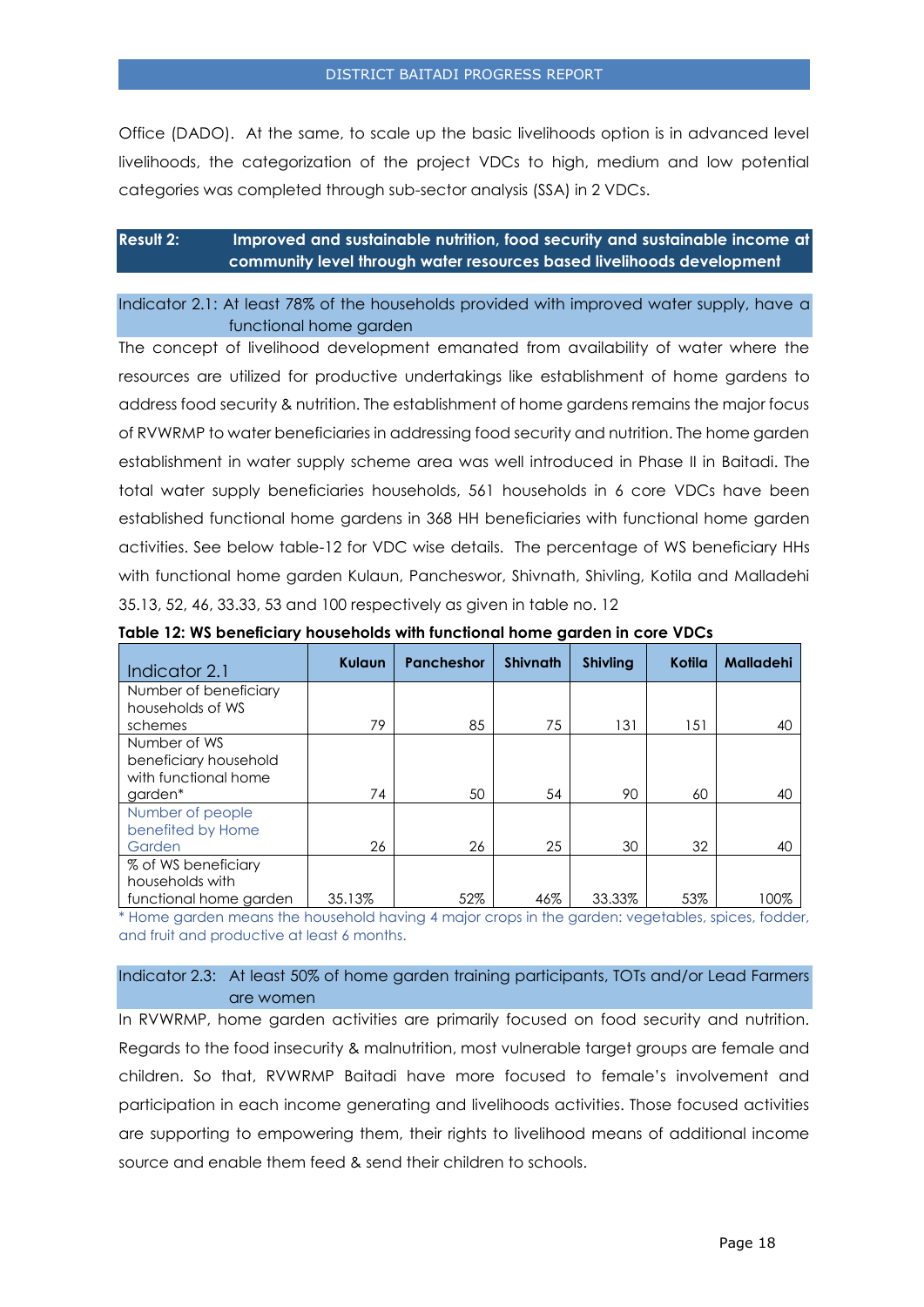Since project working in Baitadi district, the establishment of home garden attracted female to participate in livelihood training to enhance their skills in backyard food production. The result indicator above specifically quantifies the proportion of female's participation in home garden and other related trainings. As indicated in above indicator, the participation of women in home garden training found very impressive. Out of total 501 HGM basic training participants, 407 (81.23%) are female but the female participation in ToT and training to local resources person found only 40%. So, it should be improved with at least 50% of female participation in each livelihoods related activity for the coming fiscal year. As data analyzed in below table, there are increasing participation of female in home garden, ToT and LF training which is 88.23% in Kulaun, 97.50% in Pancheswor, 96.38% in Shivnath, 61.95% in Shivling, 61.79 % in Kotila & 75% in Malladehi VDC. (See below table-13 for details).

| Indicator 2.3                                                                | <b>Kulaun</b> | <b>Pancheshor</b> | <b>Shivnath</b> | <b>Shivling</b> | Kotila         | <b>Malladehi</b> |
|------------------------------------------------------------------------------|---------------|-------------------|-----------------|-----------------|----------------|------------------|
| Number of participants in<br>HG training                                     | 79            | 76                | 80              | 90              | 87             | 89               |
| Number of women<br>participated in HG                                        |               |                   |                 |                 |                |                  |
| training                                                                     | 74            | 76                | 78              | 57              | 55             | 67               |
| Number of participants in<br><b>TOT</b>                                      | 3             | 0                 | $\overline{2}$  | 0               | $\Omega$       | $\Omega$         |
| Number of women<br>participated in TOT                                       |               | 0                 |                 | 0               | $\Omega$       | $\Omega$         |
| Number of participants in<br>Leader Farmer training                          | 3             | 3                 |                 | 2               | 2              | 3                |
| Number of women<br>participated in Leader<br>Farmer training                 |               |                   |                 | 0               | $\Omega$       | $\overline{2}$   |
| % of women<br>participation in HG                                            | 88.23%        | 97.50%            | 96.38%          | 61.95%          | 61.79%         | 75.00%           |
| % of women<br>participation in TOT                                           | 33.33%        | $\overline{0}$    | 50%             | $\overline{0}$  | $\overline{0}$ | $\Omega$         |
| % of women<br>participation in LF<br>training                                | 33.33%        | 33.33%            | 100%            | $\Omega$        | $\Omega$       | 66.66%           |
| % of women<br>participated in HG<br>and/or TOT and/or LF<br>training (total) | 89.41%        | 97.46%            | 96.38%          | 61.65%          | 61.65%         | 76%              |

**Table 13: Women participation in HG, TOT and/or LF training in core VDCs**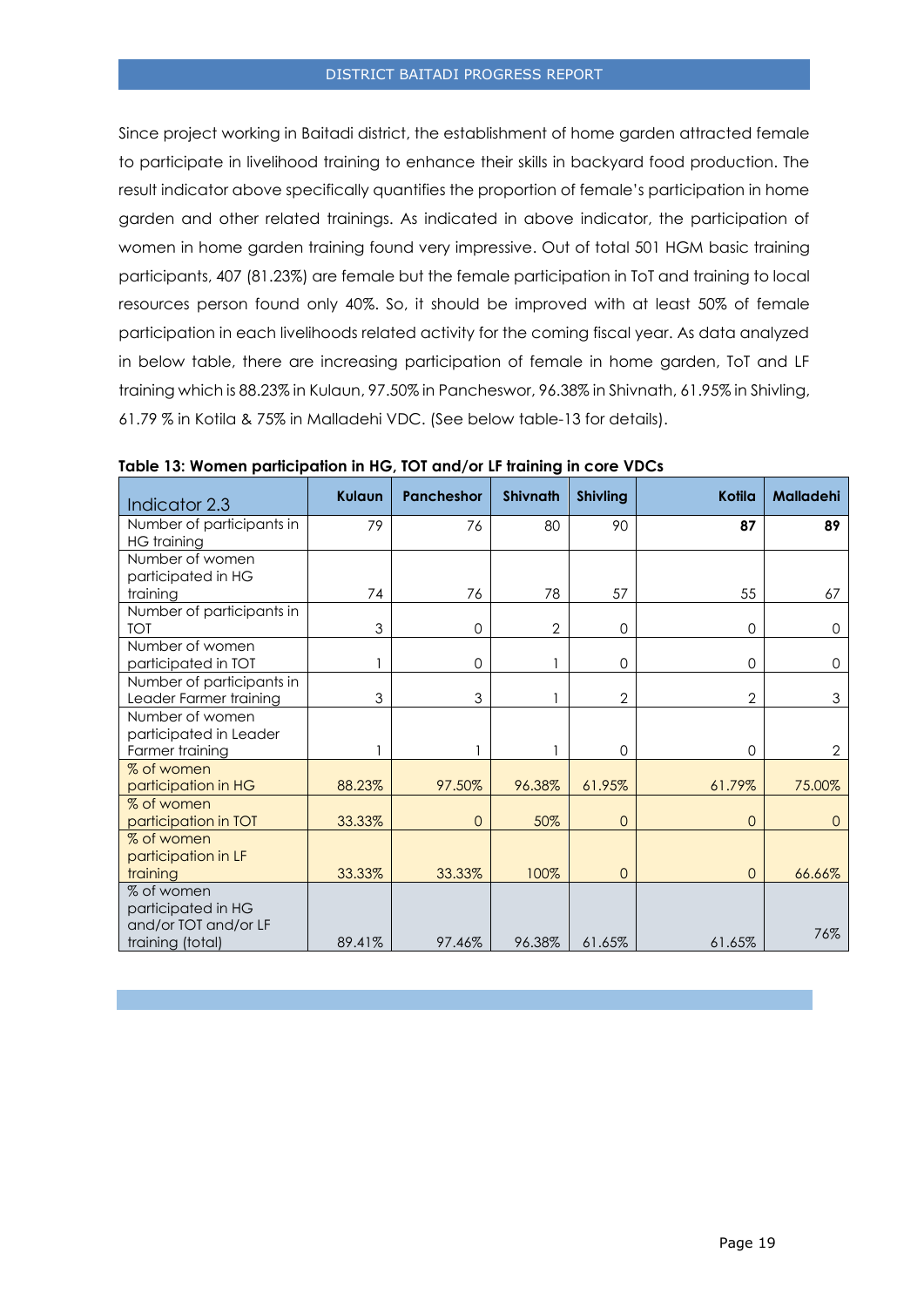Indicator 2.4: Dalit and other socially excluded groups have participated in home garden training at least to their representative proportion of community members.

The RVWRMP is very serious to enhance the capacity of minorities and disadvantaged groups with mainstreaming them in socio-economic activities through various interventions like; home garden & advance level livelihoods as per GESI strategy and GESI and HRBA approach. In relations to GESI strategy, the above result indicator specifies that the attendance of minority and DAG groups should be in proportionate to their population in water supply beneficiaries and equally should represent in livelihoods activities. As information gathered in FY01, the proportion of Dalit groups in relation to their representation in WS beneficiaries is 29.77% and representation in home garden is found 34.13%. With the facts presented in below table, the result indicator to be achieved. In the context of Baitadi district, however, it should be more focused in Kulaun, Shivnath and Shivling VDCs as compare proportionate participation of Dalit in WS beneficiaries.

| Indicator 2.4               | Kulaun         | <b>Pancheshor</b> | <b>Shivnath</b> | <b>Shivling</b> | Kotila       | <b>Malladehi</b> |
|-----------------------------|----------------|-------------------|-----------------|-----------------|--------------|------------------|
| Number of total WS          |                |                   |                 |                 |              |                  |
| beneficiary Households      | 73             | 193               | 85              | 113             | 151          | 40               |
| Number of Dalit HH          | 8              | 70                | 14              | 16              | 47           | 40               |
| Number of Janajati HH       | $\Omega$       | 0                 | 0               | $\Omega$        | $\mathbf 0$  | $\mathbf 0$      |
| % of Dalit HH in the        |                |                   |                 |                 |              |                  |
| beneficiary community       | 10.95%         | 36.27%            | 16.47%          | 14.16%          | 31.13%       | 100%             |
| % of Janajati HH in the     |                |                   |                 |                 |              |                  |
| beneficiary community       | $\Omega$       | 0                 | 0               | $\Omega$        | $\Omega$     | 0                |
| Number of participants in   | 79             | 76                | 80              | 90              | 87           | 89               |
| <b>HG</b> training          |                |                   |                 |                 |              |                  |
| Number of Dalit             |                |                   |                 |                 |              |                  |
| participants                | 8              | 30                | 22              | 27              | 47           | 37               |
| Number of Janajati          |                |                   |                 |                 |              |                  |
| participants                | 0              | 0                 | 0               | $\Omega$        | $\mathbf{0}$ | 0                |
| % of Dalit participation in |                |                   |                 |                 |              |                  |
| <b>HG</b> training          | 10.12%         | 39.47%            | 27.50%          | 30.00%          | 54           | 41.57%           |
| % of Janajati               |                |                   |                 |                 |              |                  |
| participation in HG         |                |                   |                 |                 |              |                  |
| training                    | 0              | $\Omega$          | 0               | $\Omega$        | $\Omega$     | 0                |
| % Difference in             |                |                   |                 |                 |              |                  |
| proportionate               |                |                   |                 |                 |              |                  |
| participation of Dalit      | $\overline{0}$ | 3.21%             |                 | $\overline{0}$  | 22.89        | 0                |
| % Difference in             |                |                   |                 |                 |              |                  |
| proportionate               |                |                   |                 |                 |              |                  |
| participation of Janajati   | $\overline{0}$ | 0                 | 0               | $\overline{0}$  | 0            | 0                |

**Table 14: Proportion of participants in Home garden training in core VDCs**

#### Indicator 2.5: 70% of irrigation scheme beneficiaries practicing double or triple cropping

There was no irrigation schemes for FY01

l

**Table 15: Irrigation beneficiaries<sup>1</sup> practicing double or triple cropping in core VDCs**

| Indicator 2.1        | Kulaun | <b>Pancheshor</b> | <b>Shivnath</b> | <b>Shivling</b> | Kotila | <b>Malladehi</b> | VDC <sub>7</sub> |
|----------------------|--------|-------------------|-----------------|-----------------|--------|------------------|------------------|
| Number of CI schemes |        |                   |                 |                 |        |                  |                  |

<sup>1</sup> Irrigation beneficiaries practicing double or triple cropping would be counted only after 12 months from completion of irrigation schemes.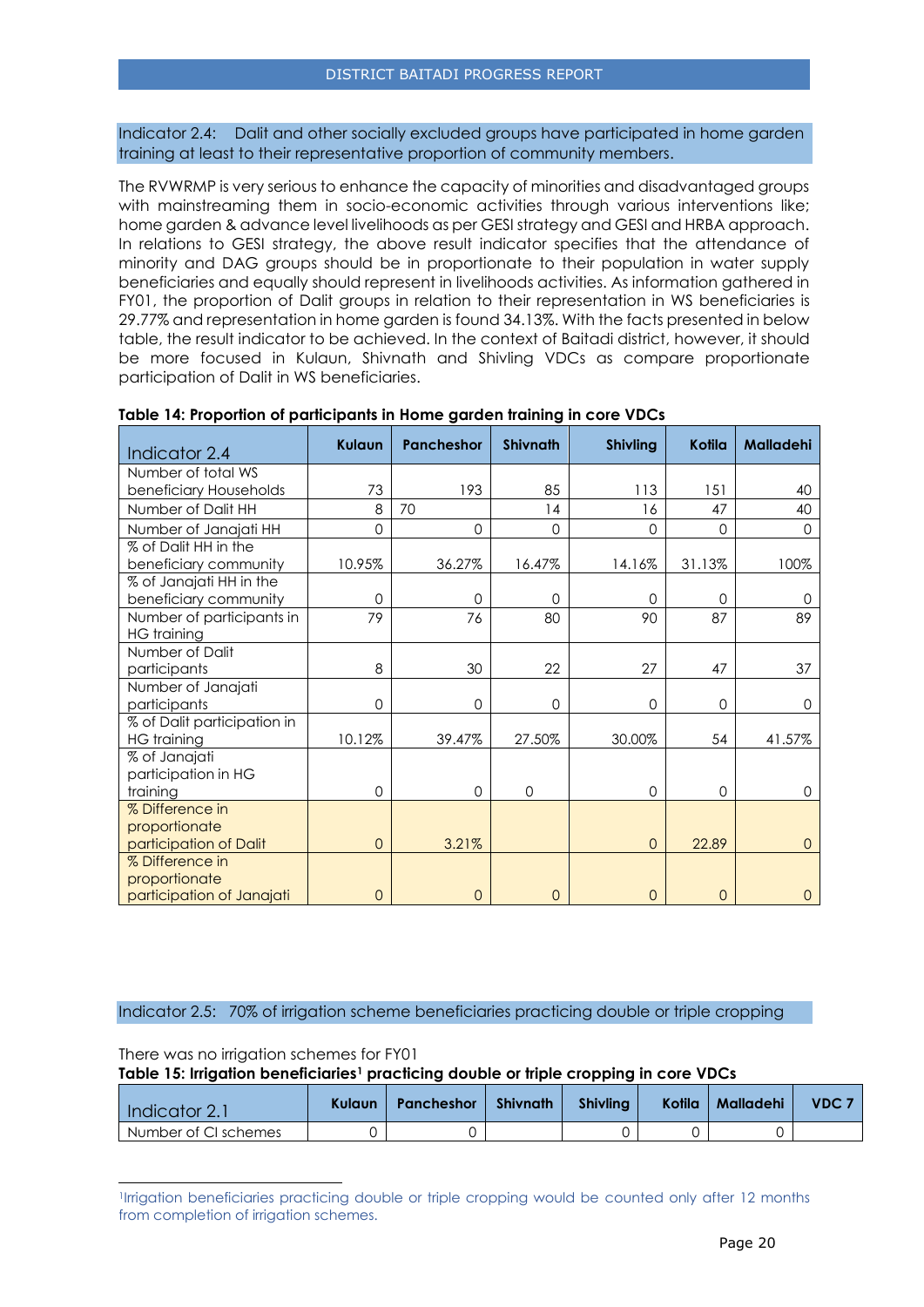#### DISTRICT BAITADI PROGRESS REPORT

| Number of CI beneficiary |          |   |             |              |          |  |
|--------------------------|----------|---|-------------|--------------|----------|--|
| <b>HHs</b>               | 0        | 0 | $\mathbf 0$ | $\mathbf{0}$ | $\Omega$ |  |
| Number of CI             |          |   |             |              |          |  |
| beneficiaries            | 0        | 0 | $\Omega$    | $\mathbf 0$  | $\Omega$ |  |
| Number of CI beneficiary |          |   |             |              |          |  |
| HHs practicing double or |          |   |             |              |          |  |
| triple cropping          | 0        | 0 | $\Omega$    | $\Omega$     | 0        |  |
| Number of MIT schemes    | 0        | 0 | $\Omega$    | $\Omega$     | $\Omega$ |  |
| Number of MIT            |          |   |             |              |          |  |
| beneficiary HHs          | 0        | 0 | $\Omega$    | 0            | $\Omega$ |  |
| Number of MIT            |          |   |             |              |          |  |
| beneficiaries            | 0        | 0 | $\Omega$    | $\mathbf 0$  | $\Omega$ |  |
| Number of MIT            |          |   |             |              |          |  |
| beneficiary HHs          |          |   |             |              |          |  |
| practicing double or     |          |   |             |              |          |  |
| triple cropping          | $\Omega$ | 0 | $\Omega$    | 0            | $\Omega$ |  |
| % of total irrigation    |          |   |             |              |          |  |
| beneficiary HHs          |          |   |             |              |          |  |
| practicing double or     |          |   |             |              |          |  |
| triple cropping**        |          | Ω |             | 0            |          |  |

\*\*Double or more crops could include cereals, vegetables and tuber-crops0

0

#### Indicator 2.6: Estimated 50 000 beneficiaries receive irrigation support

Not applicable for FY01

#### Indicator 2.7: At least 50% of the energy generated by micro-hydro schemes is utilized and paid

The table no 16 is not applicable for FY01

#### **Table 16: Energy generation and utilization with revenue in core VDCs**

| Indicator 2.7            | Kulaun    | <b>Pancheshor</b> | <b>Shivnath</b> | <b>Shivling</b> | Kotila    | <b>Malladehi</b> |
|--------------------------|-----------|-------------------|-----------------|-----------------|-----------|------------------|
| Number of Energy         |           |                   |                 |                 |           |                  |
| schemes                  | NA.       | <b>NA</b>         | <b>NA</b>       | <b>NA</b>       | <b>NA</b> | <b>NA</b>        |
| Number of energy         |           |                   |                 |                 |           |                  |
| schemes through MUS      | <b>NA</b> | <b>NA</b>         | <b>NA</b>       | <b>NA</b>       | <b>NA</b> | <b>NA</b>        |
| Total energy produced    |           |                   |                 |                 |           |                  |
| (KWH)                    | <b>NA</b> | <b>NA</b>         | <b>NA</b>       | <b>NA</b>       | <b>NA</b> | <b>NA</b>        |
| Total energy utilized    |           |                   |                 |                 |           |                  |
| (KWH)                    | <b>NA</b> | <b>NA</b>         | <b>NA</b>       | <b>NA</b>       | <b>NA</b> | <b>NA</b>        |
| Total revenue collected  | <b>NA</b> | <b>NA</b>         | <b>NA</b>       | <b>NA</b>       | <b>NA</b> | <b>NA</b>        |
| % of energy utilized and |           |                   |                 |                 |           |                  |
| paid                     | ΝA        | <b>NA</b>         | <b>NA</b>       | <b>NA</b>       | <b>NA</b> | <b>NA</b>        |

Indicator 2.9: At least 90% of UCs for the Project- supported micro-hydro schemes are active and able to maintain service level as verified by presence of a paid maintenance worker, public audit at least once a year and an affiliation with cooperatives to accumulate its capital

The table 17 is not applicable for FY01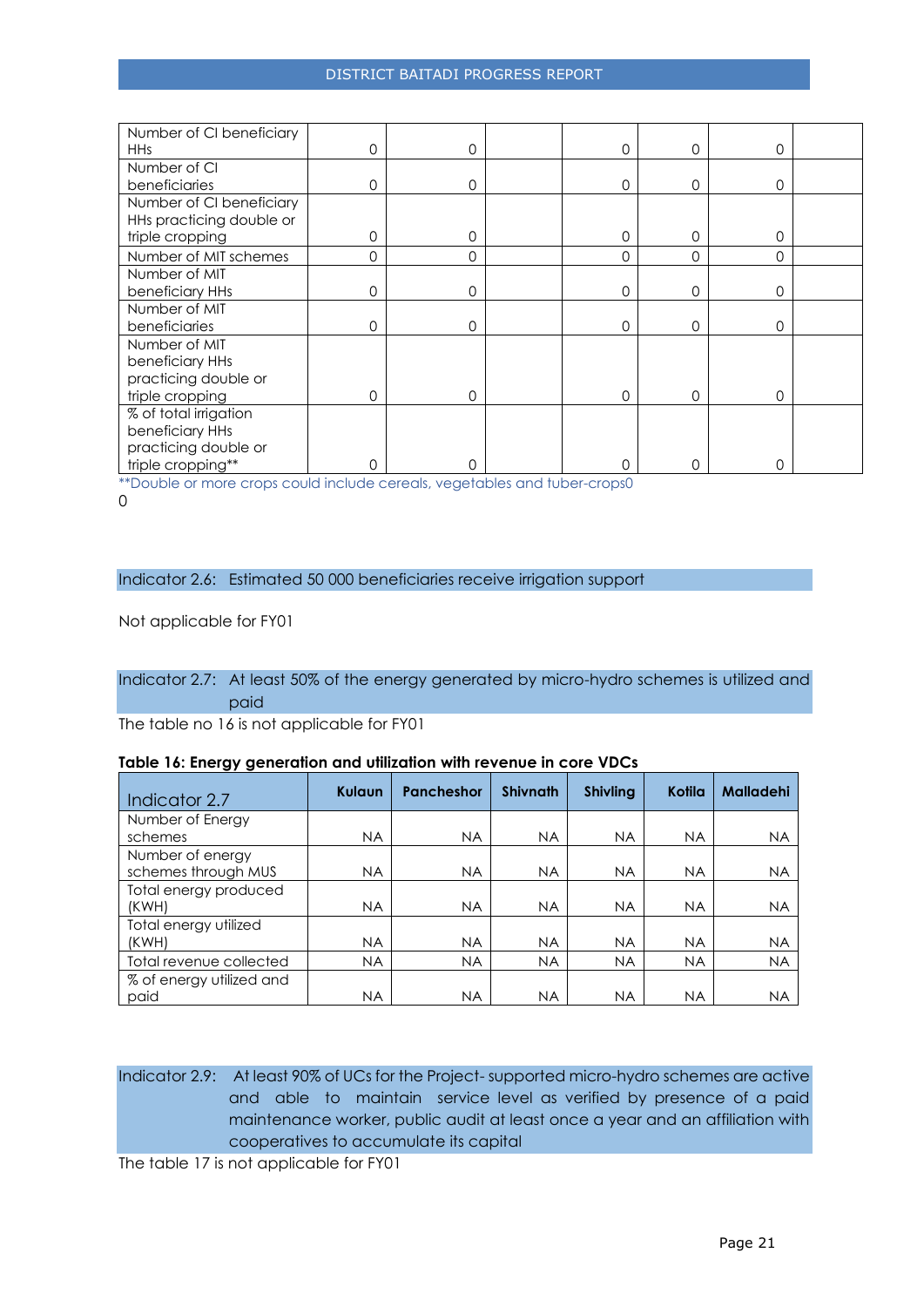| Indicator 2.9                                                                                                                                                                                                                                    | <b>Kulaun</b>                       | <b>Pancheshor</b>       | <b>Shivnath</b>   | <b>Shivling</b>               | Kotila            | <b>Malladehi</b> |
|--------------------------------------------------------------------------------------------------------------------------------------------------------------------------------------------------------------------------------------------------|-------------------------------------|-------------------------|-------------------|-------------------------------|-------------------|------------------|
| Number of Micro-hydro                                                                                                                                                                                                                            |                                     |                         |                   |                               |                   |                  |
| schemes (including MUS                                                                                                                                                                                                                           |                                     |                         |                   |                               |                   |                  |
| with MHP)                                                                                                                                                                                                                                        | <b>NA</b>                           | NA.                     | NA.               | NA.                           | NA.               | <b>NA</b>        |
| Number of MH schemes having:                                                                                                                                                                                                                     |                                     |                         |                   |                               |                   |                  |
| Paid maintenance                                                                                                                                                                                                                                 |                                     |                         |                   |                               |                   |                  |
| worker                                                                                                                                                                                                                                           | <b>NA</b>                           | <b>NA</b>               | <b>NA</b>         | <b>NA</b>                     | NA                | NA.              |
| Public audit at least                                                                                                                                                                                                                            |                                     |                         |                   |                               |                   |                  |
| once a year                                                                                                                                                                                                                                      | <b>NA</b>                           | <b>NA</b>               | NA.               | <b>NA</b>                     | NA.               | <b>NA</b>        |
| Affiliated with                                                                                                                                                                                                                                  |                                     |                         |                   |                               |                   |                  |
|                                                                                                                                                                                                                                                  |                                     |                         |                   |                               |                   | <b>NA</b>        |
|                                                                                                                                                                                                                                                  |                                     |                         |                   |                               |                   |                  |
|                                                                                                                                                                                                                                                  |                                     |                         |                   |                               |                   |                  |
|                                                                                                                                                                                                                                                  |                                     |                         |                   |                               |                   |                  |
|                                                                                                                                                                                                                                                  |                                     |                         |                   |                               |                   |                  |
|                                                                                                                                                                                                                                                  |                                     |                         |                   |                               |                   |                  |
|                                                                                                                                                                                                                                                  |                                     |                         |                   |                               |                   |                  |
|                                                                                                                                                                                                                                                  |                                     |                         |                   |                               |                   |                  |
|                                                                                                                                                                                                                                                  |                                     |                         |                   |                               |                   |                  |
|                                                                                                                                                                                                                                                  |                                     |                         |                   |                               |                   |                  |
|                                                                                                                                                                                                                                                  |                                     |                         |                   |                               |                   | NA               |
| cooperatives<br>Number of schemes<br>having composition:<br>paid maintenance<br>worker +<br>conducted public audit<br>at least once a year +<br>affiliated with<br>cooperatives<br>% of MHP UCs: active<br>and able to maintain<br>service level | <b>NA</b><br><b>NA</b><br><b>NA</b> | NA.<br>NA.<br><b>NA</b> | NA.<br>NA.<br>NA. | NA.<br><b>NA</b><br><b>NA</b> | NA.<br>NA.<br>NA. | <b>NA</b>        |

|  |  |  |  |  |  |  |  | Table 17: Active Micro-hydro UCs with capacity to maintain service level in core VDCs |  |  |  |  |  |  |
|--|--|--|--|--|--|--|--|---------------------------------------------------------------------------------------|--|--|--|--|--|--|
|--|--|--|--|--|--|--|--|---------------------------------------------------------------------------------------|--|--|--|--|--|--|

#### Indicator 2.10: At least 12 000 families trained in income generating activities

During the FY01 phase III, Baitadi district have been conducted only 3 trainings, which ultimately supporting to income generating. There were conducted, leader farmers training, participated leader farmers in LF ToT in Doti event organized by RVWRMP/PSU and conducted Village Maintenance Worker's training in Baitadi. The total 540 people were participated in those training. Out of which 415 participants are female and 174 people are from Dalit community. To achieve the target as quantifies in above indicator, the activities have been planned in FY02 and it will be continued in coming FYs too.

| Table 18: Detail of participation in Income Generating Activities |  |  |  |  |
|-------------------------------------------------------------------|--|--|--|--|
|-------------------------------------------------------------------|--|--|--|--|

| Type of<br>Income***<br>Generating<br>Training | Number of<br><b>VDC</b><br>involved | Women<br>participants | <b>Dalit</b><br>participants | Janajati<br><b>Participants</b> | Other<br>participants | <b>Total</b><br><b>Participants</b> |
|------------------------------------------------|-------------------------------------|-----------------------|------------------------------|---------------------------------|-----------------------|-------------------------------------|
| LRPs training                                  | 2                                   | $\overline{2}$        | 0                            | $\Omega$                        | 3                     | 5                                   |
| Home garden<br>management<br>training          | 6                                   | 407                   | 71                           | $\Omega$                        | 330                   | 501                                 |
| Leader farmer<br>training                      | 6                                   | 6                     | $\overline{2}$               | $\Omega$                        | 12                    | 20                                  |
| VMW training                                   | 6                                   | $\Omega$              |                              | $\Omega$                        | 13                    | 14                                  |
|                                                |                                     |                       |                              |                                 |                       |                                     |
| <b>Total</b>                                   |                                     | 415                   | 174                          |                                 | 355                   | 540                                 |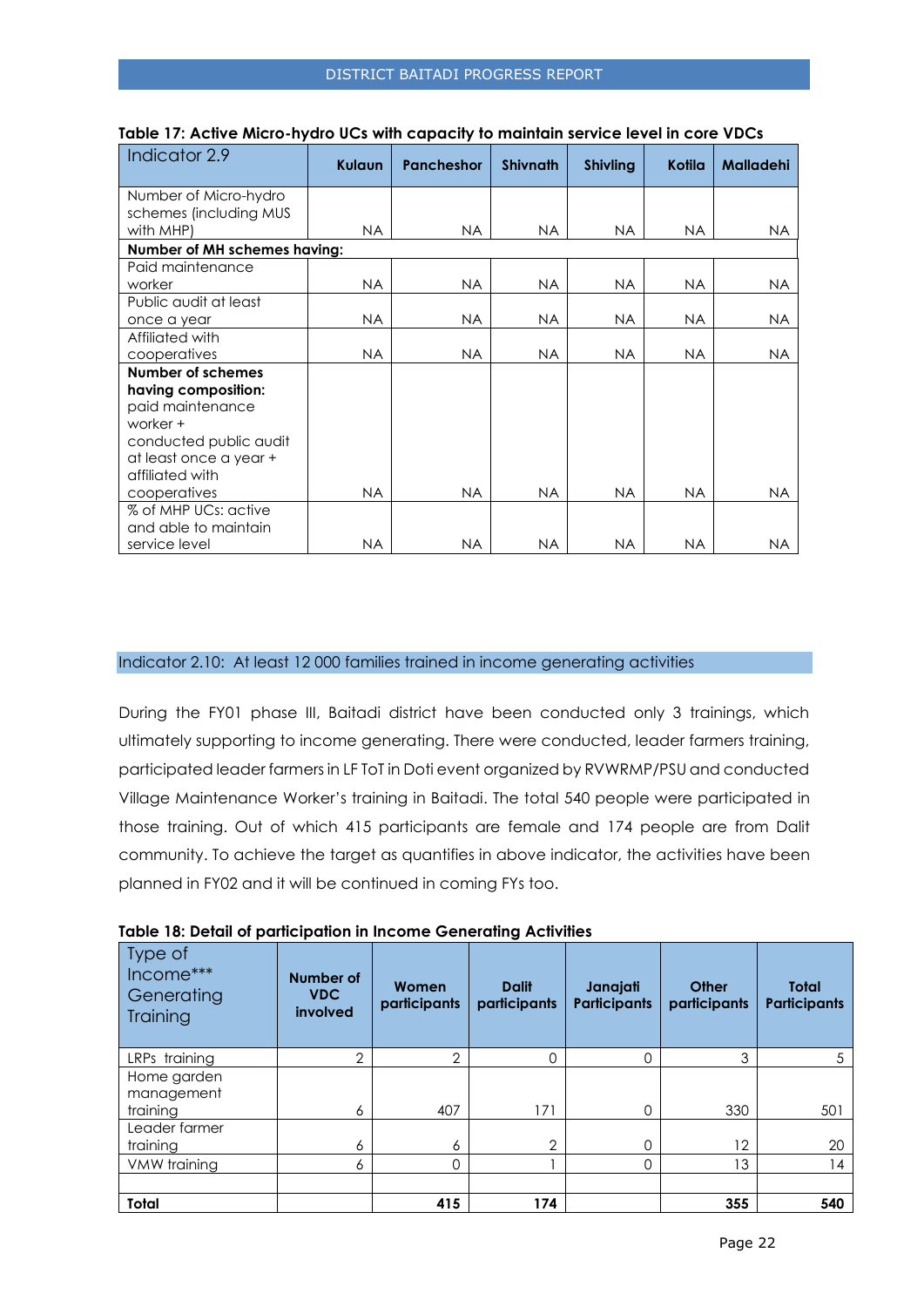\*\*\* Note: Agro-vets, LRPs, Leader Farmers, Small Enterprises. This should also include all commercial farmers having been trained.

Indicator 2.11: At least 50% women in the leadership posts of project supported cooperatives RVWRMP is providing strengthening support to cooperatives since phase I and it has been more intensified in Phase II. During Phase II, three cooperative was formed and strengthened in Bishalpur, Kuwakot and Mahakali VDCs of Baitadi. In the remote villages of Baitadi district, it's very difficult to access easily in micro-finance institutions/banks. Through the various income generating activities supporting by project, community people, especially female members are involving in home gardens and semi-commercial based income generating activities. But due to lack of systematic and easily accessible micro-finance services, they are unable to engage in income generating activities for the long-term. So, the project has been promoted three cooperative in phased out VDCs. In Phase III, the project has been carriedout the assessment of existing cooperatives in 4 VDCs and planning to support feasible cooperative in FY02. So, the above indicator can be achieved by end of Phase III.

| Indicator 2.11        | Kulaun    | <b>Pancheshor</b> | <b>Shivnath</b> | <b>Shivling</b> | Kotila    | <b>Malladehi</b> |
|-----------------------|-----------|-------------------|-----------------|-----------------|-----------|------------------|
| Total leadership      |           |                   |                 |                 |           |                  |
| position of           |           |                   |                 |                 |           |                  |
| cooperatives          | <b>NA</b> | <b>NA</b>         | NA.             | <b>NA</b>       | NA.       | <b>NA</b>        |
| Female leadership     |           |                   |                 |                 |           |                  |
| position              | <b>NA</b> | <b>NA</b>         | NA.             | <b>NA</b>       | <b>NA</b> | <b>NA</b>        |
| Dalit leadership      |           |                   |                 |                 |           |                  |
| position              | <b>NA</b> | <b>NA</b>         | NA.             | NA.             | NA.       | <b>NA</b>        |
| Janajati leadership   |           |                   |                 |                 |           |                  |
| position              | <b>NA</b> | NA.               | NA.             | <b>NA</b>       | <b>NA</b> | <b>NA</b>        |
| % Female leadership   |           |                   |                 |                 |           |                  |
| position              | <b>NA</b> | <b>NA</b>         | <b>NA</b>       | <b>NA</b>       | <b>NA</b> | <b>NA</b>        |
| % Dalit leadership    |           |                   |                 |                 |           |                  |
| position              | <b>NA</b> | NA.               | NA.             | NA.             | NA.       | <b>NA</b>        |
| % Janajati leadership |           |                   |                 |                 |           |                  |
| position              | <b>NA</b> | <b>NA</b>         | <b>NA</b>       | <b>NA</b>       | <b>NA</b> | <b>NA</b>        |

**Table 19: Composition of leadership<sup>2</sup> posts of project supported cooperatives.**

Indicator 2.12: 90% of developed cooperatives shall achieve operational self-sufficiency, which should be greater than 110%.

This is not applicable to FY01

l

<sup>2</sup>Leadership position includes: Board of directors, Managers (not Assistant Manager), Account Committee.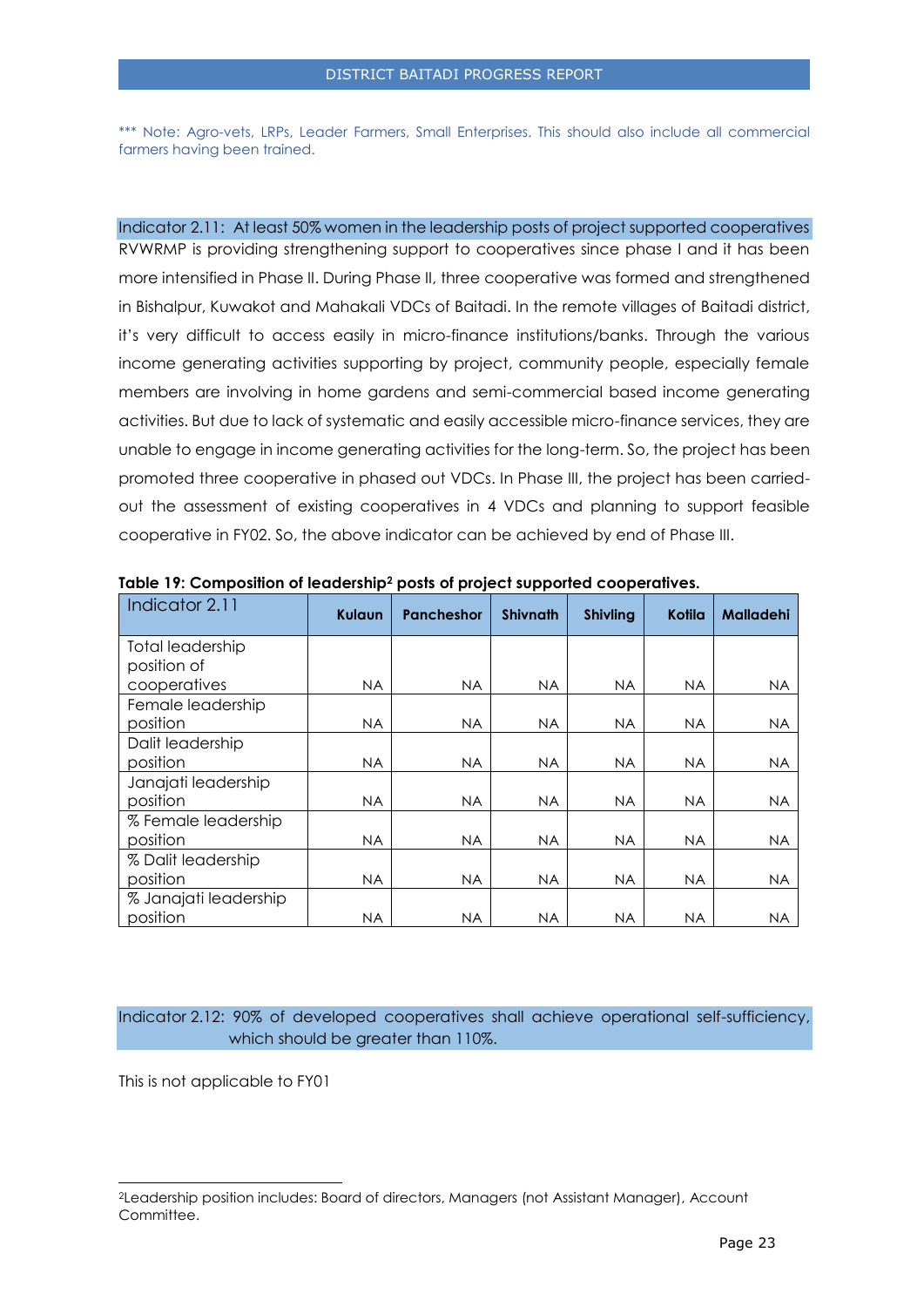| Name of<br>cooperative | <b>Interest</b><br>Income (in<br>NPR)<br>(A) | <b>Operational</b><br>Cost (in<br>NPR)<br>(B) | <b>Interest</b><br>Paid (in<br>NPR)<br>(C) | Loan Loss<br><b>Provision (in NPR)</b><br>(D) | Operational<br>Self<br><b>Sufficiency</b><br>(OSS) <sup>3</sup><br>$(ln \%)$ |
|------------------------|----------------------------------------------|-----------------------------------------------|--------------------------------------------|-----------------------------------------------|------------------------------------------------------------------------------|
|                        |                                              |                                               |                                            |                                               |                                                                              |
|                        |                                              |                                               |                                            |                                               |                                                                              |
|                        |                                              |                                               |                                            |                                               |                                                                              |
|                        |                                              |                                               |                                            |                                               |                                                                              |
|                        |                                              |                                               |                                            |                                               |                                                                              |
|                        |                                              |                                               |                                            |                                               |                                                                              |
|                        |                                              |                                               |                                            |                                               |                                                                              |

#### **Table 20: Operational self-sufficiency of project supported cooperatives**

#### Indicator 2.13: Estimated 40 000 cooperative members

#### This is not applicable to FY01

#### **Table 21: Composition of shareholders of project supported cooperatives**

| <b>Name of</b><br>cooperative | Total               |      | <b>Shareholders by sex</b> | <b>Shareholders by ethnicity</b> |          |               |  |
|-------------------------------|---------------------|------|----------------------------|----------------------------------|----------|---------------|--|
|                               | <b>Shareholders</b> | Male | Female                     | Dalit                            | Janajati | <b>Others</b> |  |
|                               |                     |      |                            |                                  |          |               |  |
|                               |                     |      |                            |                                  |          |               |  |
|                               |                     |      |                            |                                  |          |               |  |
|                               |                     |      |                            |                                  |          |               |  |
|                               |                     |      |                            |                                  |          |               |  |
|                               |                     |      |                            |                                  |          |               |  |

## 3.1.3 Institutional Capacity Building

<span id="page-23-0"></span>**Result 3: GoN institutional capacity to continue integrated water resources planning and support communities in implementing and maintaining WASH and livelihood activities**

Indicator 3.1: Policy Advocacy approach approved and dissemination program prepared to ensure that RVWRMPs experiences are reflected in provincial and national policy planning

As defined in project document and logical frame work, few RVWRMP's good experiences have been adopted by VDC and district level line agencies. The VDCs have been adopted water use master plans (WUMPs) as major planning tools to plan and implementation of water resources related activities.

Indicator 3.2: National and Provincial authorities in WASH, agriculture and small industries sectors informed on RVWRMP experiences

<sup>3</sup> Here, Operational Self Sufficiency is:  $\overline{OSS} = \frac{A}{\sqrt{B+C}}$  $\frac{A}{(B+C+D)}$  \* 100

l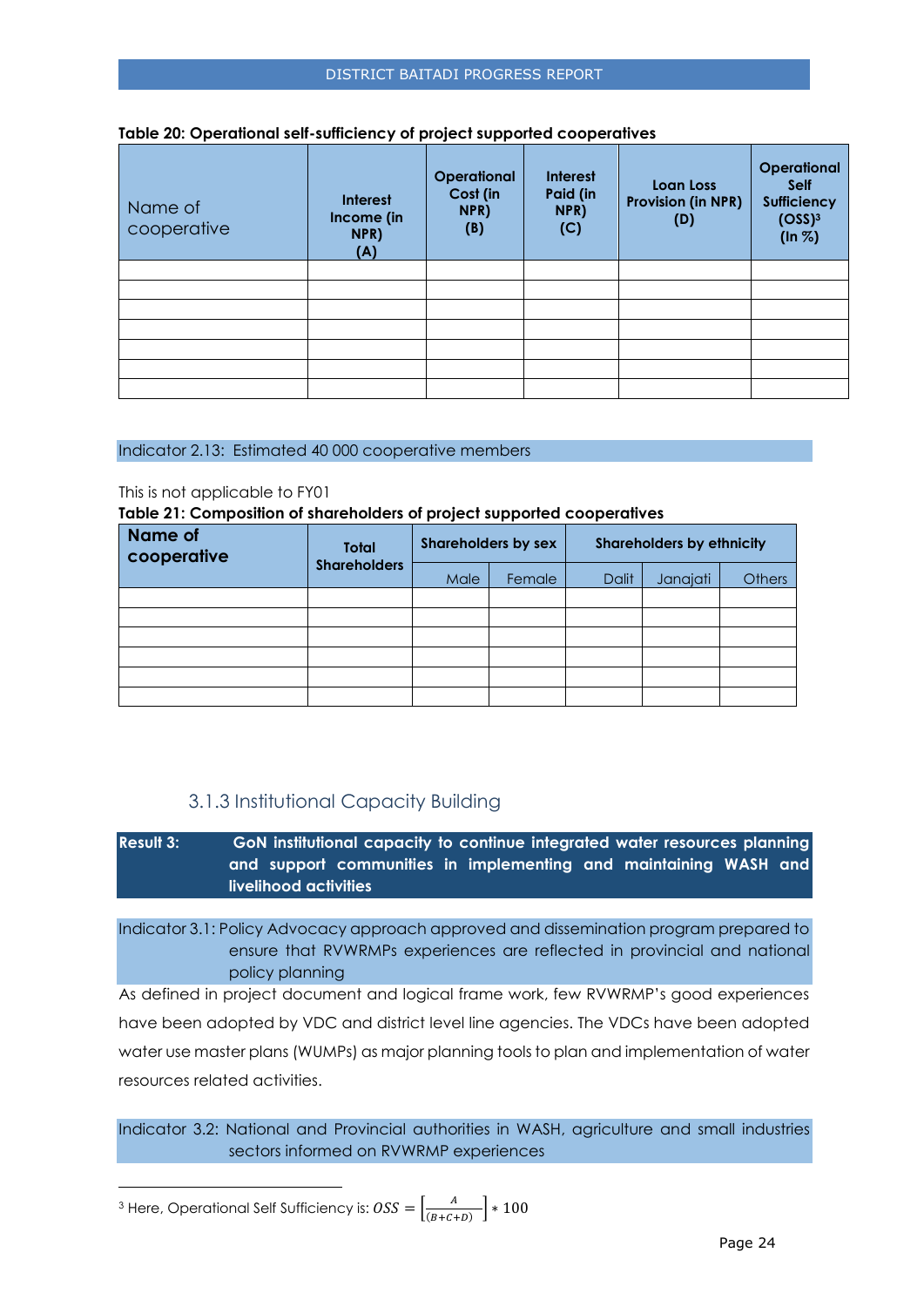This indicator is not applicable in this FY01.

#### Indicator 3.3: Ownership strengthened, as demonstrated by minimum 1% contribution to scheme costs by DDC or corresponding future body

The project document specifies that the contribution of District Development Committee (DDC) should at least 1% as per Phase II. In FY01, the annual work plan (AWP) has been prepared on that basis of Phase II the contribution pattern. The main objective having contribution from DDC is aiming to develop the ownership of DDC towards project investment. IN FY01, as per AWP, FY01, the actual contribution expected from DDC was NPR. 500000.00, which is the 1% of total annual budget), however, the DDC have been contributed NPR.660, 155.00, which is 4.5% among the investment budget and NRs 123,331.70 contributed DWRDF recurrent budget which is 1.22 % amount the recurrent budget.

## Indicator 3.4: Necessary technical and administrative support is provided without delays by DTO, DADO and other relevant offices, as verified by at least 10 annual DMC meetings in each Project district

District Management Committee (DMC) is responsible for planning, administration and implementation of RVWRMP activities in Baitadi district. During the Fiscal Year 2072/073, the DMC meetings have been conducted monthly basis as per project document and as when needed. During the fiscal year, total 13 DMC meeting were conducted with participation of the members. As stated in project document, the DTO office has the major responsibility to provide technical support. However, due to lack of technical staffs in DTO office, the support in scheme level monitoring, scheme feasibility and final monitoring was not as expected. At the same time, the technical support from DADO in livelihood sector was very good and they have provided facilitation support in district and community level trainings, selection of LRPs and provided support in field level monitoring too. Similarly Women and Child Development office have very good participation in VDC level monitoring in this FY01.

| Indicator 3.5: At least 80% of the annual budget allocated by CSIDB and DADO for joint LH<br>activities in the Project VDCs has been utilized |                                                                            |                                         |                                                                          |                              |                                  |  |  |  |  |  |
|-----------------------------------------------------------------------------------------------------------------------------------------------|----------------------------------------------------------------------------|-----------------------------------------|--------------------------------------------------------------------------|------------------------------|----------------------------------|--|--|--|--|--|
| Not applicable for FY01                                                                                                                       |                                                                            |                                         |                                                                          |                              |                                  |  |  |  |  |  |
| Table 22: LH activities conducted through coordination / collaboration with CSIDB / DADO                                                      |                                                                            |                                         |                                                                          |                              |                                  |  |  |  |  |  |
| Name of activities                                                                                                                            | <b>Number</b><br>0f<br><b>RVWRMP</b><br>working<br><b>VDCs</b><br>involved | Supporting<br>agency<br>(CSIDB<br>DADO) | Total<br>allocated<br><b>Budget</b><br>for<br>Joint<br>LH.<br>activities | Actual<br>utilized<br>amount | % utilized<br>against<br>planned |  |  |  |  |  |
|                                                                                                                                               |                                                                            |                                         |                                                                          |                              |                                  |  |  |  |  |  |
|                                                                                                                                               |                                                                            |                                         |                                                                          |                              |                                  |  |  |  |  |  |
|                                                                                                                                               |                                                                            |                                         |                                                                          |                              |                                  |  |  |  |  |  |
|                                                                                                                                               |                                                                            |                                         |                                                                          |                              |                                  |  |  |  |  |  |
|                                                                                                                                               |                                                                            |                                         |                                                                          |                              |                                  |  |  |  |  |  |
|                                                                                                                                               |                                                                            |                                         |                                                                          |                              |                                  |  |  |  |  |  |
| Total                                                                                                                                         |                                                                            |                                         |                                                                          |                              |                                  |  |  |  |  |  |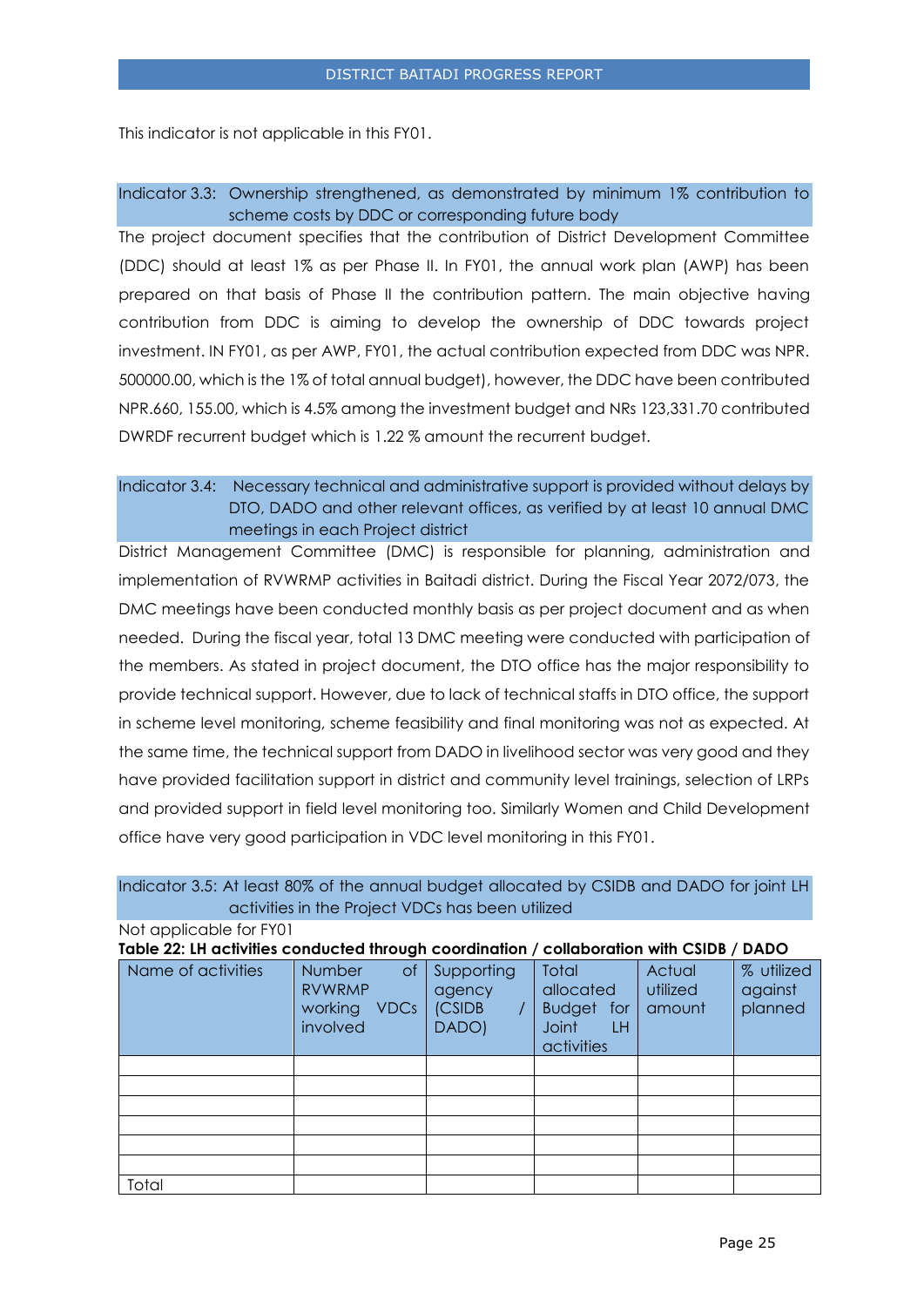Indicator 3.6: At least 85% of DWRDF funds are expended against the budget

The estimated budget through District Water Resources Development (DWRDF) was NPR. 14,619,155.00 (Fourteen Million, Six hundred Nineteen thousands One Hundred Fifty-five Rupees) as investment and NPR. 11,483,332.00 (Eleven million, Four hundred Eight-three Thousands three hundred and thirty-two Nepali Rupees) was allocated and authorized for recurrent heading. Out of total allocated budget, 100% was actual expenditures in capital heading and 88% in recurrent heading. The overall expenditure is 95%. The budget including DDC contribution in DWRDF).

| <b>Budget heading</b> | <b>Budget</b> | <b>Expenditure</b> | Z<br>expenditure<br>against budget |
|-----------------------|---------------|--------------------|------------------------------------|
| Capital               | 14,619,155.00 | 14619155.00        | 100%                               |
| Recurrent             | 11,483,332.00 | 10110574.80        | 88%                                |
| Total                 | 26102487.00   | 24729729.80        | 95%                                |

#### **Table 23: Utilization of DWRDF**

Indicator 3.7: Project schemes' status updated annually in all Project DDCs, and data on WUMP reports and baseline are updated

Since Phase II, the DDC planning section has been started to update the status of schemes. Similarly, project has been implemented to handover ownership certificates to all completed schemes. One copy of ownership certificates are kept in DDC information section for record purpose. Apart from this, DDC has been applied Web Based Reporting System (WBRS) and it has been updating quarterly and annually for systematic planning and reporting. At the same time, the WASH information section has been established in WSSDO, Baitadi to minimize the duplications and harmonize the approaches, WASH techniques and models. Similarly, the scheme status and WUMP implementation process in project phased-out VDCs have been updated during VDC and district learning & sharing workshop.

#### Indicator 3.8: 100 New WUMPS prepared

According to the project document of Phase III, the new WUMP preparation is ongoing in 3 VDCs of Baitadi for FY01. In new selected 3 VDCs (Udayadev, Amchaura and Maharudra) the ward and VDC level WUMP planning process/steps have been completed and online WUMP data entry task has been started. Hopefully, the data entry task will be completed by 15<sup>th</sup> of August and then WUMP reports will be produced, sharing at VDC and district level for further improvements and approved by forthcoming VDC and DDC council meeting to legalize the WUMP reports.

#### Indicator 3.9: VDC ownership strengthened as demonstrated by minimum 6% contribution to scheme costs by VDC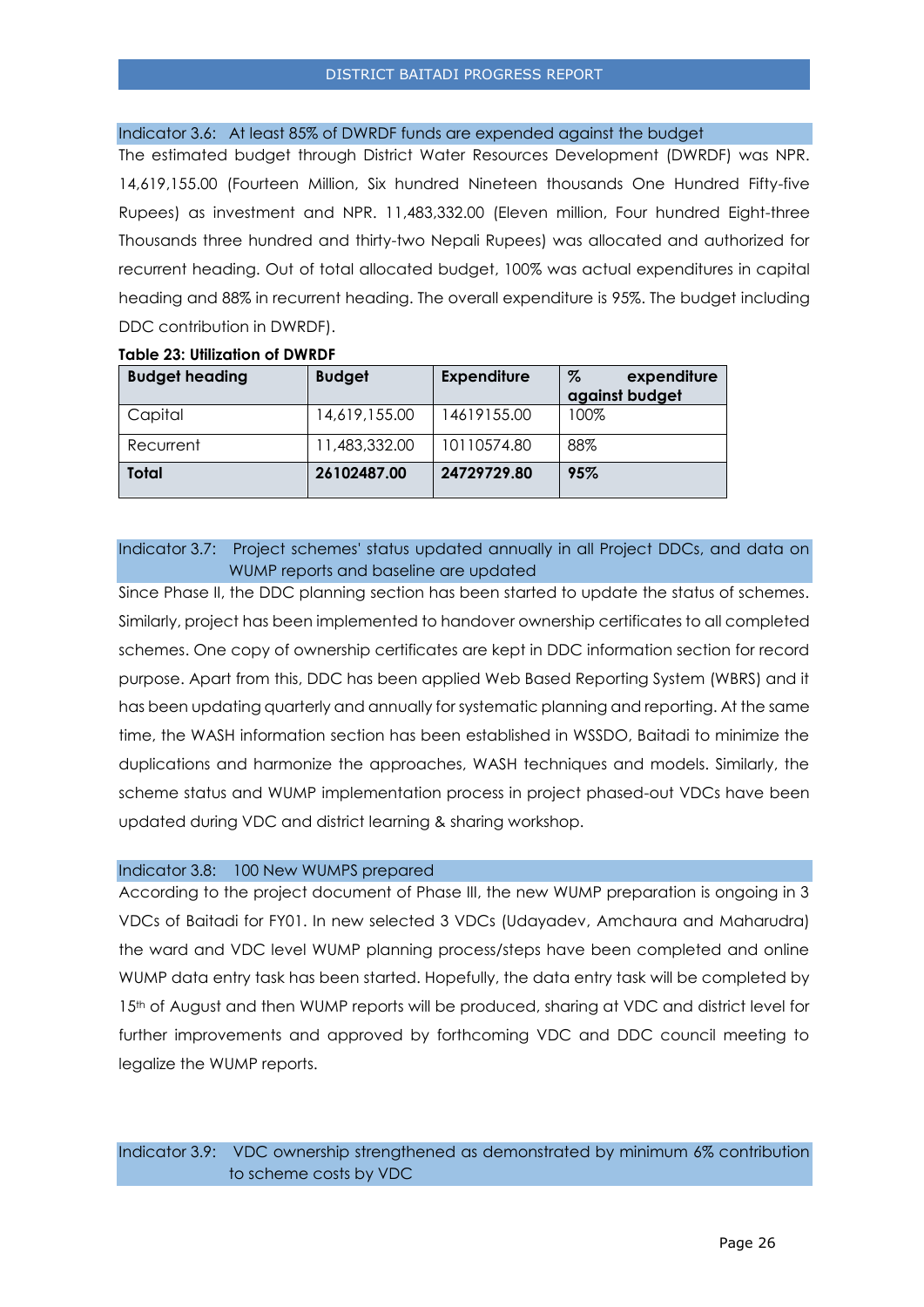VDCs are main counterpart in terms of contribution in all RVWRMP activities. Since starting the project in Baitadi district, VDCs are contributing as per provisioned in project documents. Since having absence of elected local body in the VDC, however VDCs are able to contribute as per agreement with UC and making all parties consensus towards fulfill the project obligation. In the FY01, the scheme design and estimates were prepared based on project documents of phase II. So, expected contribution from VDCs was 5%. As analyzed the VDC contribution in IPO schemes as end of FY01, the VDC contribution were in Kulaun 17.49% Pancheswor 10.88%, Shivnath 17.29%, Shivling 15.80% and Malladehi 14.83 % deposited total contribution amount to Ucs' account but 2nd &3rd installment from DDC remaining to release to UC and the schemes are in Implementation Phase Ongoing (IPO) stage so that the VDC contribution seems more as %. Kotila VDC contribution amount remaining to deposit in UC account. The VDC planned for FY02 tor VDC part contribution.

| Indicator 3.9           | Kulaun    | <b>Pancheshor</b> | <b>Shivnath</b> | <b>Shivling</b> | Kotila  | <b>Malladehi</b> |
|-------------------------|-----------|-------------------|-----------------|-----------------|---------|------------------|
| Total actual            |           |                   |                 |                 |         |                  |
| expenditure in          |           |                   |                 |                 |         |                  |
| investment cost         | 2547100   | 8709234           | 2332000         | 2876000         | 2813000 | 631000           |
| <b>VDC</b> contribution | 445606.19 | 947731.50         | 403286.43       | 454561.58       |         | 93601.86         |
| % of VDC contribution   |           |                   |                 |                 |         |                  |
| against actual          |           |                   |                 |                 |         |                  |
| expenditure             | 17.49%    | 10.88%            | 17.29%          | 15.80%          |         | 14.83%           |

| Table 24: VDC contribution on total actual investment |
|-------------------------------------------------------|
|-------------------------------------------------------|

## <span id="page-26-1"></span><span id="page-26-0"></span>**3.2 Highlights of Physical Achievements**

## **3.2.1 Drinking Water Supply**

Drinking water supply schemes support is the primary focus of the project to provide safe drinking water to rural people. During FY01 of phase III, the DDC/RVWRMP Baitadi did the agreement with 6 UCs to implementation of water supply schemes. As a physical progress made by end of FY01, following are the major physical achievements in drinking water supply schemes.

- Implementation Phase Ongoing (IPO) schemes: A total 6 water supply schemes 1 School sanitation with WS and 3 MUS schemes are under construction as IPO schemes. About 60% construction works have been completed in all IPO schemes. Out of 10 IPO schemes, all 10 schemes construction works will be completed by October 2016 and remaining. Total 668 HHs and 3435 people will be expected to benefit. Similarly, 1116 number of students will be benefited from the same schemes including institutional sanitation facilities.
- Trained VMWs in all schemes and initiated O&M fund collection and WSP orientation in all schemes.
- Completed scheme level III monitoring in all IPO schemes.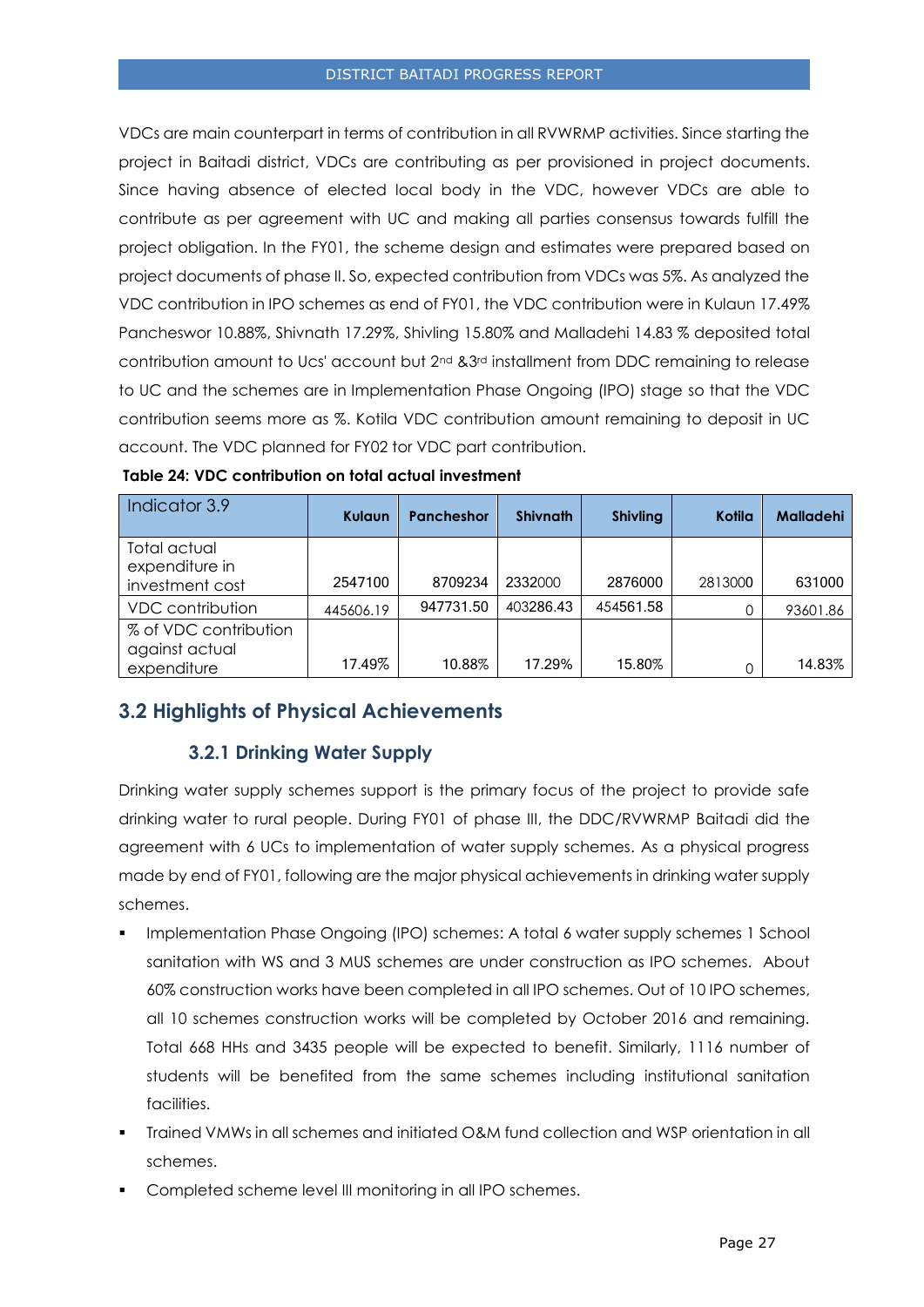## **3.2.2 Sanitation and Hygiene**

<span id="page-27-0"></span>Regarding the sanitation & hygiene activities in the project core VDCs, series of capacity building trainings have been conducted for V-WASH-CC, WCF, school sectors and health sectors including district level activities. At the same time, various awareness activities were also conducted to mass awareness creation. Following are the major physical achievements made during the FY01.

- Support provided to non-project VDCs and municipality for ODF declaration on demand from concern VDC & municipality,
- Support to D-WASH-CC for district ODF declaration ceremony including financial support from DWRDF.
- Out of total 4437 households in 6 core VDCs, all 100% households are using and cleaning toilets properly. 68.92% households have hand washing practices, 19.36% households are using low cost technologies for safe drinking water, 24.9% households have managed utensil drying racks and 2.27% households have managed farm yard manures (FYM), which was about 0% in WUMP baseline.

#### **3.2.3 Micro Hydro**

<span id="page-27-1"></span>During the FY01, there were no planned for Micro-hydro support.

#### **3.2.4 Improved Water Mills**

<span id="page-27-2"></span>Improved Water Mills were not planned in FY01.

#### **3.2.5 Improved Cooking Stoves**

<span id="page-27-3"></span>Having Improved Cooking Stoves (ICS) in household is one of the key indicator of total sanitation under the environmental sanitation and hygiene. However, it was not in plan of FY01, but it has been planned in FY02 to support the households/settlements being ready for declaration of total sanitized. To increase the ICS coverage in project core VDCs, environment sanitation will be done for the coming fiscal year.

#### **3.2.6 Irrigation**

<span id="page-27-4"></span>Irrigation schemes were not planned in fY01

#### **3.2.7 Cooperatives and Micro Finance Institutions**

<span id="page-27-5"></span>There are no any cooperatives directly supported by the project in FY01. However, there are 8 existing cooperatives formed and support by other line agencies working in the VDC. As indicated by the Project Document of Phase III, the project has been carried out the assessment of 4 existing cooperatives to support in Phase III. Remaining cooperative assessment of Kulaun and Shivnath in progress to support in Phase III.

#### **3.2.8 Home Gardens**

<span id="page-27-6"></span>Home Garden Management support by the project is the main attraction for the community people to support in food security and nutrition. During the FY01, the DDC/RVWRMP Baitadi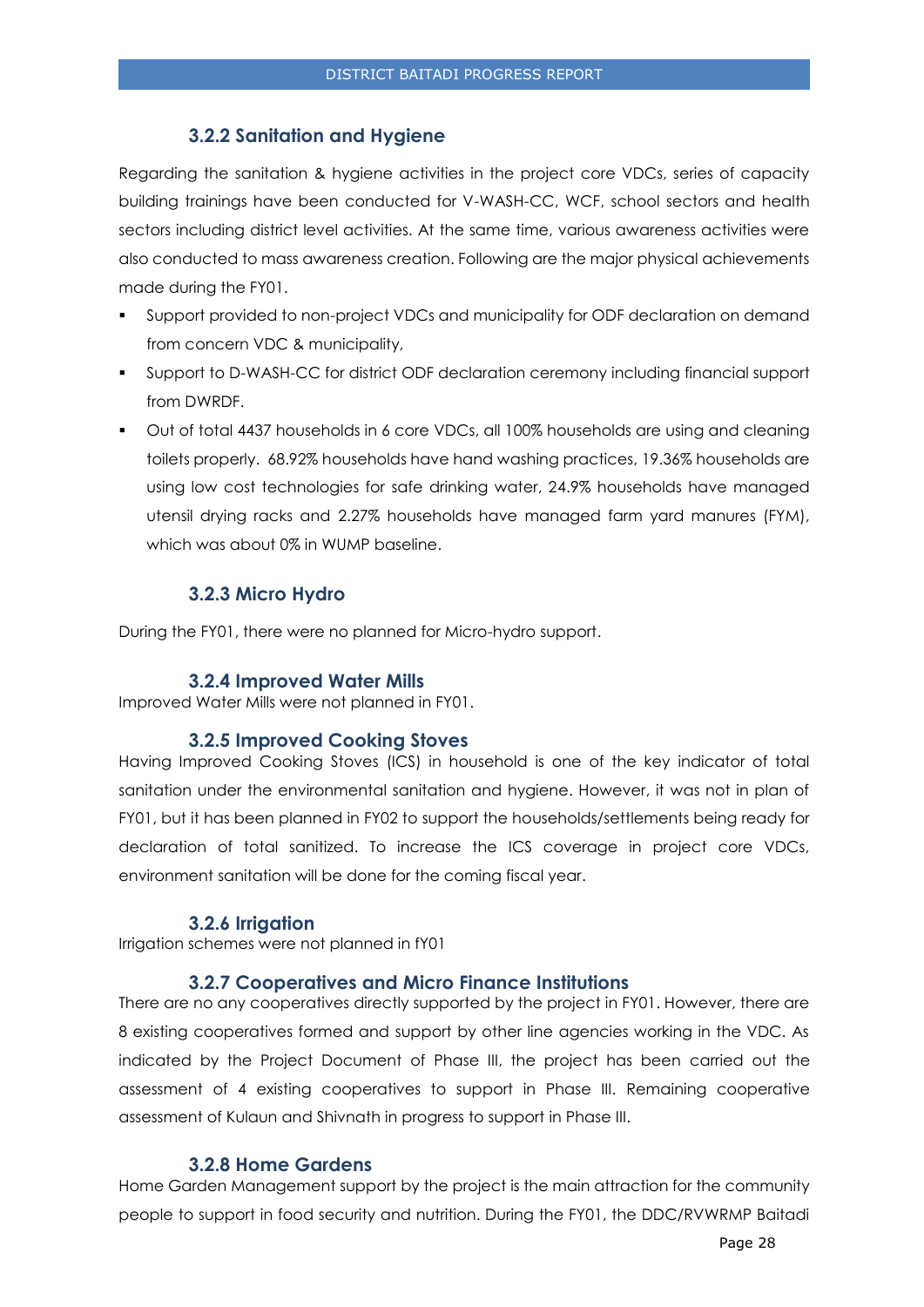was planned to basic home garden training for 18 groups. Following are the major physical achievements made during FY01.

- Basic home garden management training was conducted in 18 groups 3 group in each core VDC.
- Total 501 participants were received training. Of which 81.23% were female and 18.77% were dalits.

#### **3.2.9 Measures for Livelihoods Promotion**

<span id="page-28-0"></span>For the livelihoods promotion, 5 Local Resources Person (LRPs) were trained for regular support in home gardeing groups to scale up the livelihoods interventions. Similarly, ToT for LRPs and VMW training has been conducted which will be utimately support to livelihoods promotion. As end of the FY01, the number of housholds involved in home gardens have been inreased. A part from this, the sub-sector analysis have been done in Kotila and Malladehi identify the advance level interventions to be supported through project or other agencies active in the VDC.

#### **3.2.10 MUS**

<span id="page-28-2"></span><span id="page-28-1"></span>There was 3 MUS scheme ( Water Supply + Micro-irrigation technology) proposed in AWP of FY01. The proposed scheme is under construction. This MUS scheme is technically designed for water supply and micro irrigation with water collection ponds from overflow of RVT. The proposed MUWS will support to scaling up the home gardens for income generation purpose.

## **3.2.11 Income Generation Sustainability**

For the sustainability of income generation activities, sub-sector analyses have been done in 2 potential VDCs. Expected that, the analysis will give due consideration to all active agencies what would be the better income generation activity for particular settlements. Similarly, for the sustainability of the income generation, home garden groups/ commercial and semi-commercial farmers would be linked in cooperatives, establishment of agro-vets, market committee formation and access to the market information would be done in coming fiscal year.

## **4. Sustainability**

<span id="page-28-3"></span>Sustainability of the scheme is very crucial issue in the context of rural villages in project working VDCs. However, project has been developed many strategies and guidelines implementing those towards sustainability of the schemes. Since lessons learned from previous phases in the project, following are the major activities conducted in this fiscal year for scheme sustainability.

- Technically, appropriate designs and estimates have been done and more concerns given in quality of construction materials (both local & non-local materials).
- Step-by-step process have been followed clearly and applied so far.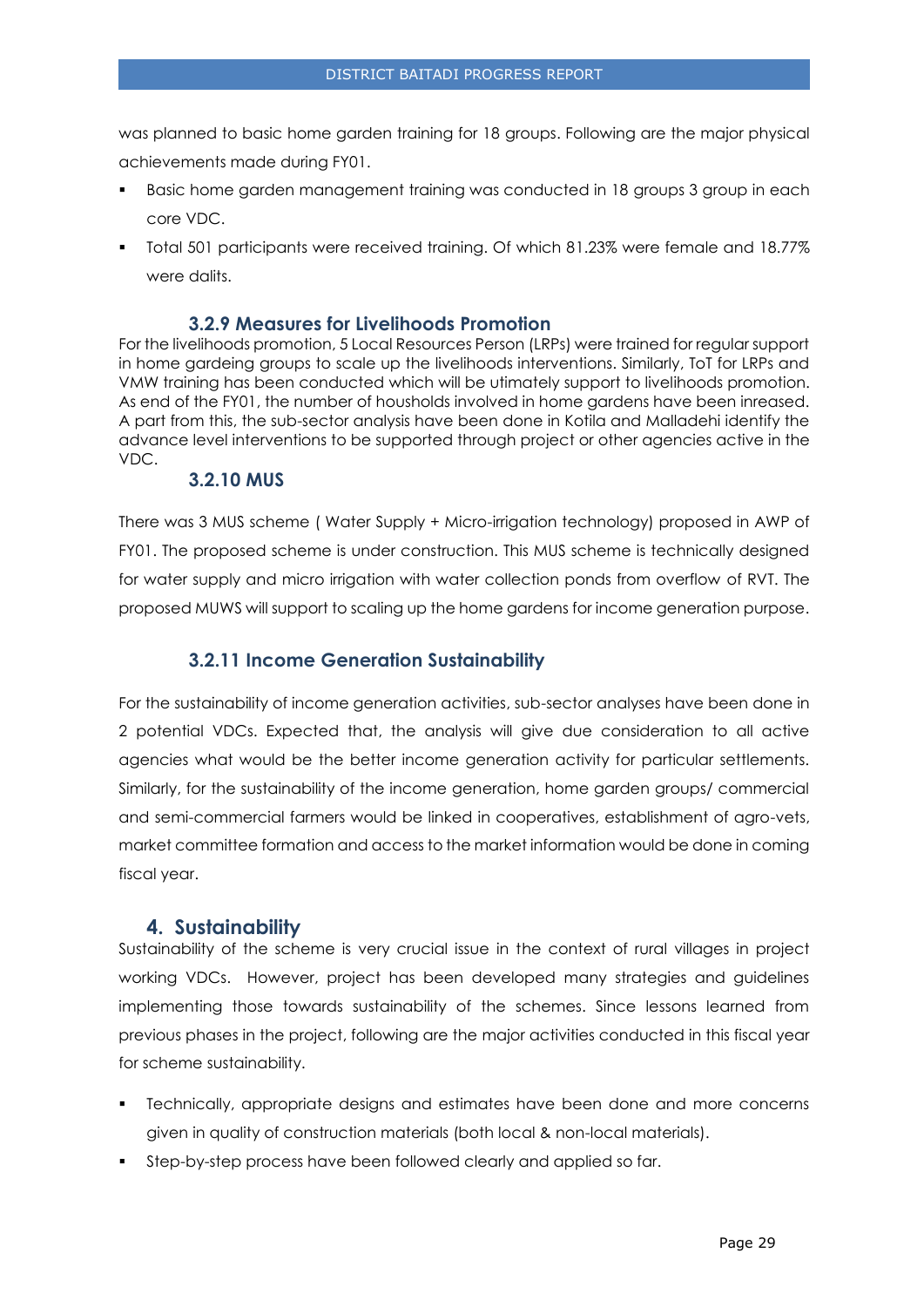- Orientation to the UCs/users on operation & maintenance (O&M), water safety plans and disaster risks and climate change effects on water supply have been done.
- Started O&M collection for future possibilities of natural calamities and obstructions of water supply systems.
- Trained village maintenance workers (VMWs) and mobilized them with basic maintenance skills.
- Support to users committees for construction of recharge pits/ponds and source protection to recharge the ground water.

## **5. Crosscutting Objectives**

<span id="page-29-0"></span>During the reporting period the project emphasized the implementation of concrete activities which can support to mainstream to the GESI aspects in planning, implementation and benefits sharing in the project activities. A series of capacity building efforts were lunched to increase the awareness and accountability towards GESI sensitive implementation. Also climate change and environmental protection and human rights, good governance and democracy has been addressed through various capacity building activities.

| <b>Training</b>                                                                                                        | Kulau<br>n | Panch<br>eshor | <b>Shiv</b><br>nath | <b>Shivlin</b><br>$\mathbf{g}$ | Kotila | Malla<br>dehi | Uday<br>adev | Amch<br>aura | Mah<br>arud<br>ra |
|------------------------------------------------------------------------------------------------------------------------|------------|----------------|---------------------|--------------------------------|--------|---------------|--------------|--------------|-------------------|
| $Step - By - Step$ (Water Supply<br>Sanitation Irrigation and Micro Hydro<br>Scheme UC level Training)                 | 163        | 636            | 384                 | 257                            | 395    | 144           |              |              |                   |
| Livelihood Promotion related<br>Training                                                                               | 79         | 76             | 80                  | 90                             | 87     | 89            |              |              |                   |
| Cooperatives Development and<br>Micro Finance Related Training                                                         |            |                |                     |                                |        |               |              |              |                   |
| Technical Trainings (VMW, LLB,<br>RWJM, Lead Farmers, Agriculture<br>Technician etc)                                   | 8          | 6              | 6                   | 5                              | 4      | 4             |              |              |                   |
| SO/SP Capacity Building (Including<br>Thematic Orientations during<br>Bimonthly Meeting)                               | 24         | 25             | 21                  | 24                             | 22     | 27            |              |              |                   |
| District Level Training/Workshop with<br>DMC/DWASHCC/Stakeholders etc                                                  |            |                |                     |                                |        |               |              |              |                   |
| Water Use Master Plan Related<br>Training at VDC level (new and<br>updating)                                           |            |                |                     |                                |        |               | 930          | 474          | 379               |
| Awareness Campaigns/Mass<br>meetings (Nutrition, HSE,<br>Environment, Sanitation Week,<br>public hearing/Auditing etc) | 1410       | 1358           | 778                 | 2466                           | 810    | 443           |              |              |                   |
| Total                                                                                                                  | 1684       | 2101           | 1269                | 2842                           | 1318   | 707           | 930          | 474          | 379               |

#### **Table 25: Number of participants in CB activities**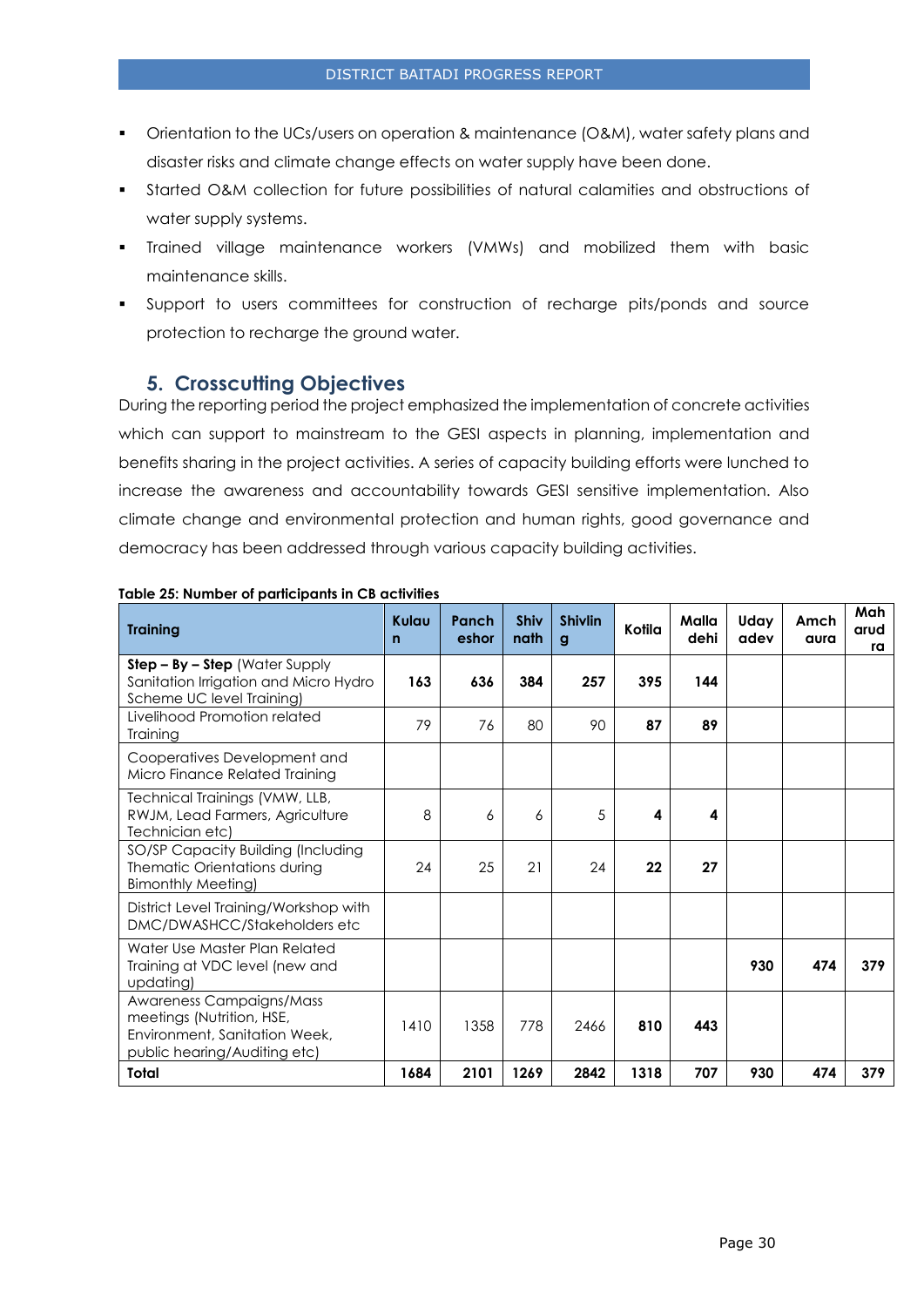| <b>Training</b>                                                                                                              | <b>Dalit</b><br>Mal<br>е | <b>Dalit</b><br>Female | Janajati<br><b>Male</b> | Janajati<br>female | Other<br><b>Male</b> | <b>Other</b><br>Female | <b>Total</b><br>male | <b>Total</b><br>female | <b>Total</b> |
|------------------------------------------------------------------------------------------------------------------------------|--------------------------|------------------------|-------------------------|--------------------|----------------------|------------------------|----------------------|------------------------|--------------|
| $Step - By - Step (Water)$<br><b>Supply Sanitation</b><br>Irrigation and Micro<br>Hydro Scheme UC level<br>Training)         | 165                      | 257                    | $\mathbf 0$             | $\mathbf 0$        | 798                  | 759                    | 963                  | 1016                   | 1979         |
| Livelihood Promotion<br>related Training                                                                                     | 23                       | 148                    |                         |                    | 71                   | 259                    | 94                   | 407                    | 501          |
| Cooperatives<br>Development and<br>Micro Finance Related<br>Training                                                         |                          |                        |                         |                    |                      |                        | $\mathbf 0$          | 0                      | $\mathbf{0}$ |
| <b>Technical Trainings</b><br>(VMW, LLB, RWJM, Lead<br>Farmers, Agriculture<br>Technician etc)                               | $\overline{2}$           | 1                      |                         |                    | 22                   | 8                      | 24                   | 9                      | 33           |
| SO/SP Capacity<br><b>Building (Including</b><br><b>Thematic Orientations</b><br>during Bimonthly<br>Meeting)                 | 3                        | 0                      | 0                       | $\mathbf 0$        | 104                  | 18                     | 107                  | 18                     | 125          |
| <b>District Level</b><br>Training/Workshop with<br>DMC/DWASHCC/Stake<br>holders etc                                          |                          |                        |                         |                    |                      |                        | 0                    | 0                      | $\mathbf{0}$ |
| Water Use Master Plan<br>Related Training at VDC<br>level (new and<br>updating)                                              | 250                      | 341                    |                         |                    | 886                  | 792                    | 1136                 | 1133                   | 2269         |
| Awareness<br>Campaigns/Mass<br>meetings (Nutrition, HSE,<br>Environment, Sanitation<br>Week, public<br>hearing/Auditing etc) | 651                      | 946                    |                         |                    | 3359                 | 2309                   | 4010                 | 3255                   | 7265         |
| <b>Total</b>                                                                                                                 | 1094                     | 1693                   | $\mathbf 0$             | $\mathbf 0$        | 5240                 | 4145                   | 6334                 | 5838                   | 12172        |

#### **Table 26: Disaggregated participants in CB activities**

## <span id="page-30-0"></span>**6. Gender Equality and Social Inclusion**

RVWRMP has integrated and mainstreamed Gender Equity and Social Inclusion (GESI) approach in all its activities as cross cutting issues. Major focuses have been given during the formation of users committee (UCs), selection of any training participants and also more focused in livelihoods/income generating activities to enhance capacities for the socioeconomic empowerment of females, minorities and disadvantaged groups.

Since phase I, the main project goal is to improve the quality of life through equitable distribution and use of water resources and create livelihoods opportunities. RVWRMP recognizes that gender equity is a central concern in water resources and WASH. Because of females are the first beneficiaries of water resources who always involved in water resources based daily activities. Therefore, RVWRMP promotes social change by empowering women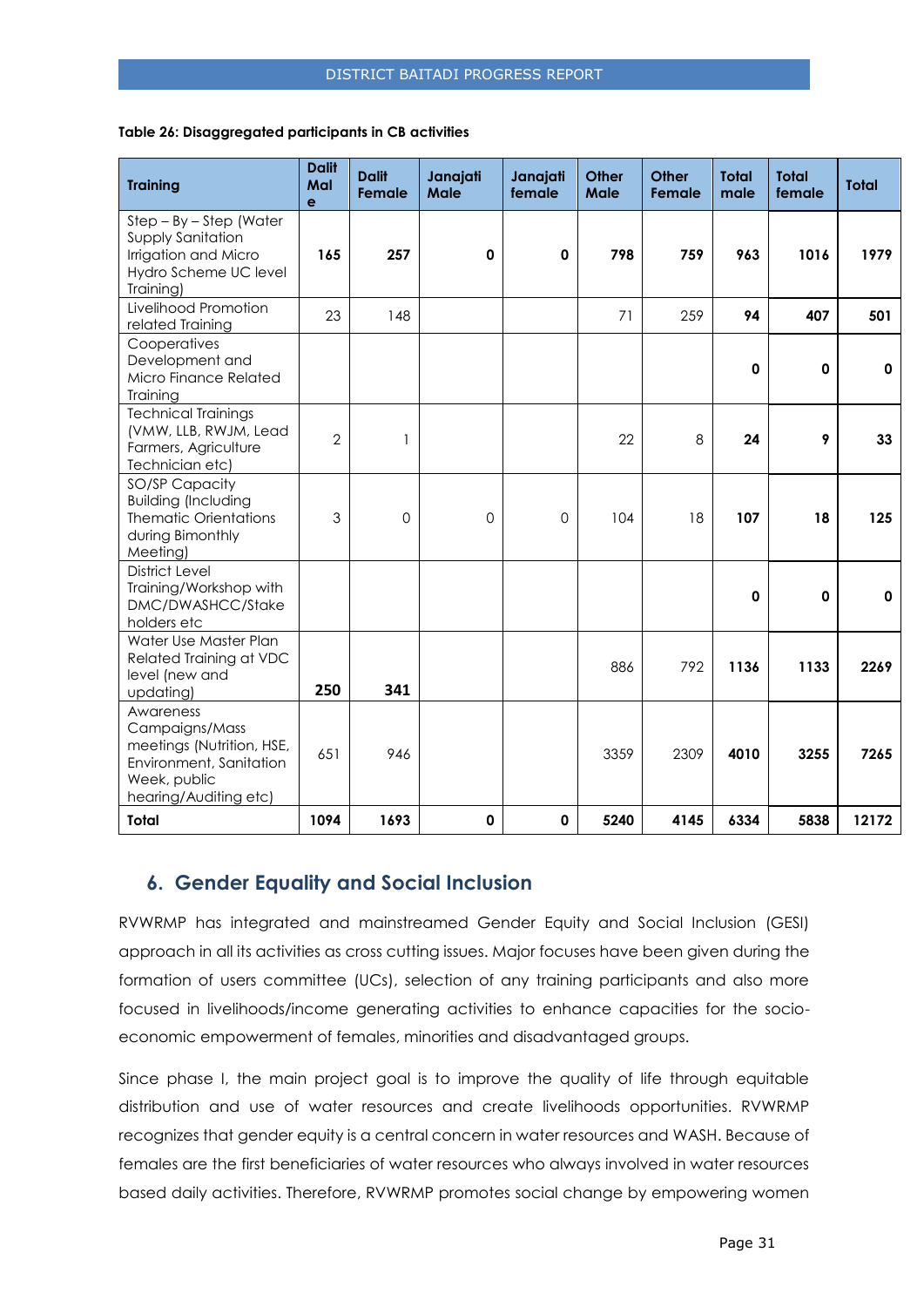#### DISTRICT BAITADI PROGRESS REPORT

and disadvantaged groups through participatory WUMP planning process, meaningful participation in scheme selection, fixing of taps and other structures, operation & maintenance of schemes and proper utilization of water schemes as their basic human rights. During the FY01, the DDC/RVWRMP Baitadi has been conducted various activities to mainstreaming female and DAG communities. As results achieved, 50% females are representing in UC's key position, more than 81% livelihoods participants are female and DAG households are also representing in all project activities with proportionately.

With these improvement in GESI aspects, still some social issues to be addressed in coming fiscal years. Such as staying women in chau-huts during menstruation, not allowed using toilets and taps during menstruation and somehow somewhere, women are not allowed to eat homemade nutritious foods like; milk, curds etc. So that, the issues would be addressed by all concerning agencies in the district and VDC level for further improvements.

## <span id="page-31-0"></span>**7. Human Rights, Democracy and Good Governance**

Participation, transparency, accountability and anti-corruptions are the inherent in RVWRMP activities, which support to promote human rights, democratic systems in each form and maintain good governance. Since starting the phase I, project is very sincere towards ensuring the human rights through public hearing, auditing at all level & installation of project information boards in each schemes. It has been ensuring right to information (RTI) as a basic human right. The role of users, users committees and all stakeholders has been well discussed and mentioned in MoU/agreements to ensure the accountability. As a part of enhancing capacities of users in terms of demanding and negotiating their necessities with DDC/DTO/line agencies have been found increased. The voices of women, dalits & disadvantaged group have been increased in UC and VDC level meeting for their rights. Project has been made such democratic provisions, where community people have right to choose their appropriate UC members without any pressure.

As a basic human right, right to get clean water, quality & quantity of water has been followed in line with International Conventions signed by GoN and policies reflections like; water access within 15 minutes distance, drinking water should be safe and contamination free and 45 lpcd as the basic human rights including ensuring the child rights through construction of child friendly taps in all schemes. Through the livelihoods intervention, project is ensuring the right to food and nutrition. As a result, the number of households using vegetables has been increased. The strictly implementation of WUMP process and hardship priorities at VDC level to choose the schemes, the interfere of political leaders & so called intellectuals have been totally avoided, the selection of new UC members through UC general assembly and public auditing/hearing practices shows the good result towards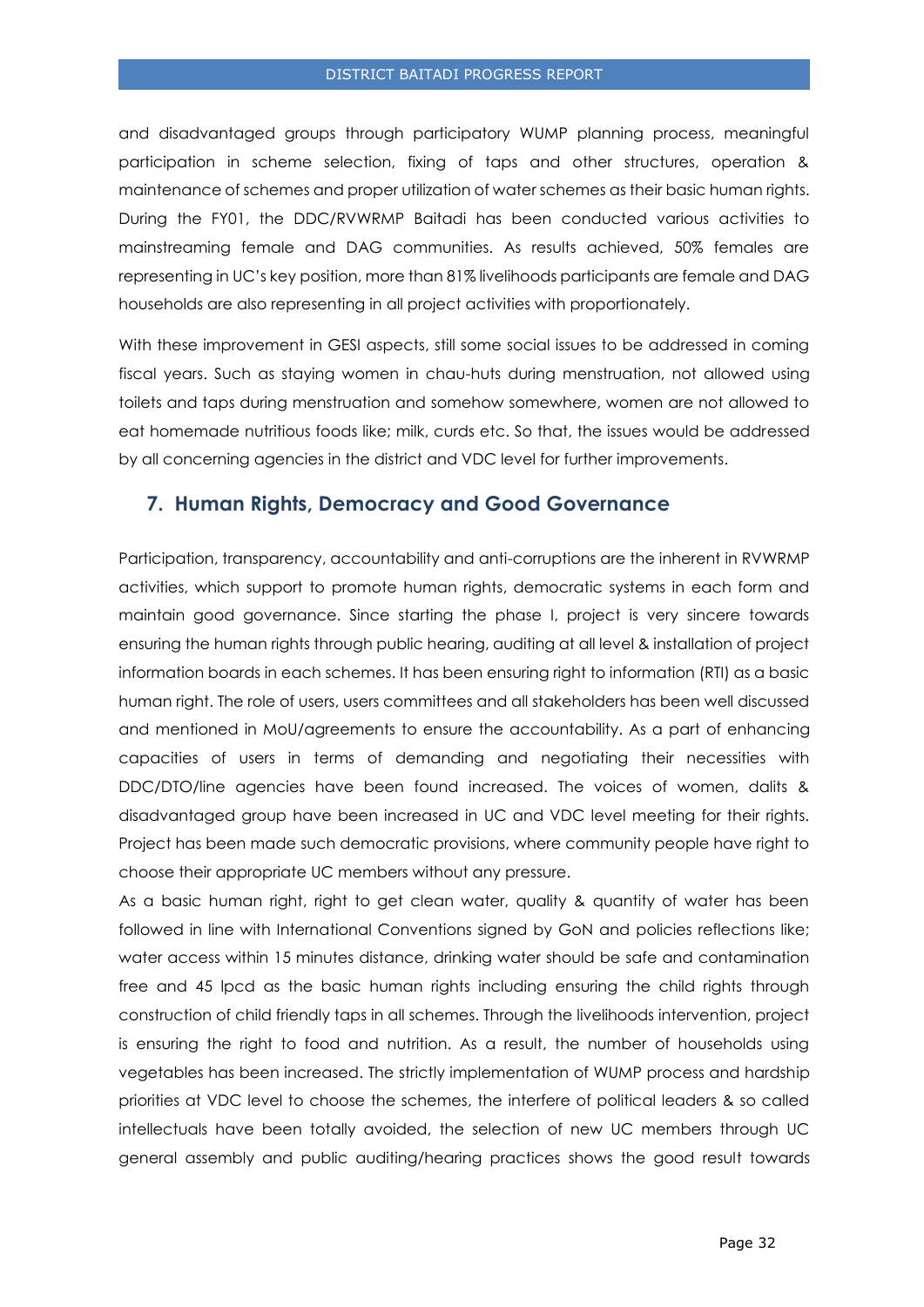maintain the good governance system. This ultimately supports to ensure the basic human rights.

## <span id="page-32-0"></span>**8. Environmental and Climate Change Sustainability**

Since planning process of VDC level WUMP, the issues related to environment, disaster risks reduction & climate change adaption have been well discussed and prioritized. The existing scenario and tradition of open defecting near or around the village, public paths and around the water sources has completely banded after declaration of VDC ODF/District ODF. It has been contributed to reduce the pollution load in environment and supporting to reduce the possible faecal contamination in water. Due to number of awareness raising activities, the practices of plantation near the source catchment area, source protection and implementation of water safety plan has been increased. To increase the capacity at local level, various days and weeks have been celebrated at community/VDC/District level. The project has been capacitating to D-WASH-CC/DMC, V-WASH-CC members on disaster risk management (DRM), climate change adaption (CCA) practices and total sanitation. Similarly, various capacity building trainings for UC/ VMW, HGM group, nursery leaders were organized at district & VDC level to avoid the possible epidemic disasters due to water contamination and decrease the environmental degradation. Similarly, project has been supporting and coordinating with various district level partners for promotion of improved cooking stoves, bio-gas for environmental sustainability. Since FY01, project has been paid more attention on construction of recharge pits above the identified critical water sources and constructed recharge ponds for ground water recharge purposed. At the same time RVWRMP Baitadi have been creating mass awareness on source protection, multi-use of available water sources

To sensitize on climate change, its impacts on natural resources & agricultural productions, the topic has been well discussed in HGM training. As an adaptation practices, farmers have avoided to use of chemical fertilizers/pesticides and as alternatives they are using organic pesticides and organic fertilizers.

## <span id="page-32-1"></span>**9. Assumptions and Risks**

Fill in the table with correct options: High/ Medium/ Low

| <b>Issues and Risk</b>                 | Likelihood of<br>Occurrence | Impact on Phase<br>III achievements |
|----------------------------------------|-----------------------------|-------------------------------------|
| Natural calamities, climate change     | <b>High</b>                 | <b>High</b>                         |
| Political instabilities and anarchy    | <b>High</b>                 | Medium                              |
| New administrative structure delayed   | Medium                      | Medium                              |
| Limited political will to decentralize | Low                         | Low                                 |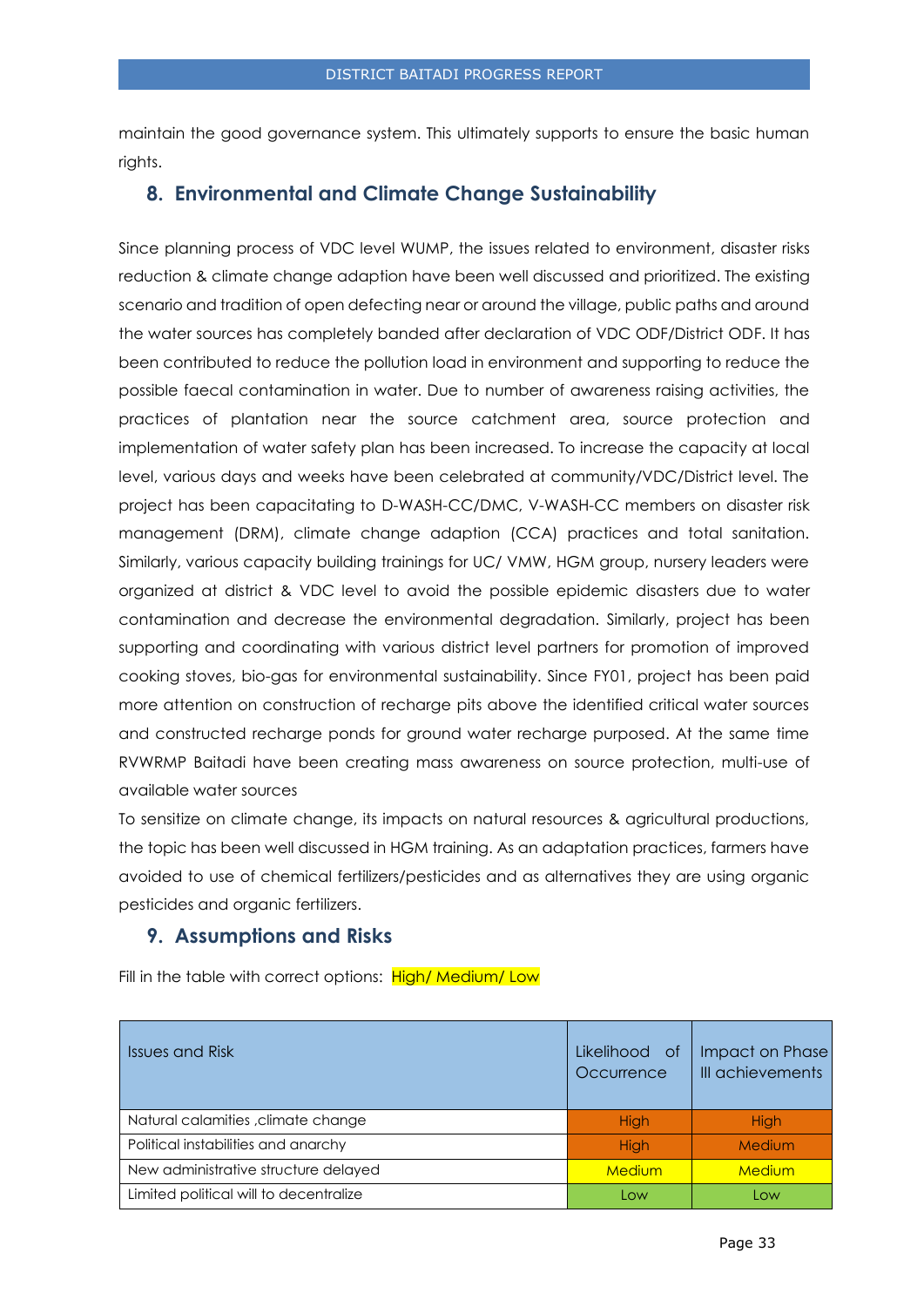#### DISTRICT BAITADI PROGRESS REPORT

| Limited support from local level            | <b>Medium</b> | <b>High</b> |
|---------------------------------------------|---------------|-------------|
| Limited capacity of SOs                     | Low           | Low         |
| Remoteness and access to market             | High          | High        |
| Delayed or missing contributions            | Low           | Low         |
| Political pressure on expansion             | Low           | Low         |
| HIV/AIDS                                    | Low           | Low         |
| Inadequate O&M and revenue collection       | Low           | Low         |
| Possible devaluation of EUR against USD/NPR | Low           | Low         |

<span id="page-33-0"></span>Following are the analysis of only high risks areas:

**Natural calamities, climate change:** During the FY01, natural calamities and climate change impact on project achievements was very high. Because, due to impacts of climate change the Baitadi district faced 3 months drought and it impacts on food production. Similarly, it has been effects on water sources. Due to thunder storm cement store of Okharaini WS scheme in Sunkuda (Road head) store CGI roof removed and 45 bags cement damaged. Proposed scheme's sources in FY01 also dried-out and discharge have been decreased by 30-50% Kotila.

**Political instabilities:** The frequently changing government and political instabilities affect the daily life of people. Blocked in Terai region causes the shortage of daily commodities and also shortage of non-local materials (Pipe, cements, fittings etc.) which directly affects project activities, especially scheme construction works.

**New administrative structures delayed:** Its impact is low in project activities/achievements. Most of the VDC secretaries and local political leaders were busy in meeting and new administrative structures dialogue. So it has been slightly impacts on monitoring and supervision of project activities.

**Limited support from local level:** Especially DDC support in FY01 was not satisfactory. Due to which medium effect but high impact occur in project implementation.

**Remoteness & access to market:** Due to remoteness and unavailability of market at local level in Baitadi, it directly affects to the procurement of non-local materials from Dhangadhi. UCs/UC's procurement committee members have been spending more than 30 days for non-local materials in Dhangadhi. So its impact is high in project achievement.

## 7. Resource Allocation

As per the Annual Work Plan (AWP) FY01, total annual budget was allocated NPR. 25,319,000.00, of which GoN budget was NPR. 12662000.00 (50%) and GoF contribution was NPR. 12,657,000.00 (49.99%) as central budget. Similarly, DDC was allocated NPR. 500,000.00 as matching fund for project investment. Out of total allocated budget NPR. 11,360,000.00 (35%) was allocated as recurrent heading. Similarly NRS. 13,959,000.0 was allocated as investment heading. The heading wise allocation was, 56% for investment,1.55% environment,2.8% for training/exposure, 0.98% for awareness,4% for livelihood, 29% for SO mobilization and s-b-s, 2.7% for CBT,096% for DDC management and 0.79 % budget was allocated for VDC/scheme level monitoring.. As end of FY01, the expenditures status under recurrent heading is given in table-28.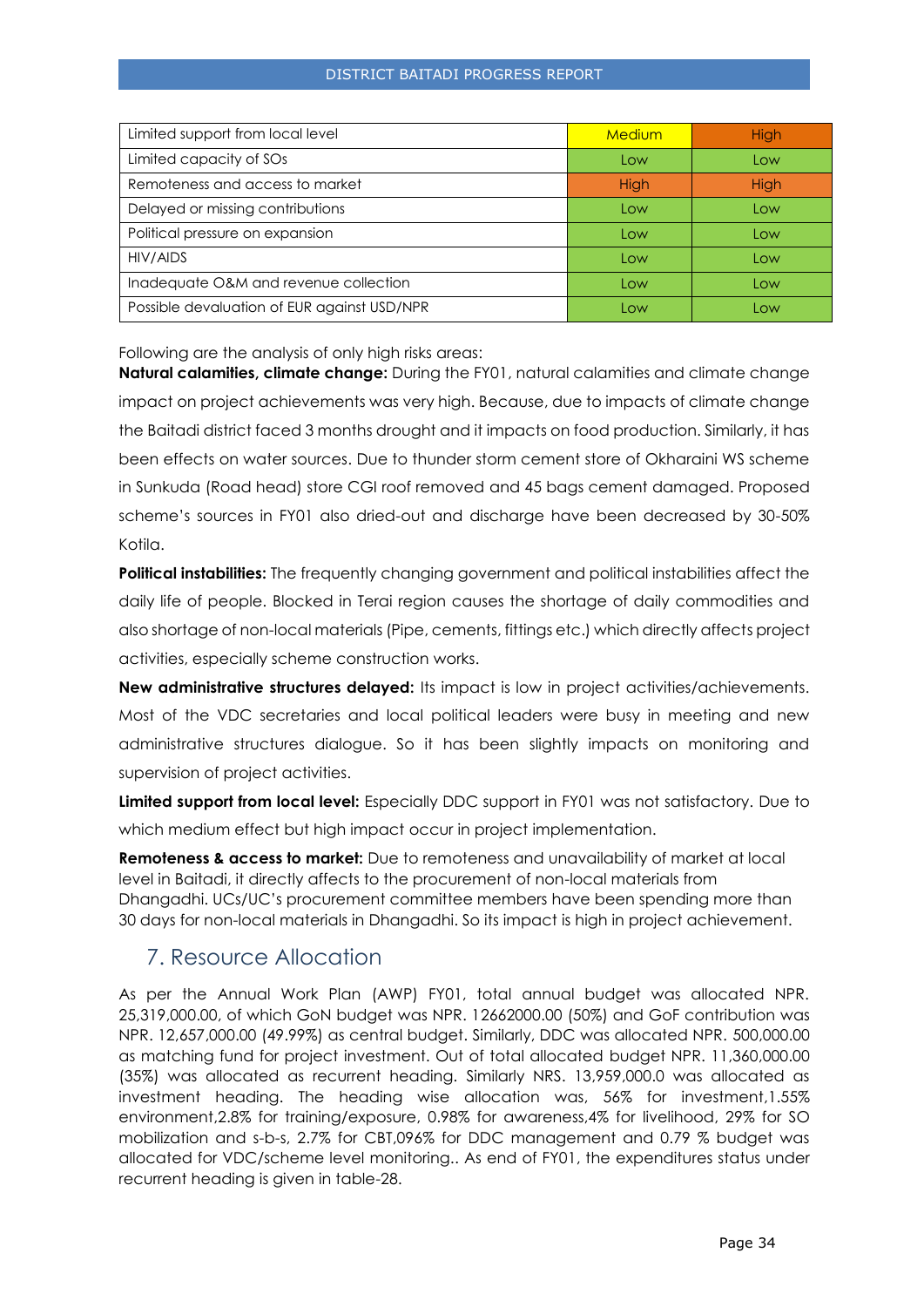| <b>S.N.</b>    | <b>Training</b>                                                                                                     | <b>DWRDF</b> | <b>TA</b> | <b>Total</b> | <b>Remarks</b>                                                                     |
|----------------|---------------------------------------------------------------------------------------------------------------------|--------------|-----------|--------------|------------------------------------------------------------------------------------|
| 1              | Step - By - Step (Water Supply Sanitation<br>Irrigation and Micro Hydro Scheme UC<br>level Training)                | 738600       |           | 738600       | Preparatory<br>phase,<br>implementation<br>phase                                   |
| $\overline{2}$ | Livelihood Promotion related Training                                                                               | 486000       |           | 486000       | <b>HGM</b>                                                                         |
| 3              | Cooperatives Development and Micro<br><b>Finance Related Training</b>                                               | $\Omega$     | $\Omega$  | $\Omega$     |                                                                                    |
| 4              | Technical Trainings (VMW, LLB, RWJM,<br>Lead Farmers, Agriculture Technician<br>etc)                                | 510893       |           | 510893       | VMW and LF                                                                         |
| 5              | SO/SP Capacity Building (Including<br>Thematic Orientations during Bimonthly<br>Meeting)                            | 165000       |           | 165000       | SO CBT                                                                             |
| 6              | District Level Training/Workshop with<br>DMC/DWASHCC/Stakeholders etc                                               | 184000       |           | 184000       | Water right<br>training                                                            |
| $\overline{7}$ | Water Use Master Plan Related Training<br>at VDC level (new and updating)                                           |              | 513000    | 513000       | 1st &2nd<br>installment for<br>new WUMP of<br>Udayadev,<br>Amchaura &<br>Maharudra |
| 8              | Awareness Campaigns/Mass meetings<br>(Nutrition, HSE, Environment, Sanitation<br>Week, public hearing/Auditing etc) | 535000       |           | 535000       | Day celebration<br>and District ODF                                                |
|                | Total                                                                                                               | 2619493      | 513000    | 3132493      |                                                                                    |

#### **Table 28: Resource expenditure**

## <span id="page-34-0"></span>**7.1 District Water Resources Development Fund (DWRDF)**

District Water Resources Development Fund (DWRDF) is purely provisioned under the District Development Fund (DDF) to execute the central and DDC matching fund to release and expenditures for RVWRMP activities. DWRDF includes the contributions GoN, GoF and DDC matching fund into the scheme investments and also for various capacity buildings at different level. The administrative cost of GoN for DDC also includes in the red book and reflected into DWRDF. The expected contributions from VDCs and users are directly deposited into the users' committee accounts. During the FY01, DWRDF budget status was reported on monthly basis to DoLIDAR/MoFALD and NPC and also presented and reported as quarterly and annual reporting basis at district and central level. As a verification and monitoring process and to ensure the transparency of the DWRDF account, the monitoring from DoLIDAR/RVWRMP was conducted and annual internal auditing from DDC auditing section and office of the auditor general will be done. Regarding the unsettled amount (BERUJU) of previous FY's, this year DDC took the action and settled all BERUJU amount.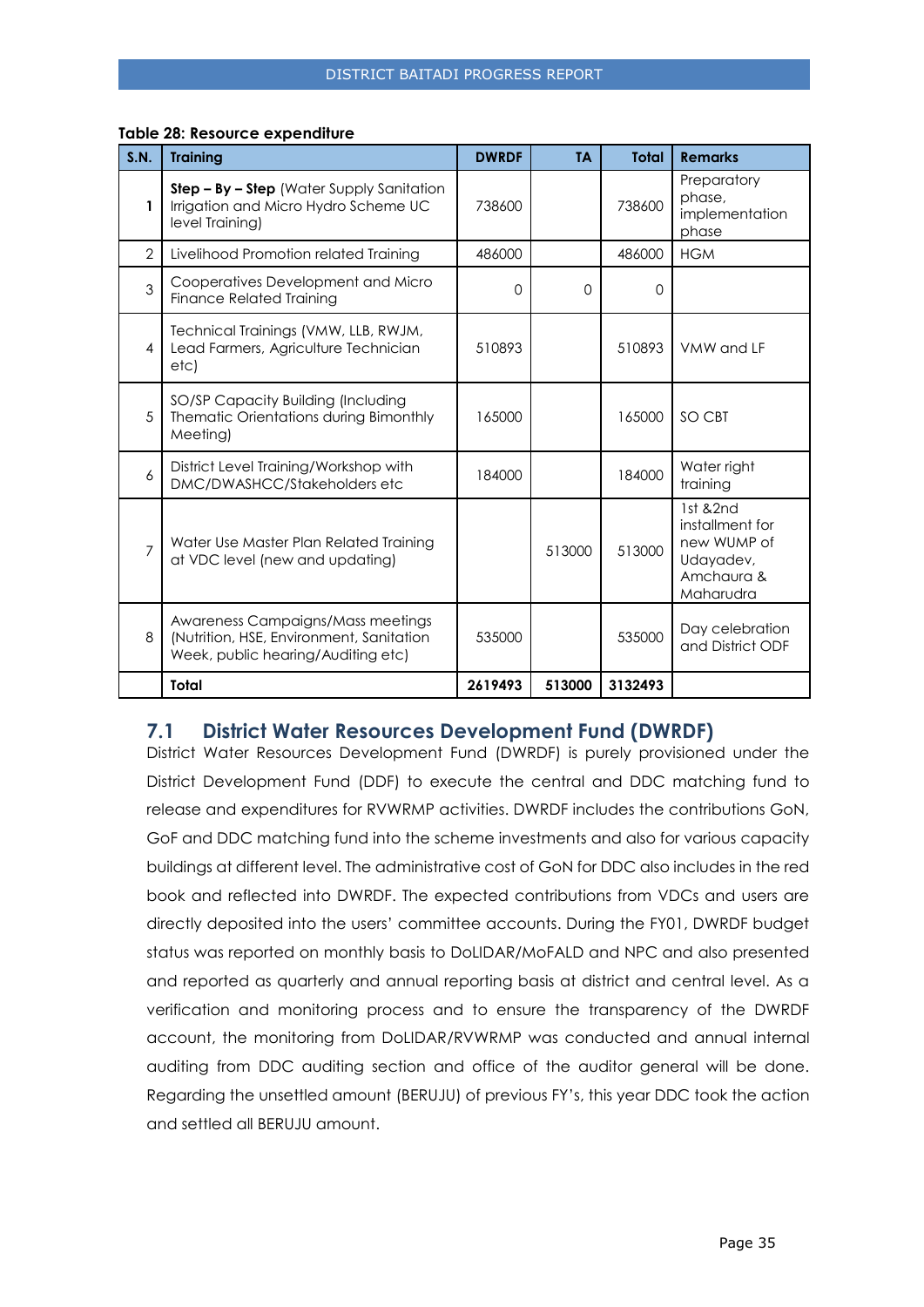## <span id="page-35-0"></span>**7.2 TA Fund**

Technical Assistance (TA) funds flows through the TA consultant FCG International and funds for office administration, capacity buildings (planned as special events), per diem and fee of short-term service providers/office support staffs flows directly to district TA account operating by Water Resources Adviser (WRA). This is reporting in monthly basis to the project support unit (PSU) and PSU report monthly and trimester basis details to the GoF. For this FY01, the TA funds have been reported regularly as monthly basis.

## <span id="page-35-1"></span>**7.3 Human Resources**

RVWRMP Baitadi is working as Support Origination (SO) modality to conduct the field level activities. The Support Person (SO) model means, DDC selected 2 Support Organizations the basis of annual contract and it's continued for RVWRMP Phase III.

During the first and second trimester of FY01, there were two SO working under the DDC to provide VDC level support for the project. Currently, DDC Baitadi has mobilized following number of SO staffs at field level to perform the project activities and conducted the annual performance evaluation. As per scored in annual performance evaluation, annual contract has been extended of both SO and SO staff composition as given below.

| Coordinator                              | 2 (One for each SO, volunteer)                   |
|------------------------------------------|--------------------------------------------------|
| Field Coordinators:                      | 6 (One for each VDC)                             |
| Sub-Engineers:                           | 2 (One SE look after 3 VDCs)                     |
| Livelihoods Promoter:                    | 2 (One LP look after 3 VDCs)                     |
| Health Promoter:                         | 6 (One for each VDC)                             |
| Water Resources Technician:<br>schemes). | 6 (One for each VDC and mobilized as per nos. of |

As comparing the present AWP and activities, the numbers of mobilized staff is sufficient to perform the field level activities. At the same time, if the project will support the construction of prioritized schemes in new WUMP VDCs, then additional SO should be provisioned because DDC and DTOs are unable to provide staffs as required.

# <span id="page-35-2"></span>8. Lessons Learned

During FY01, RVWRMP Baitadi performed satisfactory in terms of schemes implementation, performance of software activities also found very good and satisfactory of budget expenditures status, despite the operational challenges caused by delayed on Phase transition, political instability and strikes/series of blocked (Bandas) in Terai region and some non-local materials procurement issues related to UCs. During the fiscal year, project has been faced some issues/challenges equally achieved good results. So, the RVWRMP Baitadi have some following lessons as learning for further betterment of the project.